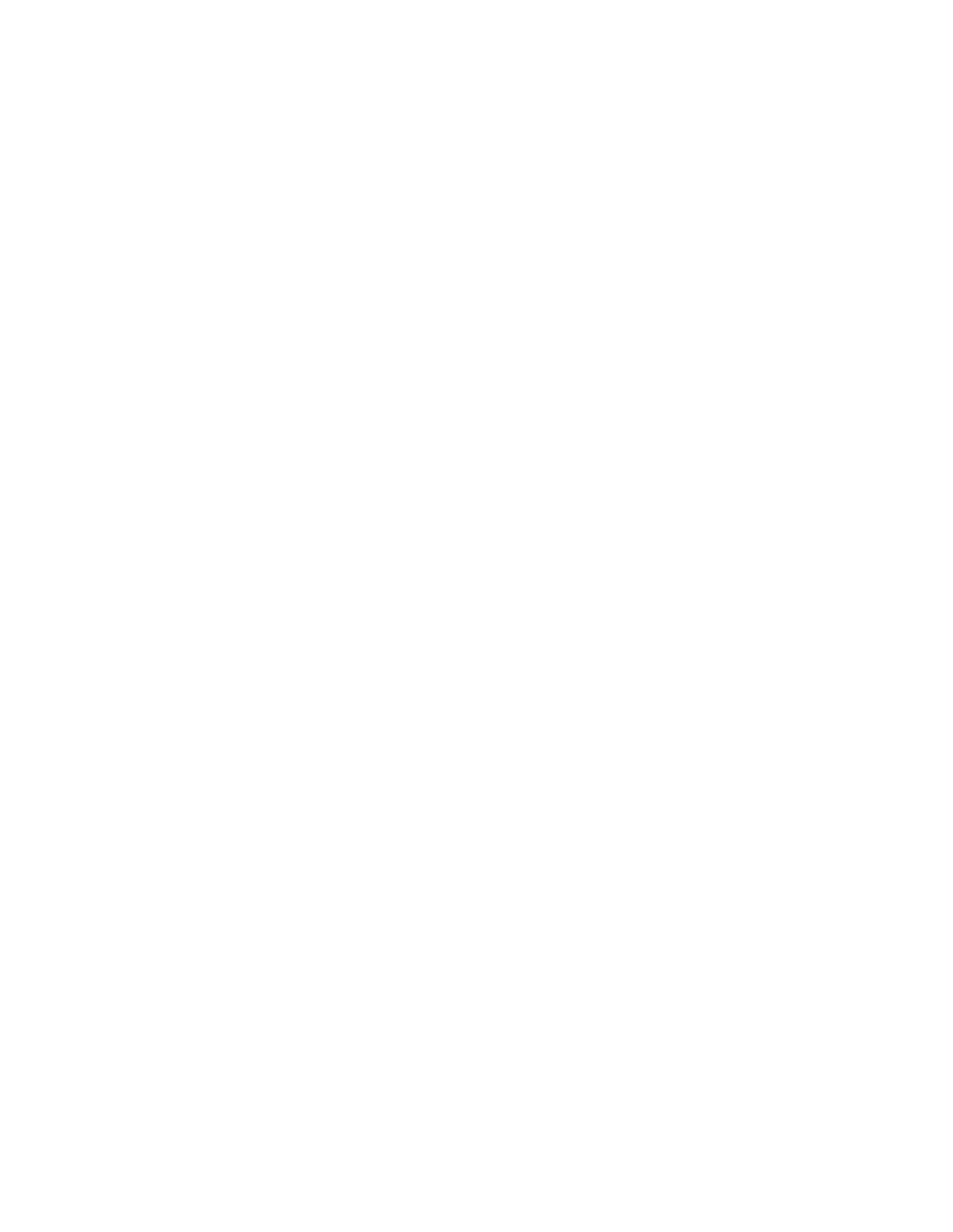#### **Introduction**

In recent years, housing has all but disappeared from national-level debate except for occasional discussions of a possible housing "bubble" and the all-too-brief concern about emergency housing needs in the aftermath of Hurricane Katrina. Despite the lack of sustained attention, our country's housing challenges are changing in ways that not only affect an expanding segment of the population, but also implicate other top domestic priorities. Some states and localities are starting to respond to these challenges in new and creative ways. But federal housing policy – particularly rental housing policy – is not getting the serious national attention it warrants.

One-third of all Americans rent the homes and apartments in which they live.<sup>[1](#page-2-0)</sup> Some are renters by choice – because they are highly mobile or prefer not to assume the responsibilities of homeownership. But most are renters by necessity – because they have limited savings or lack the income necessary to cover the costs of homeownership. A growing share of renters cannot find homes or apartments that they can reasonably afford. Specifically, as of 2005, more than 16 million households – up from about 13 million in 2000 – spent more than 30 percent of their monthly income on housing, a cost burden defined as unaffordable by federal standards. Almost two-thirds of these cost-burdened renters had annual incomes below \$20,000. But the share of higher-income renters who are paying unaffordable housing costs is rising; between 2000 and 2005, the share of renters with incomes over \$35,000 whose housing cost burdens were unaffordable climbed from 6.4 percent to 12.2 percent (U.S. Census Bureau).

Moreover, as metropolitan areas sprawl outward and jobs become increasingly dispersed, fewer low-wage renters can find housing near their work. While employment growth is fastest in the low-density counties on the fringes of America's metros, affordable housing – and affordable rental housing in particular – remains disproportionately located in inner-city and older suburban neighborhoods. In fact, in many metro areas, a substantial share of the affordable rental stock is concentrated in distressed, high-poverty neighborhoods.

Despite the magnitude and urgency of these problems, the current federal housing policy debate amounts to little more than squabbling over crumbs. At present, federal policy seems defined almost exclusively by the fiscal imperative – that is, the pressure to reduce domestic

<span id="page-2-0"></span><sup>&</sup>lt;sup>1</sup> According to the U.S. Census Bureau's American Communities Survey, over 36 million households were renters in 2004, 32.9 percent of all households.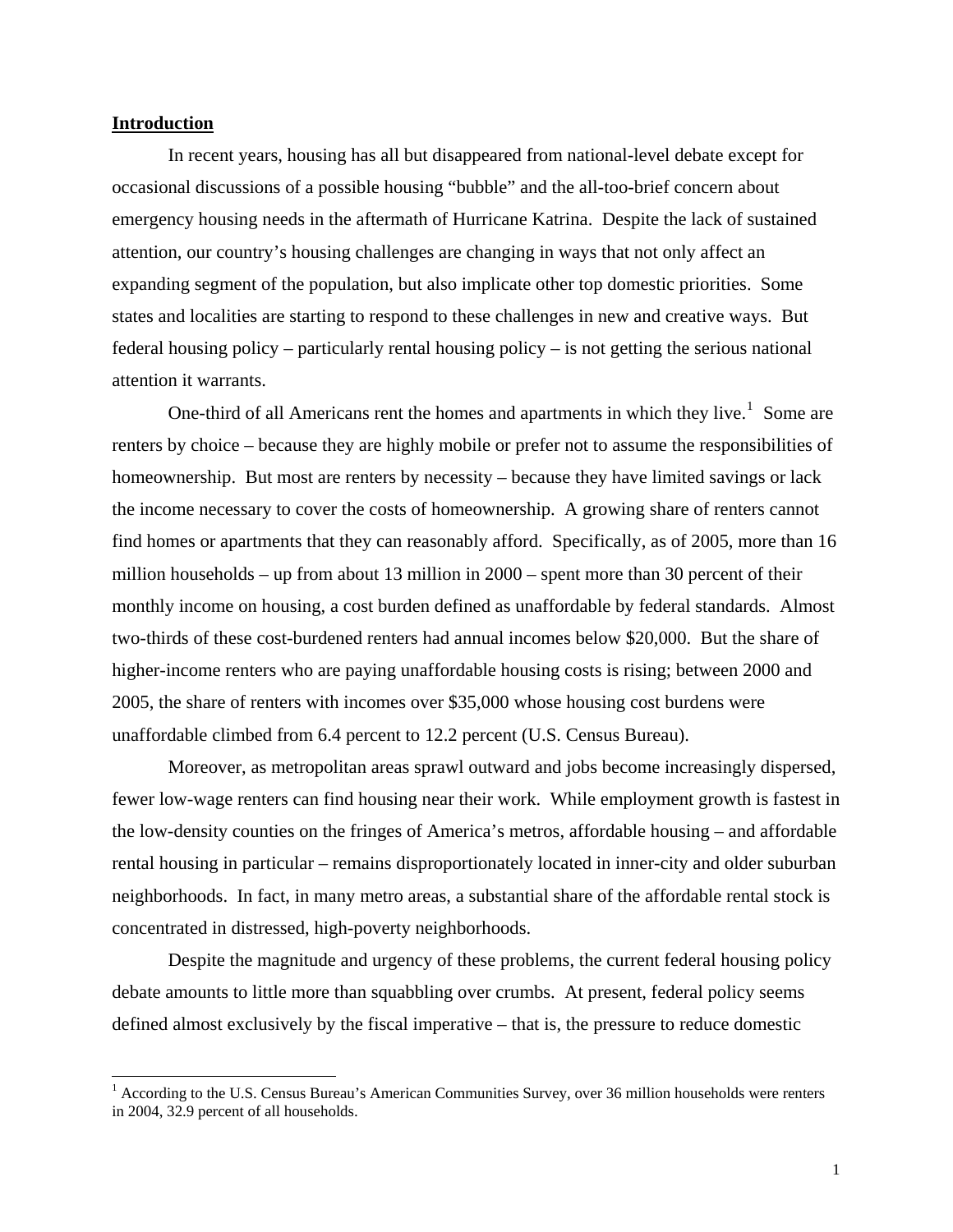discretionary spending – rather than by about how best to address the nation's housing concerns. Moreover, today's congressional housing coalition is a mere shadow of its former self. Congressional attention to the Millennial Housing Commission's report in 2002 paled in comparison to the reception given the National Housing ("Rouse/Maxwell") Task Force in the late 1980s. While that Task Force's efforts resulted in the passage of the National Affordable Housing Act of 1990, the 2002 Commission's findings have been all but ignored.

As long as the federal housing policy conversation remains limited to tinkering with existing programs, no real progress seems possible. But we are hopeful that federal housing policy can be reinvigorated. This optimism stems from the fact that many state and local governments are filling the void with imaginative solutions, thus acting as laboratories for innovative policies that might eventually succeed at the national level. Our optimism also stems from the vibrant state and local political coalitions that are successfully pushing through meaningful housing reforms and initiatives. Notably, these coalitions are using fresh language, deploying new arguments, and involving powerful partners from the business community in their push for change – a potential model for building broader support for a reinvigorated housing policy at the federal level as well.

Inspired by this backdrop of state and local energy, we propose a new blueprint for the nation's rental housing policy. Our blueprint responds to the root causes of current challenges, respects the creativity and increasing capacity of state and local governments, and reconnects housing policy to the larger issues that Americans care about. This blueprint also aims to catalyze local markets – as federal homeownership historically policies have – rather than merely delivering a fixed volume of social housing.

## **National Rental Challenges Have Changed Dramatically**

Today's rental housing market failures reflect a confluence of demographic, economic, and social forces that the current array of federal programs can no longer effectively address. Our country's greatest housing challenges occur at different levels: a *nationwide* housing affordability problem, insufficient housing supply in *prosperous regions*, a problem of housing location *within metropolitan regions*, and a *neighborhood* distress problem.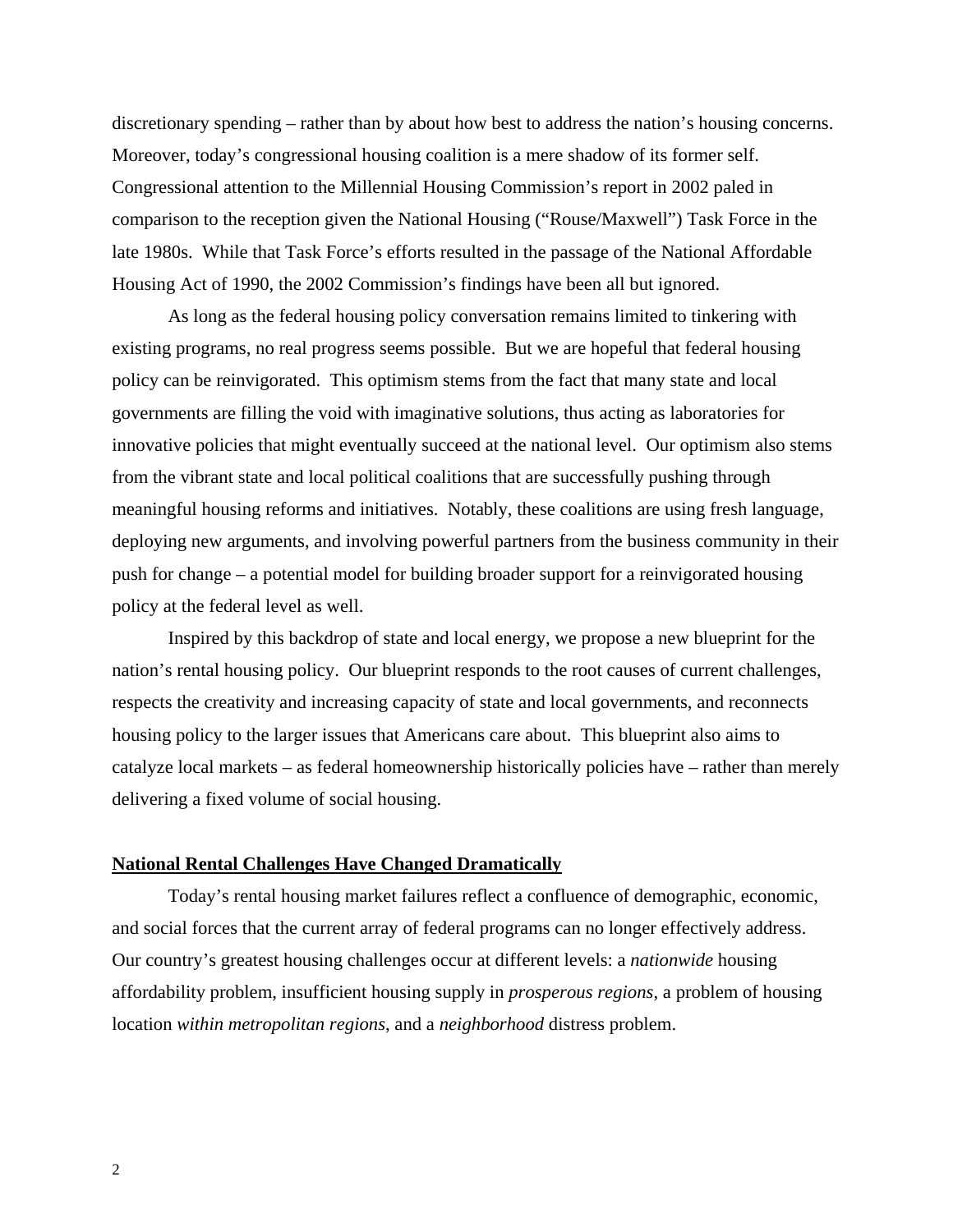## **Nationwide Affordability Problem**

Rents are rising faster than incomes for a growing segment of the workforce. Specifically, gross rents (which include utility costs) have been growing faster than inflation, while the median renter's monthly income has declined 7.3 percent since 2000. As a result, average gross rents as a share of renter income have grown from 26.5 percent in 2000 to 30.3 percent today. In 2005, 45.7 percent of renter households were spending more than 30 percent of their income on housing costs. This trend is primarily the result of widening income inequality – with incomes rising much more slowly for low- and moderate-wage workers than for those in high-skill, high-wage jobs.

The fastest growing segment of the U.S. economy today consists primarily of low-wage service jobs, and wages for these jobs are rising slowly. During the 1990s, wages at the very bottom of the distribution were stagnant, while those at the top rose rapidly. More recently, it appears that mid-level wages are also stagnating, while the top continues to gain (Autor, Katz, and Kearney 2006). In part, this is the result of economic restructuring: the decline in the traditionally high-paying U.S. manufacturing sector means that the economy has been shedding jobs that pay more than those that replace them. The median wages in industries that have added jobs since the 2001 recession are 21 percent lower than in industries that have shed jobs (Joint Center for Housing Studies [2](#page-4-0)004). $^{2}$ 

If all incomes were rising slowly, keeping pace with housing costs might be less of a problem, but incomes for highly skilled workers are in fact rising much more rapidly. In the Washington metropolitan area, for example, average wage rates for high-level executive occupations were rising as much as three times faster during the early 2000s than wage rates for parking lot attendants or food preparation workers (Turner et al 2004). Rising incomes at the top of the wage distribution put upward pressure on housing prices and rents, contributing to increases that outpace any wage gains achieved by workers further down the distribution. In tighter markets, housing costs are becoming increasingly unaffordable not just for the lowestwage workers, but for a broader swath of the work force. The average rent for a two-bedroom apartment in the Washington metropolitan area is unaffordable for a family supported by a public school teacher, firefighter, or a receptionist (Turner et al 2006).

<span id="page-4-0"></span><sup>&</sup>lt;sup>2</sup> In addition, some economists argue that the immigration of unskilled workers into the United States – and the entry of Asian workforces into worldwide industrial markets – will continue to drag down wages at the bottom of the labor market over the long term (Freeman 2005).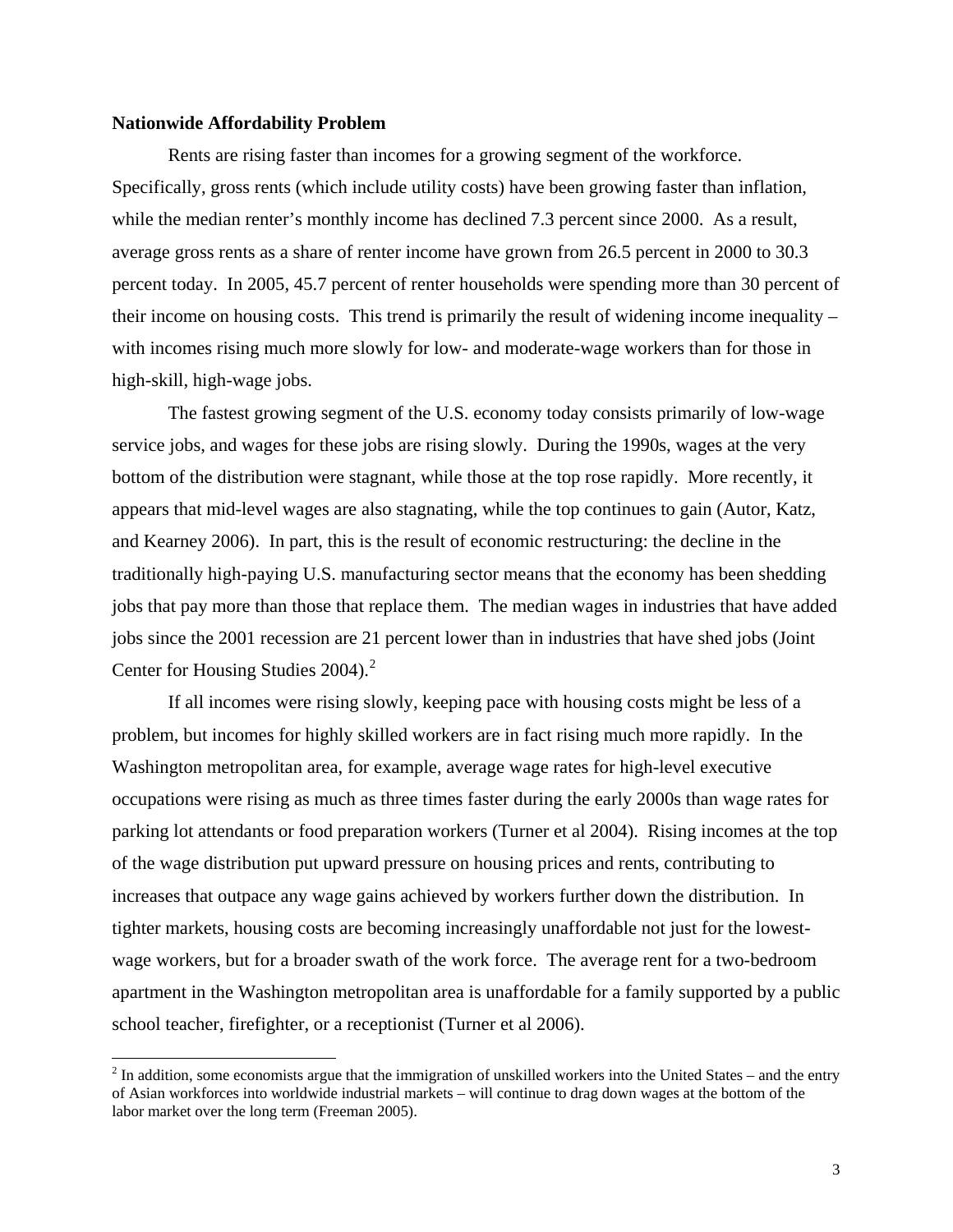#### **Constrained Housing Supply**

The problem of slow wage growth and widening income inequality is exacerbated in many housing markets by supply constraints on new housing units. Although the overall housing supply is still expanding, its growth is not keeping pace with population and household growth, so that the net stock of low- to moderate-cost rental units is steadily shrinking (Joint Center for Housing Studies 2006). Local zoning laws, land use controls, and other regulatory barriers limit total housing production, raise the costs of new units, and often prevent the production of low-cost units. As population expands in a market with constrained supply, the increased competition for units causes prices to rise, even for households that do not typically rely on new construction for their housing. In effect, the traditional "filtering" process – in which older housing units become more affordable over time while the most affluent households trade up to new units – cannot function properly when supply is so constrained relative to growing demand (Glaeser and Gyourko 2002; Glaeser, Gyourko, and Saks 2005).

Because of these supply constraints, most of the unsubsidized rental housing being produced in the United States today is high-cost luxury rentals; the median rent for newly constructed units is 37 percent higher than the median rent for existing units (Joint Center for Housing Studies 2006). Some "affordable" rental housing is also being produced, subsidized primarily through the Low-Income Housing Tax Credit (LIHTC) and HOME programs (discussed further below) and targeted explicitly to low-income households. Although LIHTC subsidizes the production of around 90,000 units of affordable rental housing per year, this is not enough to offset losses. Two million low-cost units were demolished or withdrawn from the rental-housing inventory between 1993 and 2003, or 200,000 losses per year on average (Joint Center for Housing Studies 2006). Meanwhile, rental housing affordable to moderate and middle-income households is simply not being produced.

The combination of rising income inequality and constrained housing supply are evident throughout the country, but play out differently in different metropolitan contexts. The problems outlined here are particularly intense in economically prosperous areas, where expanding employment opportunities attract in-migration and businesses pay top dollar for highly skilled workers. Weaker labor markets do not face the same growth pressures, so housing costs are not rising as fast. In these markets, however, unemployment is higher and wages are lower, so the housing affordability pinch is just as severe for those with low-wage jobs. As a consequence, in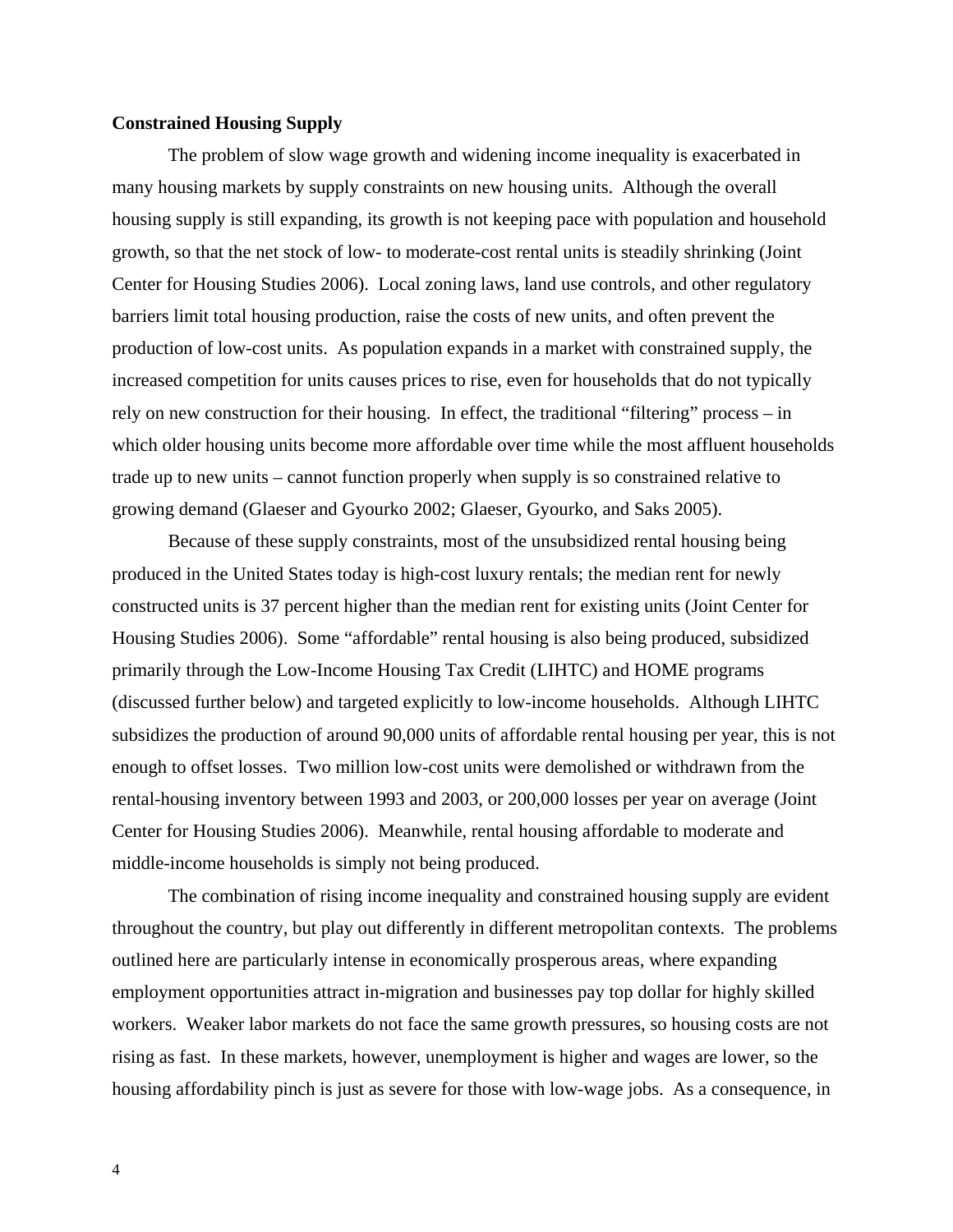markets across the country, growing shares of low- and moderate-income households are paying rent burdens that are considered unaffordable by federal standards. In fact, in 2005, more than half of all renter households with annual income below \$35,000 were paying more than 30 percent of income towards housing costs in 118 of the nation's largest metropolitan areas.

## **Housing Location within Metropolitan Regions**

Not only are housing costs rising more rapidly than incomes for many renter households, but affordable rental housing is especially scarce in communities where job opportunities are most plentiful. Historically, both jobs and affordable rental housing were concentrated in central-city locations. But over the last few decades, employment growth has become increasingly dispersed, while exclusionary zoning laws have limited the development of rental housing in many suburban communities (Pendall, Puentes, and Martin 2006).

Population and employment have become increasingly decentralized over the last three decades. In 1970, half of all households in the nation's 91 largest metro areas lived within 8.9 miles of the central business district. By 2000, that boundary moved out to 12.2 miles (Joint Center for Housing Studies 2006). Today, employment growth is fastest in the low-density counties on the fringes of America's metro areas. And in many metros, entry-level and lowwage jobs are more widely dispersed than high-wage jobs. For example, the District of Columbia accounts for 34 percent of its region's high-wage jobs (paying over \$75,000 annually), but only 20 percent of low-wage jobs (paying under \$35,000 annually). In fact, in the Washington metro area as a whole, low-wage jobs are twice as dispersed spatially as are highwage jobs (Turner et al 2004).

The suburban jurisdictions where job opportunities are most plentiful offer relatively little affordable rental housing. The same regulatory barriers that constrain housing supply overall also severely limit the production of modest, higher-density rental housing in these job-rich jurisdictions. Suburban land use regulations can inhibit the production of affordable housing by imposing direct costs (such as administrative fees, impact fees, and environmental mitigation requirements) or by constraining the range of allowable development types (such as large-lot zoning ordinances, inflexible building codes, density restrictions, or outright bans on multifamily housing).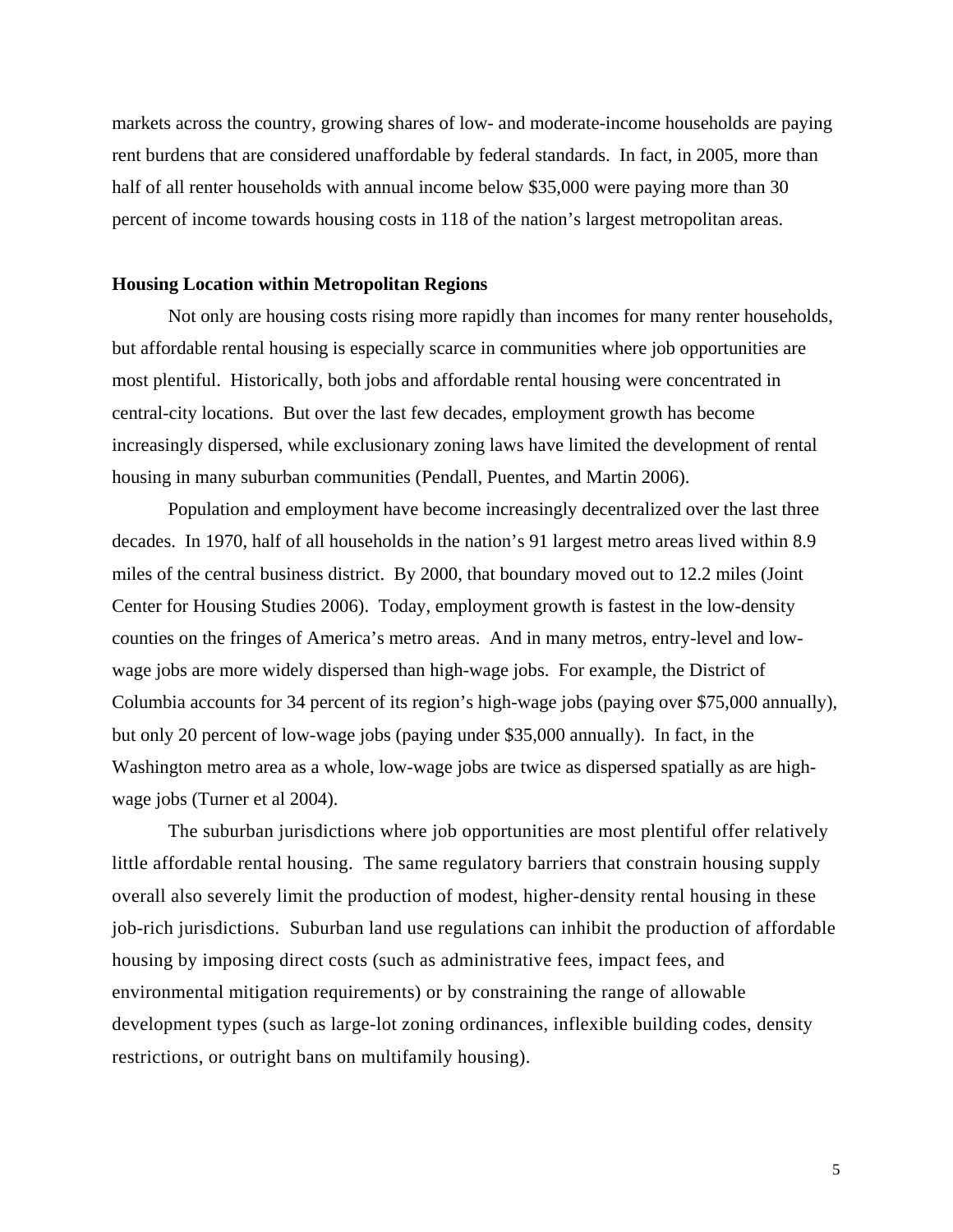Of course, many regulatory barriers reflect competing priorities about land use and development. Many local building code provisions are intended to ensure the safety and structural integrity of housing construction. Some development restrictions are designed to preserve wetlands or protect open spaces for everyone to enjoy. And many zoning provisions focus on subdivision design features such as sidewalks, street widths and other neighborhood amenities that enhance neighborhood quality. All of these are legitimate policy objectives, even if they have the effect of limiting housing production and increasing housing costs.

However, some regulatory barriers are in fact intended to prevent low-cost housing from being built in a local community, to exclude lower-income (and minority) households, and to maintain high property values for current residents. Unfortunately, local governments (which usually control land use decisions) have no incentive to face up to the trade-offs between housing affordability and other legitimate objectives. In fact, political incentives encourage each individual jurisdiction to satisfy existing property owners by attracting jobs while at the same time imposing controls on residential development in ways that enhance community amenities, maximize property values, and exclude lower-cost housing options (Nelson et al 2002; Downs 1994).

Central cities, then, remain the primary source of affordable rental housing within most metropolitan regions. Nationally, 45 percent of all renters and two thirds of poor renters live in central-city jurisdictions (Joint Center for Housing Studies 2006). In the early to middle twentieth century, the concentration of affordable rentals in central cities – typically in close proximity to manufacturing centers – made sense. But in the aftermath of economic restructuring, most of those jobs have long since dispersed, leaving the affordable rental stock behind. In many metropolitan regions, rental housing can also be found in some segments of the inner suburbs, typically in older jurisdictions, close to the central city, where jobs are not locating. And rents remain relatively affordable on the urban fringe where jobs have not yet located and land is still cheap. Much of the rapid population growth since the 1990s is occurring in exurban places as moderate-income families leapfrog over existing suburban communities to find more affordable housing.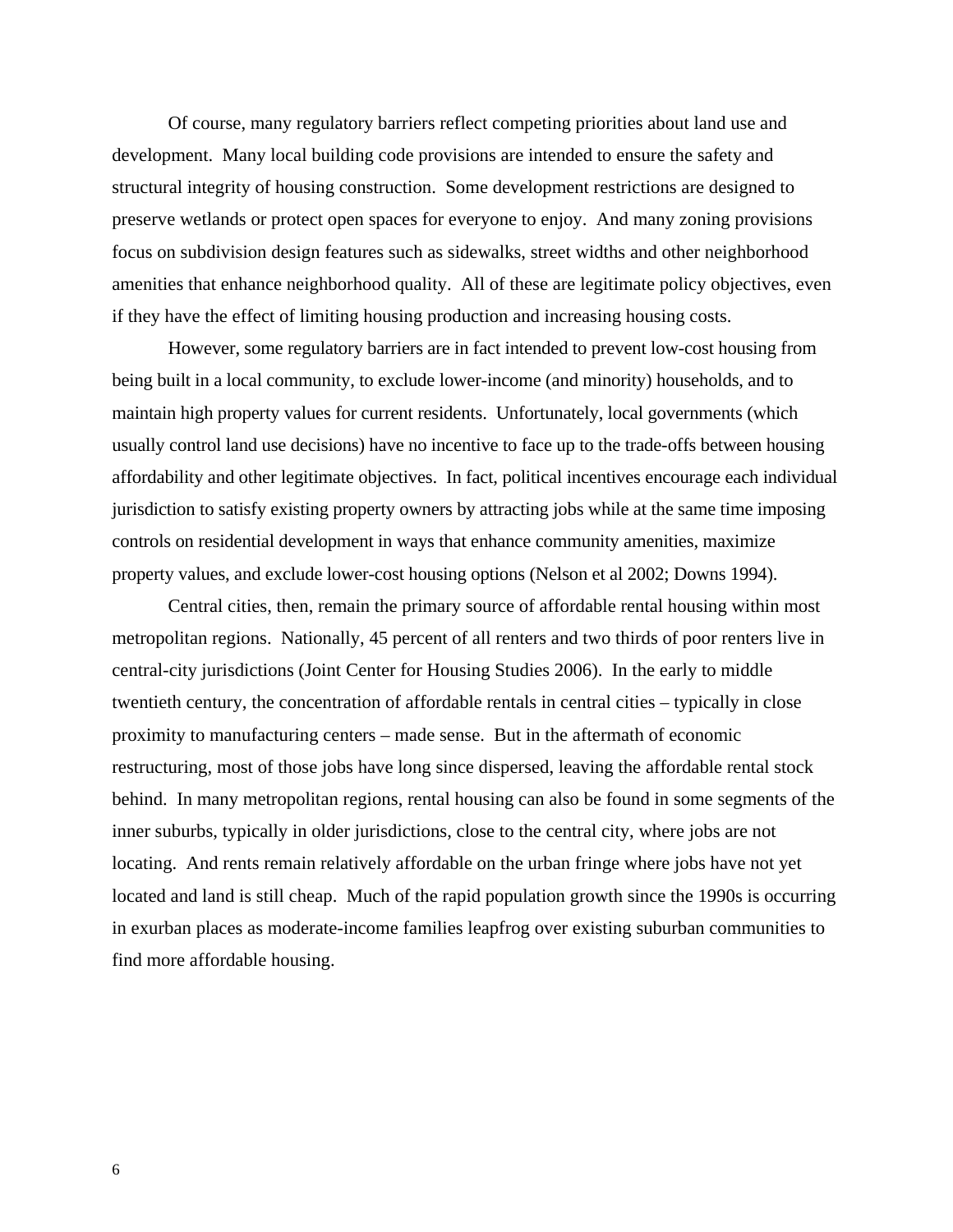## **Neighborhood Distress Problem**

The clustering of affordable rental housing in central-city neighborhoods has served to reinforce concentrations of poverty and exacerbate racial segregation. Although most poor Americans live in non-poor neighborhoods and the incidence of concentrated poverty declined in the 1990s, 7.9 million poor people still lived in "extreme poverty" census tracts in 2000 (Jargowsky 200[3](#page-8-0)).<sup>3</sup> Neighborhoods of concentrated poverty are disproportionately minority; more than half of all high-poverty neighborhoods in 2000 were predominantly (more than 60 percent) black or Hispanic (Pettit and Kingsley 2003). Nationwide, 19 percent of poor blacks and 14 percent of poor Hispanics lived in high-poverty neighborhoods in 2000, compared with only 6 percent of poor whites (Jargowsky 2003). Within metropolitan areas, these disproportionately poor neighborhoods perform unfavorably across a sampling of social indicators. For example, 45 percent of adults in extreme-poverty tracts lack a high school degree compared to only 19 percent metro-wide. And the share of households with children that are headed by single females is 54 percent in extreme-poverty tracts, but only 24 percent metro-wide (Pettit and Kingsley 2003).

Thus, it is unsurprising that residents of such neighborhoods often fall victim to a host of undesirable outcomes. As Jargowsky noted, "[c]oncentrations of poor people lead to a concentration of the social ills that cause or are caused by poverty (Jargowsky 2003)." These ills, which are discussed in greater detail below, include higher rates of crime, teenage pregnancy, and educational failure; higher prices for basic consumer goods; reduced private-sector activity; poor health outcomes; and higher fiscal burdens on local government.<sup>[4](#page-8-1)</sup>

 Lamentably, federal housing policy has actually fueled the problem of concentrated poverty – for example, through the siting of public housing and, more recently, LIHTC units within large developments in isolated, distressed neighborhoods (Schill and Wachter 1995; Freeman 2004). More than half of public housing residents still live in high-poverty neighborhoods, and only 7 percent live in low-poverty neighborhoods (where fewer than 10 percent of residents are poor) (Newman and Schnare 1997; Turner and Wilson 1998). Federal programs to assist low-income renters have also exacerbated residential racial segregation. In fact, public housing handbooks originally encouraged local authorities to assign households to projects based

<span id="page-8-0"></span> $3$  This report defines "high-poverty neighborhoods" as those with poverty rates of above 30 percent, and "extremepoverty neighborhoods" as those with poverty rates above 40 percent.<br> $^{4}$  For a chort survey of those social ills, see Berube and Ketz 2005.

<span id="page-8-1"></span> $\rm$ <sup>1</sup> For a short survey of these social ills, see Berube and Katz 2005.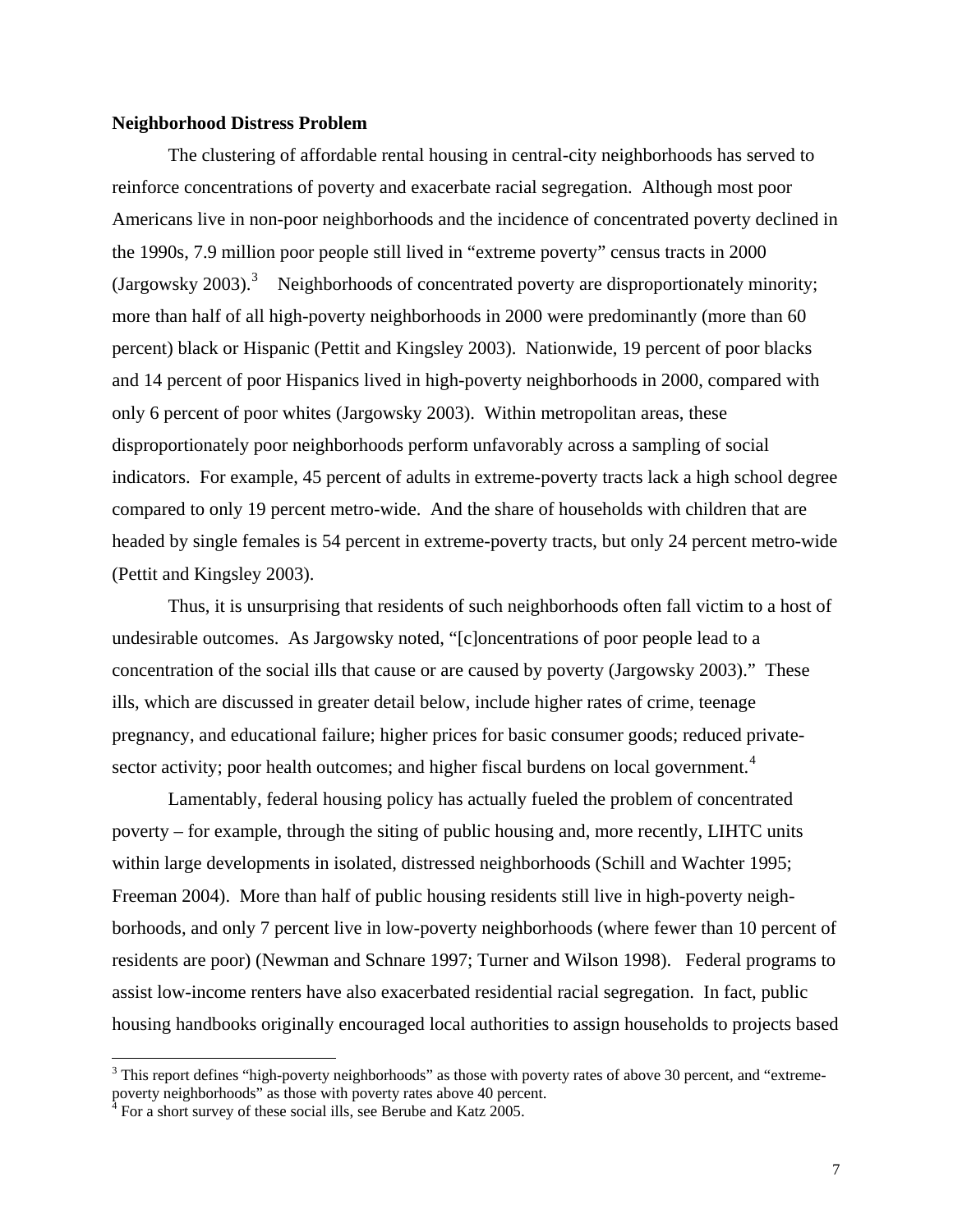on their race and the racial composition of the surrounding neighborhoods (Massey and Denton 1993; Hirsch 1983). Once the public housing system became intensely segregated, it proved to be extremely difficult – both politically and practically – to desegregate it, and efforts to do so have had very little impact (Popkin et al 2003). The clustering of subsidized housing into neighborhoods of concentrated minority poverty undermines the economic and social viability of these communities (Massey and Denton 1993; Wilson 1987).

#### **Housing Matters**

For the most part, the three broad challenges outlined above have been narrowly conceived of as "housing" issues to be discussed and debated by self-described housing advocates and practitioners. Increasingly, however, researchers, policymakers, and advocates outside traditional housing policy circles are recognizing that housing is critical to advancing other national issues and agendas. In general, the lack of affordable housing stands in the way of economic productivity and undermines the fundamental premise that full-time workers should be able to achieve a decent standard of living for themselves and their families. More specifically, the concentration of affordable housing in distressed inner-city neighborhoods traps low-income children in places where public schools are failing and life-chances are limited. The lack of affordable housing in the right places also contributes to environmentally and fiscally wasteful patterns of sprawl and decentralization.

## **Maintaining Economic Competitiveness**

High housing costs, sprawling development patterns, and long commutes undermine the economic competitiveness of urban regions, and reduce productivity for the nation as a whole. A shortage of affordable housing may inhibit the economic dynamism of a metropolitan region by reducing its capacity to accommodate new growth, either through the expansion of existing firms or by attracting new ones. More specifically, when reasonably priced housing is in short supply and households have to spend large shares of incomes for housing, a region becomes a less attractive place to live and invest. In addition, high housing costs create pressures on employers to increase wages as jobs go unfilled at lower wages and as current employees demand higher wages to reflect their high costs of living. Commutes from home to work become longer as families locate further from their jobs in order to obtain affordable housing, increasing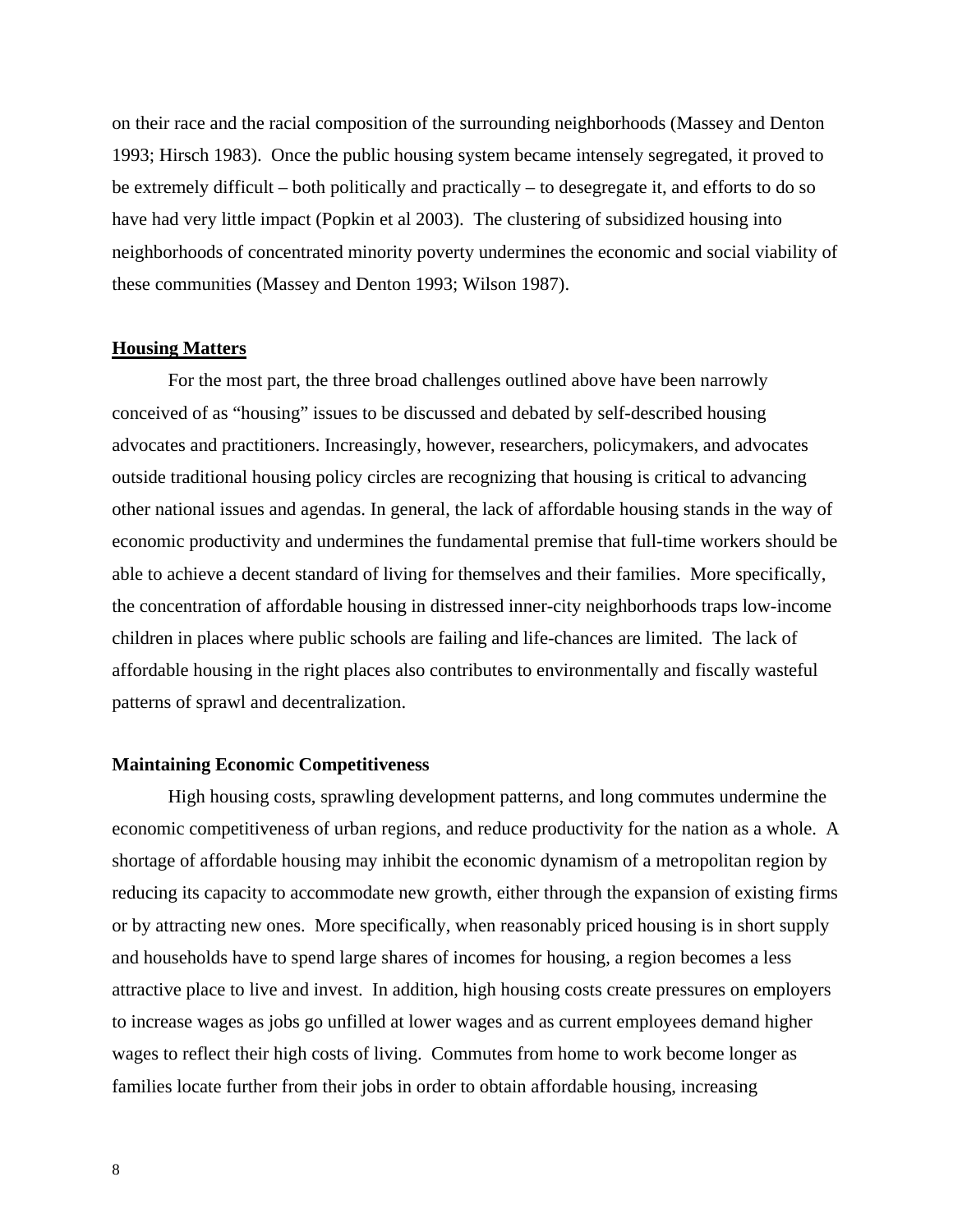congestion costs, reducing productivity, and possibly contributing to employee turnover. Ultimately, these trends may constrain or even destabilize a region's labor market, particularly for low- and moderate-wage labor as people quit their jobs, existing residents leave the region, and prospective residents choose not to move into the region (Glaeser, Gyourko, and Saks 2005). Some economists argue that the impacts of high housing costs on regional economies may even undermine overall national productivity (NY-NJ-CT Regional Plan Association 2004; Pill 2000; Family Housing Fund 2001; Houstoun 2004).

## **Making Work Pay**

Affordable housing is essential to fulfilling the implicit promise of welfare reform: that Americans who work hard should be able to achieve a decent standard of living. Today's high housing costs create hardship and instability for families of low-wage workers who "play by the rules" but still do not earn enough to afford decent housing. This failure is particularly distressing because a growing body of evidence suggests that living in decent, affordable housing may provide a "platform" upon which low-income families can get jobs, build their incomes, and achieve financial security. Simply living in decent, affordable housing constitutes a critical support for work because families living in unaffordable housing are financially insecure, vulnerable to unexpected increases in other costs, and more likely to move frequently (Mills et al 2006). This insecurity may make it more difficult for them to get and keep jobs, work extra hours, or advance to higher wages. In addition, the extra income freed up when housing is affordable may enable families to pay for reliable child care, transportation to a better job, additional training, or professional clothing – all investments that can enhance employment success. Several recent studies suggest that people who receive assistance to make their housing costs affordable are more likely to benefit from workforce or welfare-to-work programs than people without assistance. Thus, affordable housing serves to buttress social programs that encourage work and self-sufficiency (Sard and Lubell 2000; Sard and Springer 2002; Sard and Waller 2002; Newman and Harkness 2006).

## **Improving Access to Opportunity**

The concentration of affordable rental housing in pockets of poverty isolates resident*s*  from social and economic opportunities*.* A growing body of social science research indicates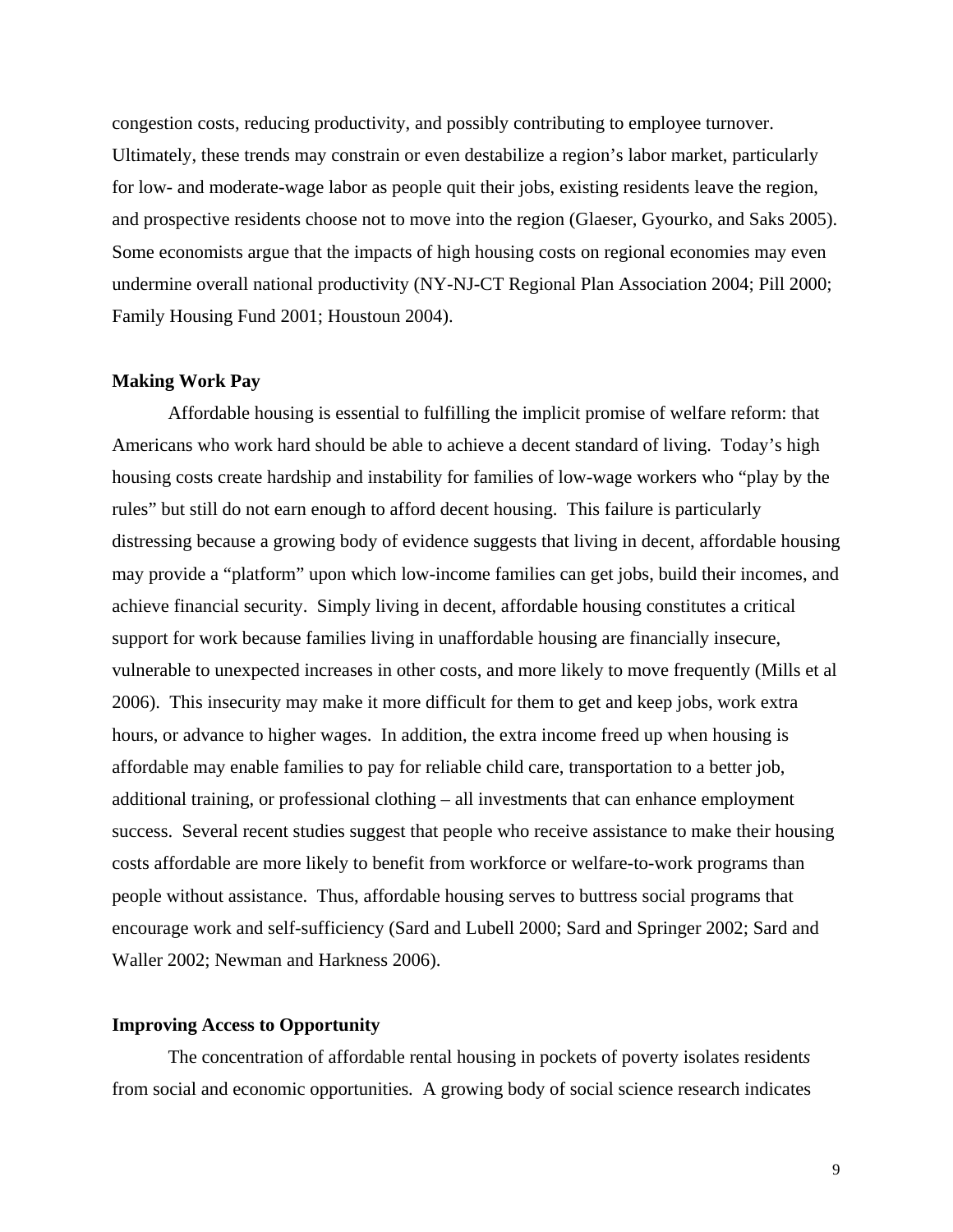that living in a distressed, high-poverty neighborhood undermines the long-term life chances of families and children.<sup>[5](#page-11-0)</sup> In particular, children who grow up in distressed neighborhoods and attend high-poverty schools are less likely to perform at grade level, complete high school, or go on to college. Moreover, young people who are surrounded by drug dealing and crime are more likely to become caught up in dangerous or criminal activities. Concentrated poverty also exacerbates the housing-jobs imbalance through which residents of poor neighborhoods are isolated from opportunities for employment and advancement because of distance or poor access to transportation. This is particularly true for African Americans, whose housing options are most constrained by long-standing patterns of discrimination and segregation (Turner 2007; Raphael and Stoll 2002).

The damage caused by concentrated poverty creates ripple effects extending far beyond the distressed communities themselves. For example, high-poverty neighborhoods lead to increased demands on local government for public safety, child protection, and other social services. Cities often must raise taxes or divert resources from other priorities to fund these necessary spending increases, which in turn encourages the flight of moderate- and middle-class taxpayers out of the city (Pack 1998). Less tangibly but more importantly, the isolation of residents of high-poverty neighborhoods far from mainstream social and economic opportunities perpetuates inequality, reinforces racial separation, and fuels social polarization (Polikoff 2006). These effects all undermine social cohesion in a country that is fast becoming majority-minority and endanger our success as a diverse and open society.

## **Fighting Sprawl and Promoting Environmental Sustainability**

There is a strong connection between the concentration of affordable rental housing in central cities and the sprawling development patterns on the fringes of American metros. This connection is best understood by examining the locational decisions of moderate- and middleincome families. When deciding where to live, these households usually shun poorer areas within central cities based on perceptions (and often realities) of high crime, failing schools, heavy tax burdens, and reduced public amenities. Because such families usually cannot afford to live in high-priced areas, however, they are forced to move further to the outer suburbs and

<span id="page-11-0"></span> $<sup>5</sup>$  For a comprehensive review of the empirical literature on neighborhood effects, see Ellen and Turner 1997.</sup>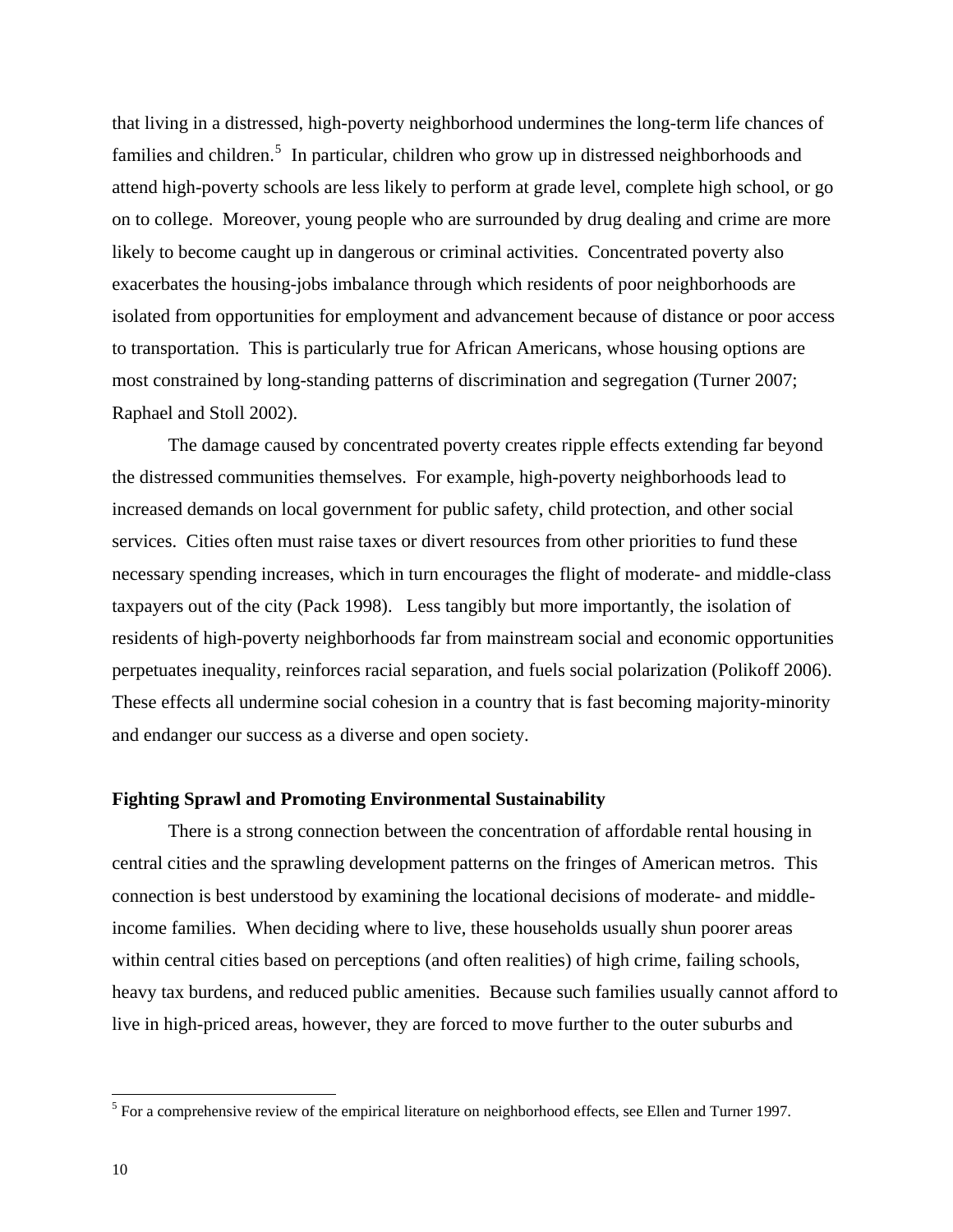beyond, thus fueling new residential development on the urban fringe. This game of leapfrog unfortunately characterizes most, if not all, American metropolitan areas.

These sprawling patterns of development yield a host of adverse environmental consequences. In many cases, the conversion of "greenfield" sites to urbanized land endangers fish and wildlife habitats, exacerbates erosion, and increases pollution from stormwater runoff, among other effects (Benfield et al 1999; U.S. Environmental Protection Agency 2001). In addition, as traffic congestion increases, air quality worsens (Schrank and Lomax 2005). Moreover, the vast quantities of fossil fuels that Americans consume just to drive from place to place are contributing to global warming and climate change through the emission of carbon dioxide and other greenhouse gases (Kahn 2001). Americans account for around one-quarter of worldwide greenhouse gas emissions, with the transportation sector representing the single largest end-use source of carbon emissions (U.S. Energy Information Administration 2005). Observing the connection between low-density development, fossil fuel consumption, and carbon emissions, Kahn has argued that "the major environmental costs of sprawl may be global rather than local (Kahn 2006)." Thus, when affordable housing is concentrated in distressed, high-poverty neighborhoods rather than neighborhoods of opportunity, the outcome is not only more decentralization and sprawl but increased environmental degradation as well.

## **Federal Policies Are Ill-Equipped to Address Today's Challenges**

 Over the past seven decades, the federal government has created a complex web of spending, tax, and regulatory programs for financing and subsidizing the production of affordable rental housing, providing rental assistance for tenants to use in the private market, and revitalizing distressed neighborhoods by demolishing public housing and constructing economically integrated housing in its place. These policies have a substantial record of achievement and accomplishment. Yet current and past programs also suffer from serious deficiencies of scale, design, and implementation that need to be remedied.

## **What Federal Housing Policies Have Achieved**

Federal housing policies have three central accomplishments. Since the 1930s, federal *production programs* have stimulated the construction of millions of affordable rental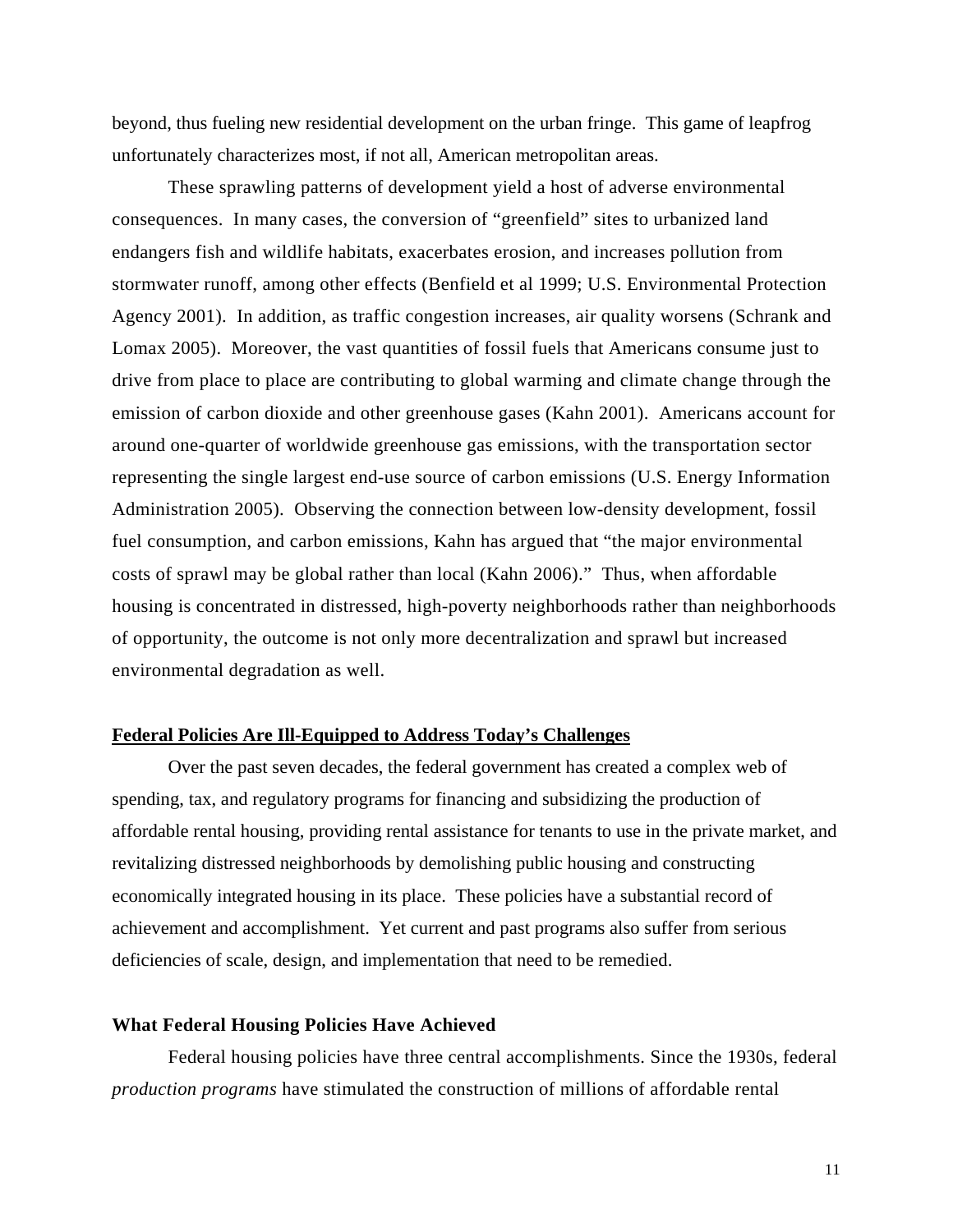housing units and built networks of private and public practitioners, skilled in the financing and development of affordable housing. Since the 1970s, federal *demand-side rental assistance* efforts have helped millions of renters afford privately owned housing, often in neighborhoods with quality schools, safe streets, and functioning local markets. And since the mid-1990s, the *demolition and replacement of distressed public housing* with economically integrated rental housing is transforming the economic and physical landscape of some of the most distressed neighborhoods in the United States.

#### **Rental Production Programs**

Federal rental production policy has gone through three distinct phases. During the first phase, dominant from the 1930s through the 1960s, the federal government financed the construction of over 1 million units of public housing. The federal government contracted with local public housing agencies (PHAs) to produce and manage these units. In effect, these contracts required the PHAs to maintain the affordability of public housing units in perpetuity.

 During the second phase of rental production policy, dominant from the 1960s to the early 1980s, the federal government subsidized the construction of over 1.3 million units of privately owned affordable housing through a combination of below-market financing, income tax preferences, and operating support. The focus on private sector delivery altered both the means of production and the management of the built product. Under these programs, the federal government executed contracts directly with for-profit and non-profit developers of affordable housing, rather than with local PHAs. Moreover, the terms of contracts generally limited the period during which affordability restrictions needed to be maintained.

 The current phase of federal production policy, dominant since the mid-1980s, has delegated key decisions to state and local governments. These governments are vested with responsibility for allocating federal tax credits and block grant funding in accordance with federally mandated affordability plans. In general, these federal resources have been used to produce quality affordable housing in low-income neighborhoods of distress, often through community-based housing providers. The key subsidy programs of this period (which are still in use) are the Low Income Housing Tax Credit (LIHTC) program, the Community Development Block Grant (CDBG) program, and the HOME Investment Partnership Program. These programs have been complemented by federal regulatory efforts under the Community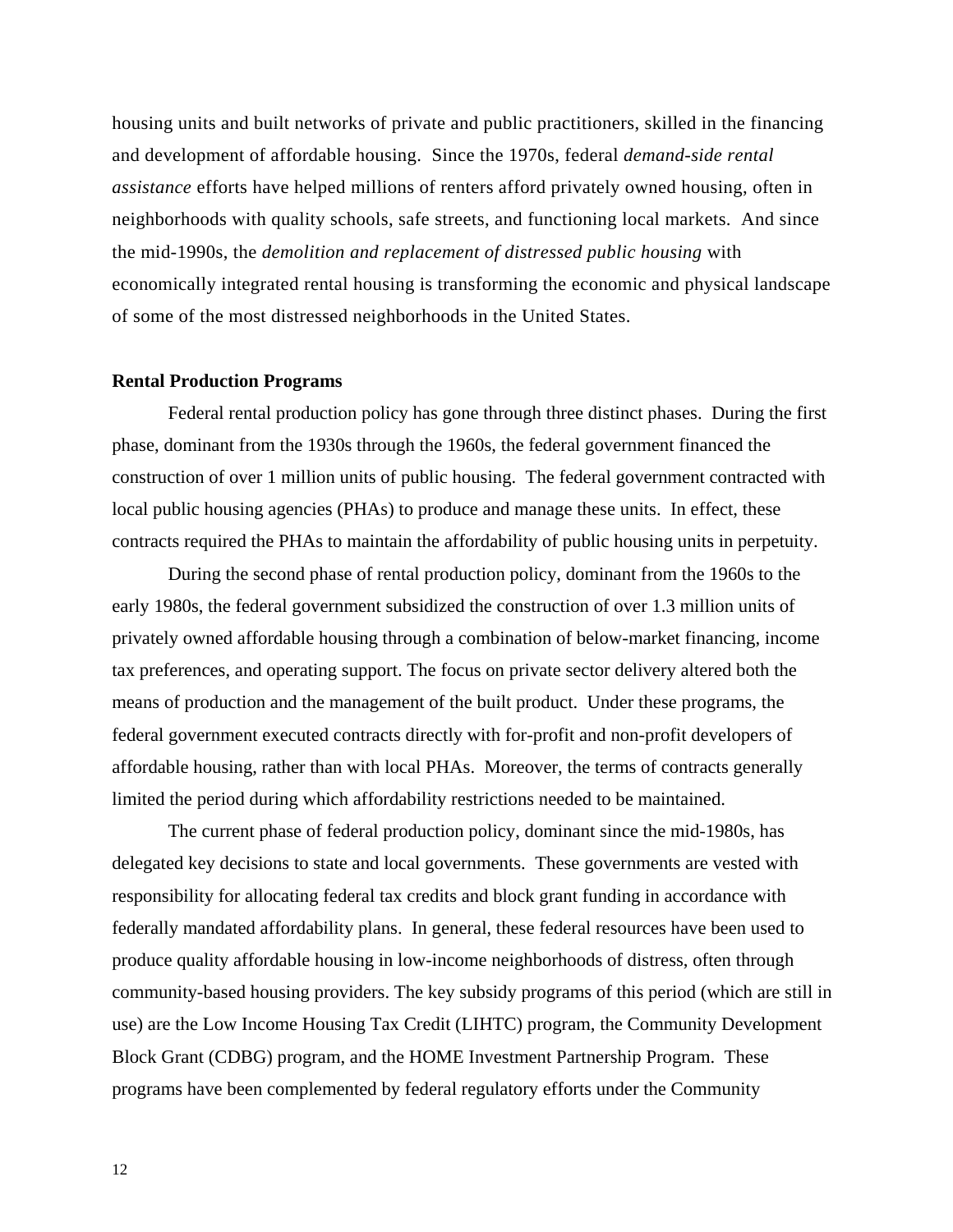Reinvestment Act (CRA) and the Government-Sponsored Enterprises (GSE) modernization law to encourage the provision of private debt capital. In addition, the National Community Development Initiative (NCDI), a joint effort by large philanthropic foundations, major financial institutions and the federal government, builds the capacity of community development corporations and the national housing intermediaries – the Local Initiatives Support Corporation and the Enterprise Foundation – that support them.

 These federal programs and policies have been very successful at stimulating the production of affordable housing. The Low Income Housing Tax Credit (LIHTC) program, for example, has created over 1 million units of affordable rental housing since its inception. The HOME program, often used in conjunction with LIHTC, committed close to \$13 billion between 1992 and 2003 and supported over 750,000 affordable units of housing. Significantly, state and local governments reserved 19 percent of their federal rental housing resources for nonprofit organizations during this period (U.S. Department of Housing and Urban Development 2004). HOME grants and the tax credits have also helped build and sustain a national network of community development corporations (CDCs) with increasing proficiency in the production, preservation, and management of affordable housing. According to a 1998 national census, some 3,600 CDCs in the country have produced about 550,000 units of affordable housing (about one-fifth of which were located in rural communities) (Steinbach 1997).

## **Demand-Side Rental Assistance Programs**

Beginning in the mid-1970s, rental housing vouchers have emerged as the most substantial subsidized housing program in the United States. They now serve some 2.1 million households. In general, housing vouchers pay the difference between 30 percent of a recipient's income and the rent of a qualifying, moderately priced house or apartment. Vouchers are the most direct way of meeting the principal housing challenge facing very low-income renters: affordability. Unlike production programs, vouchers can be delivered quickly to families who need assistance. They can also reflect and adjust rapidly to changes in local and metropolitan markets.

Vouchers are unique among federal housing programs in that they allow the recipient rather than the developer to decide where the low-income household will live. Voucher recipients can even receive their assistance in one jurisdiction and take it to another as they search for housing that best fits their family needs. Not surprisingly, many voucher recipients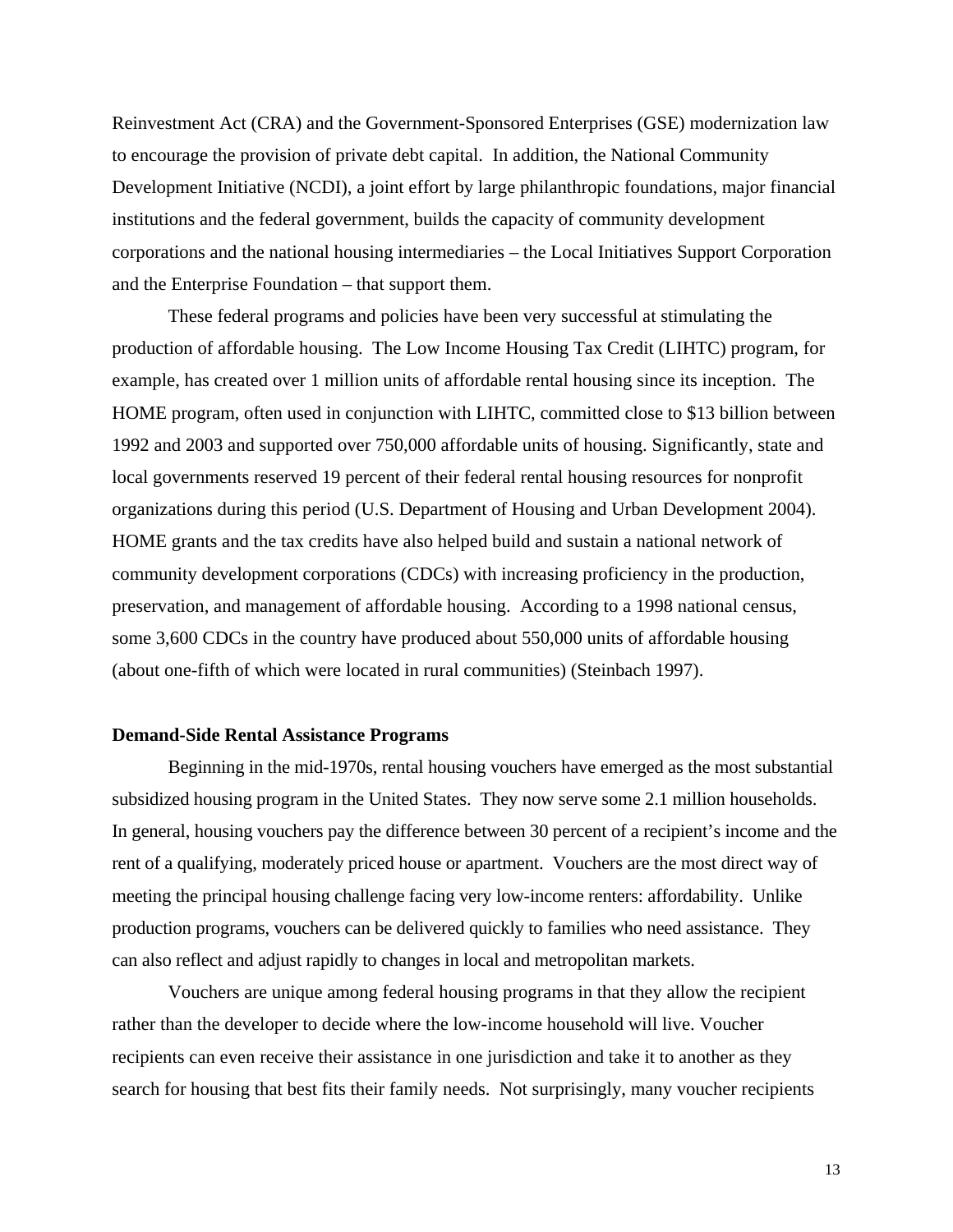exercise this choice, and are dramatically less likely than public housing residents to settle in high-poverty neighborhoods. Specifically, only 14.8 percent of Section 8 recipients live in highpoverty neighborhoods (neighborhoods that are more than 30 percent poor), compared to 53.6 percent of public housing residents (Newman and Schnare 1997).

 By helping families relocate from high-poverty to low-poverty neighborhoods, the housing voucher program has the potential to lead to significant improvements in families' well-being and long-term life-chances (Katz and Turner 2000). Specifically, findings from Chicago's Gautreaux initiative, a court-ordered program to help desegregate public housing, suggest that using housing vouchers to help families move away from a distressed, highpoverty neighborhood can provide a route to economic independence. Low-income families who used vouchers to move to resource-rich white suburbs were less likely to receive welfare and more likely to have jobs than their counterparts who remained in low-income black neighborhoods. Children of families who relocated to the suburbs were less likely to drop out of school and more likely to enroll in college than their urban counterparts (Briggs and Turner 2006; Cove et al 2007). Emerging evidence from the recent Moving to Opportunity  $(MTO)$  demonstration is also encouraging.<sup>[6](#page-15-0)</sup> MTO participants received vouchers that could only be used in low-poverty neighborhoods, and rigorous research finds evidence of dramatic gains in perceived safety and in mental and physical health. Although the evidence is mixed with respect to employment and earnings effects, some findings suggest that families who moved out of central city neighborhoods may also achieve significant wage gains (Briggs and Turner 2006).

## **Public Housing Transformation**

Over the past decade, the federal government has embarked on an ambitious effort to demolish the worst public housing projects in the country and replace them with housing that is economically mixed, better designed, less dense, and fundamentally integrated into the fabric of local neighborhoods and city economies. Called the HOPE VI program, this transformation effort includes funding for supportive services to help former public housing residents make the

<span id="page-15-0"></span><sup>&</sup>lt;sup>6</sup> Under MTO, residents of high-poverty public housing projects who volunteered to participate were divided into several groups: experimental households, who were given vouchers but were only allowed to move to neighborhoods of low poverty; households who received a standard voucher and could move to any apartment of their choice; and in-place households, who remained in public housing.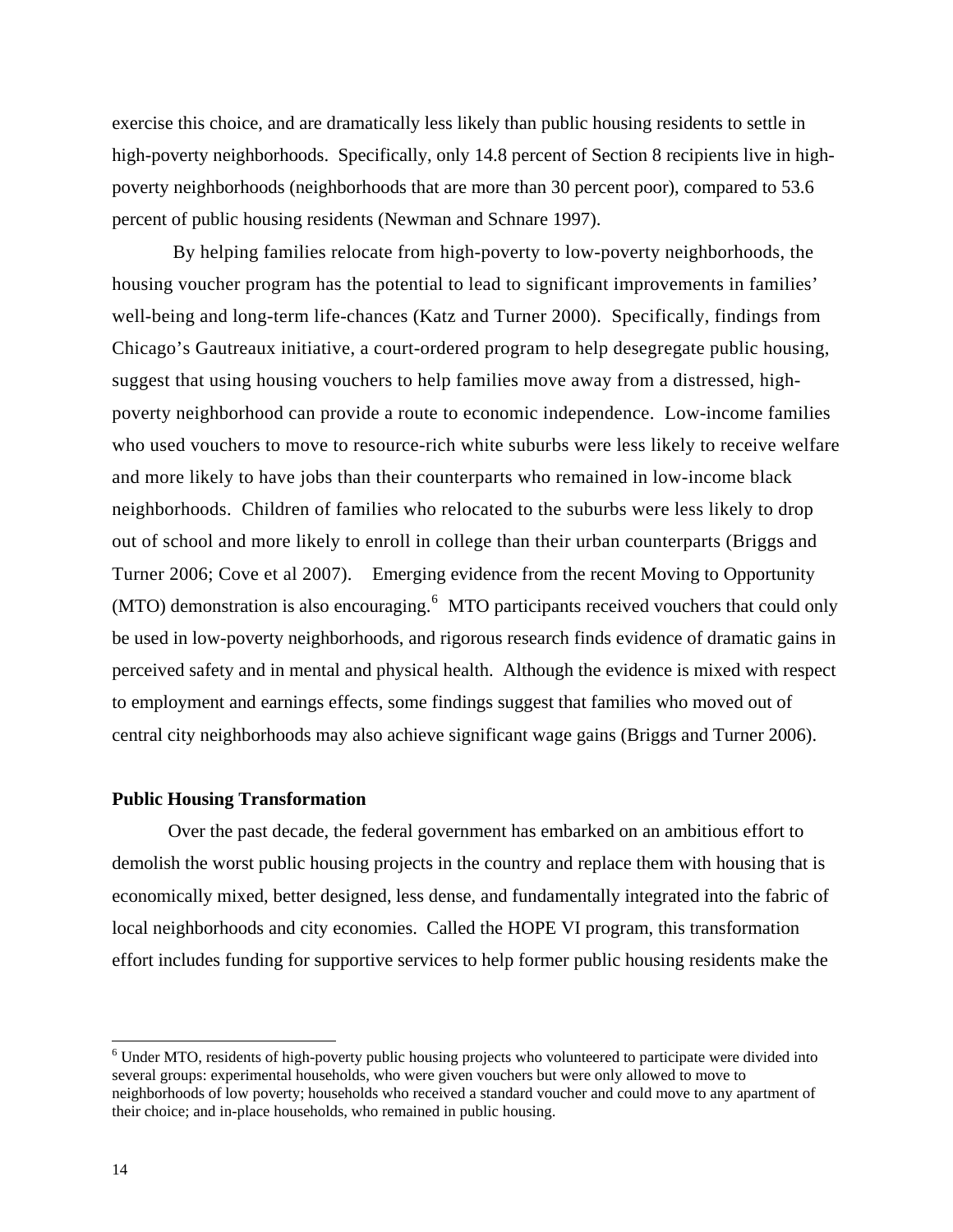transition to work. Congress also appropriated funds for a separate pool of housing vouchers to aid the relocation of residents who choose to move out of the neighborhood.

The new housing developments produced under HOPE VI differ dramatically from earlier generations of public housing. Not only are they generally well constructed, but the best among them have also successfully applied the latest thinking on housing and community design. These improvements include improving security through smarter building lay-outs (for example, private entrances that face the street); connecting new units to the neighborhood through sidewalks and street grids; and improving building exteriors by adding front porches and landscaping (Holin et al 2003).

Socioeconomic integration has become a central feature at many HOPE VI sites across the country. The expectation is that properties that have to attract and retain higher-income tenants will be better managed and maintained over time, and that a mix of income levels creates a healthier social environment and brings better services – especially schools – to the surrounding neighborhood from both local government and the private retail sector. Some developments are even experimenting with mixed-tenure approaches, with a portion of the new housing reserved for homeowners rather than renters.

The new developments are leveraging substantial resources from the public, private, and philanthropic sectors – resources that were virtually absent (and, in some cases, prohibited) from former public housing developments. They are also experimenting with a range of management approaches: many have employed private sector property management firms on site (and at risk) rather than relying on remote public agencies. Such firms are using basic management techniques – lease enforcement, enhanced screening procedures, improved amenities – to attract and retain a broad spectrum range of residents (Popkin et al 2004).

The quality of many of the new HOPE VI developments is sparking significant improvements in the surrounding neighborhoods. Case studies almost uniformly show substantial declines in neighborhood crime and unemployment and substantial increases in income, property values, and market investment. In several high-profile developments, HOPE VI investments have been accompanied by significant improvements in the quality of the local school and the educational performance of low-income children (Turbov and Piper 2004). With some of these findings, of course, cause-and-effect is not entirely clear. It is as yet hard to tell how much of the precipitous decline in crime, for example, derives primarily from the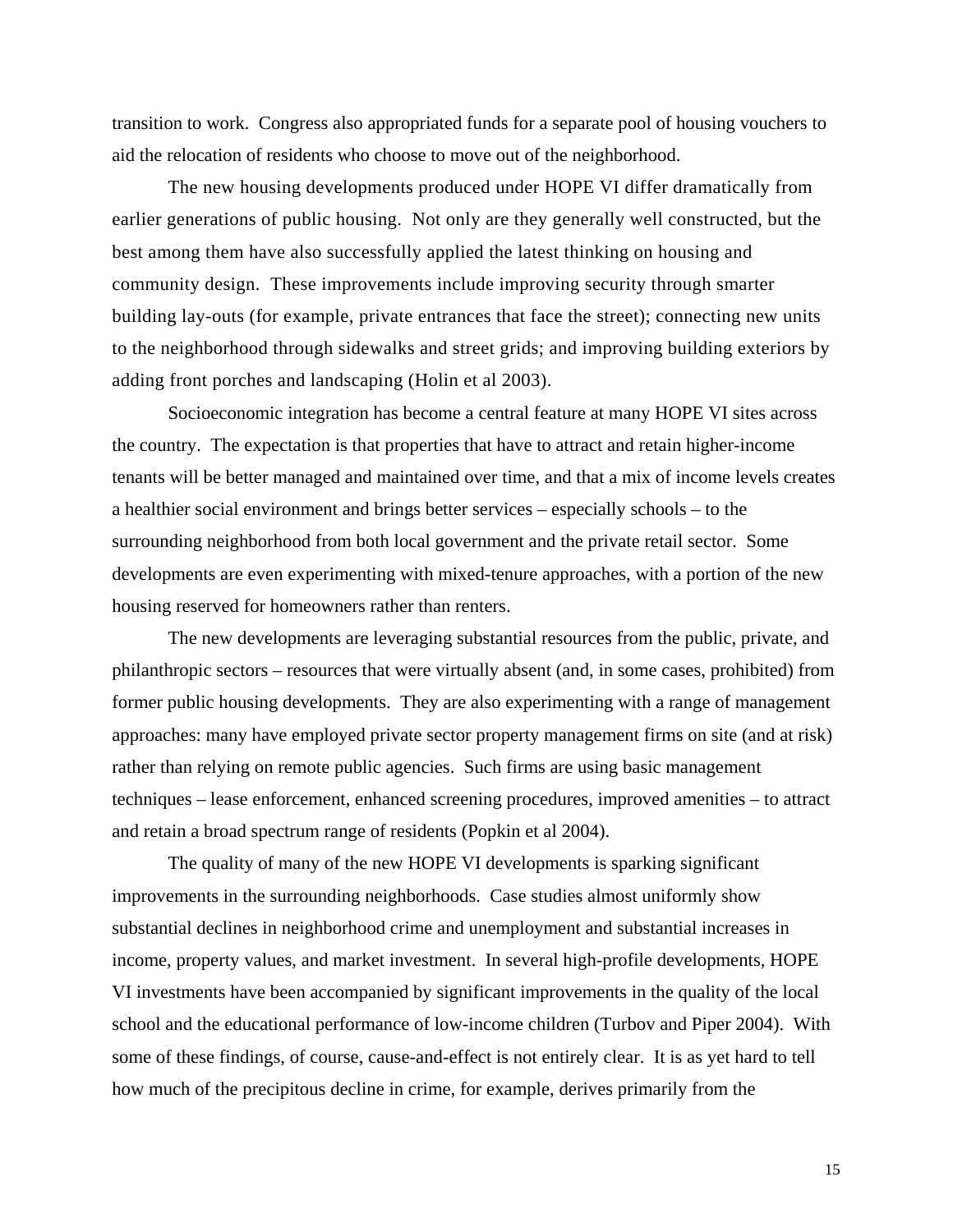demolition of the dilapidated public housing projects rather than the construction of the new, economically integrated developments. Only the passage of time will enable these more nuanced questions to be fully answered.

## **Where Federal Housing Policies Fall Short**

Despite this record of accomplishment, the current mix of federal housing policies is ill equipped to address today's affordable housing challenges. The failure of current housing policies is partly due to the modest scale of the federal investment, which is simply insufficient to meet the scale of need. Yet the failure of current housing policies is also the result of flawed design and implementation.

## **Problems of Scale**

The gap between federal housing resources and the needs of low- and moderate-income renters is steadily widening. As discussed earlier, an increasing share of low- and moderateincome renters face serious affordability challenges. Since federal housing assistance is not an entitlement, however, only about one-third of eligible households receive assistance.<sup>[7](#page-17-0)</sup> In essence, low-income renters participate in a national "housing lottery" that has ceased to be fair or rational in its distribution.

However, even the current system seems laudable compared to what could emerge over the next decade. Unless current trends are reversed, we can expect the gap between resources and needs to widen even further, for several reasons. First, as discussed further below, the inventory of federally subsidized affordable housing is shrinking. The share of eligible households receiving assistance will necessarily decline because of these predictable losses.

In addition, the federal housing budget is under enormous pressure. For the past several years, HUD has been targeted for significant budget reductions. The Administration's FY 2007 budget, for example, requests only \$33.6 billion in discretionary budget authority for the Department, compared to FY 2006 appropriations of \$34.3 billion. In a sharp departure from the past, significant reductions have even been proposed for the

<span id="page-17-0"></span> $7$  This estimate is derived by dividing the total number of directly assisted rental units (4.9 million) by the total number of extremely-low-income (below 30% of AMI) and very-low-income (below 50% of AMI) households (13.7 million), given that most direct federal assistance programs target these income levels.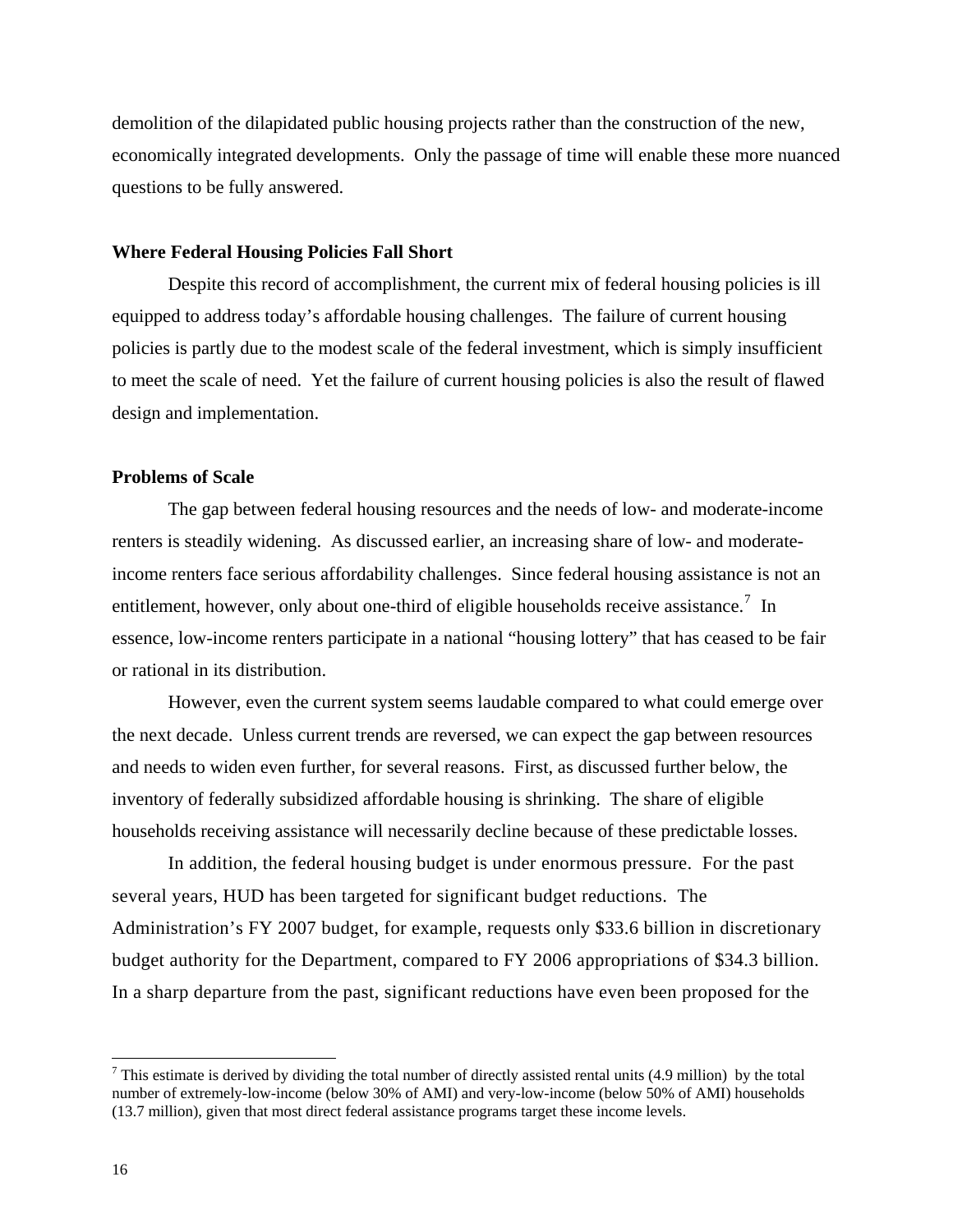highly cost-effective voucher program.<sup>[8](#page-18-0)</sup> In recent years, the budget for vouchers has grown only enough to renew existing, in-use vouchers (accounting for inflation) and to offer replacement vouchers to households that are deprived of other forms of federal housing assistance (e.g. public housing demolished through HOPE VI) (Dolbeare, Saraf, and Crowley 2004; Fischer and Sard 2005). Moreover, statutory changes have shifted vouchers from a unit-based program to a dollar-based program, compelling local housing agencies to choose between renewing all vouchers at reduced subsidy level or renewing a smaller number of vouchers at full subsidy.

The absence of incremental vouchers means that, in the end, most remaining federal housing dollars will be used to build new housing for the working poor rather than to accommodate households with extremely low incomes. The LIHTC and HOME programs, for example, target their housing to families at 60 percent of area median income, compared to vouchers which largely serve families with incomes at 30 percent of area median income or below.

Finally, in contrast to the federal government's ten-year plan to end chronic homelessness, there is simply no long-term plan to address the widening gap between resources and needs for low-income renters. This is partly because both political parties in Congress have focused disproportionately on expanding the ranks of homeowners and partly because the cost of closing the renter "affordability gap" is perceived as exceedingly high given current fiscal realities.<sup>[9](#page-18-1)</sup>

#### **Impending Loss of Affordable Rental Units**

The growing gap between housing needs and federal resources is exacerbated by the fact that a large portion of the federally subsidized affordable housing inventory is at risk of loss, either through deterioration or gentrification.

The public housing inventory currently has a backlog of unmet capital modernization needs of \$18 to \$20 billion, and new capital needs are accruing at \$2 to \$3 billion per year (McCarty et al 2006). The President's FY 2007 budget request provides only \$2.1 billion for the public housing capital fund, an 11 percent reduction from the previous year and the third straight annual decrease (National Low Income Housing Coalition 2006). These capital needs are

<span id="page-18-0"></span> $8$  Over a thirty-year period, tax credit and production programs cost roughly 110-140% the amount of vouchers on a per-unit basis (U.S. General Accounting Office 2002).<br><sup>9</sup> Moreover, systematic research has made a compelling case that investment in stable housing for the homeless

<span id="page-18-1"></span>actually saves public resources over the long-term (Culhane, Metraux, and Hadley 2002). The same case has not yet been made for affordable rental housing.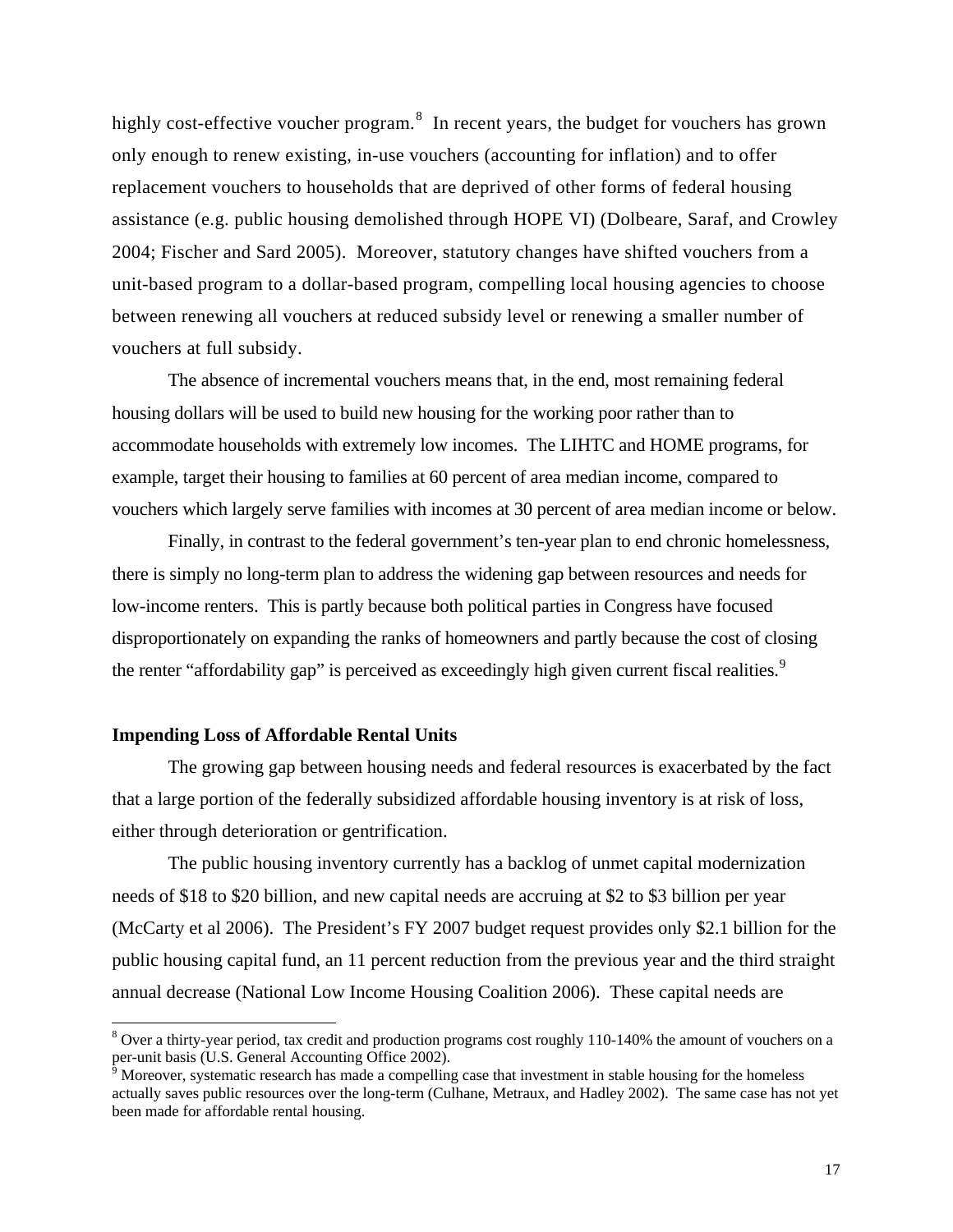essentially the legacies of bad policy and implementation – poor quality construction, the concentration of public housing in distressed inner-city neighborhoods, and "insufficient appropriations for operating costs and modernization (Millennial Housing Commission 2002)."

The story of potential deterioration and obsolescence in public housing is mirrored in a portion of the federally assisted inventory. According to the Millennial Housing Commission, "hundreds of thousands of federally subsidized apartments are in very poor physical condition, starved of cash flow to meet backlogged repairs so that they are at a risk of loss." In 1995, nearly one quarter of private federally-assisted units were "distressed" because they were underbudgeted for operations, maintenance, and renovations. Owners of such properties have limited incentives to maintain properties in good condition given the limitation on profits built into the program design.

In contrast, another substantial portion of the federally assisted, privately owned stock is threatened with loss through gentrification. Subsidy contracts for 196,000 of these units are due to expire over the next ten years, after which owners will be allowed to "opt out" and convert their properties to market-rate.<sup>[10](#page-19-0)</sup> About 200,000 units with project-based assistance have already been lost due to "opt-out" since the mid-1990s (National Low Income Housing Coalition 2006). For owners who want to renew their federal subsidy contracts, Congress currently provides for one- to twenty-year renewals at market rate. However, current federal policy related to affordable housing preservation suffers from a number of weaknesses. First, all funding for housing subsidy contracts must be re-allocated from discretionary funds each year and is "subject to the availability of sufficient appropriation," thus creating a risk that Congress might fail to distribute necessary funds (U.S. Department of Housing and Urban Development 2006). This "appropriations risk" prevents owners from obtaining advantageous multi-year financing from lenders and provides a serious disincentive for owners to renew their contracts or improve their properties (National Low Income Housing Coalition 2006; Millennial Housing Commission 2002).

Moreover, Congress has defunded many federal programs for affordable housing preservation that once existed. Since 2002, the federal government no longer provides direct grants or loans for the rehabilitation of the existing affordable housing stock (although many states and localities use low-income housing tax credits or block grants for this purpose)

<span id="page-19-0"></span><sup>&</sup>lt;sup>10</sup> Another 200,000 units financed by 40-year Section 236 mortgages are at risk of loss over the next ten years (Joint Center for Housing Studies 2006).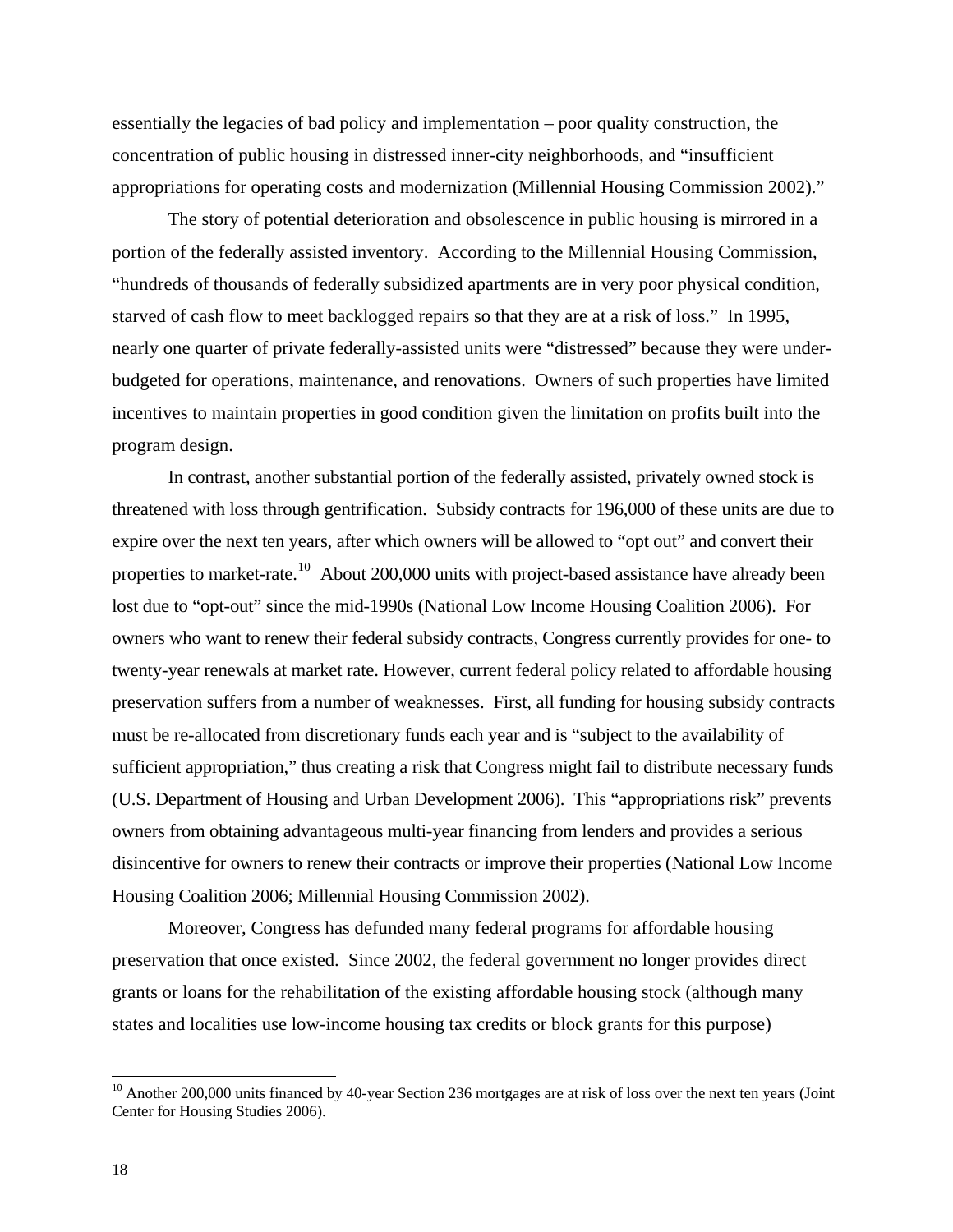(National Housing Trust 2006). Additionally, the federal capital gains "exit tax" currently penalizes property owners who choose to sell their properties, even if they sell to a non-profit preservation entity that could guarantee long-term affordability. In weak real estate markets, this tax makes it more economical for owners to disinvest in their properties rather than sell them, leading to eventual deterioration and abandonment (Millennial Housing Commission 2002).

The preservation of federally subsidized rental housing looms as a major policy challenge in coming years, given the structural changes in housing markets throughout the country and the simple fact that it is significantly less expensive to preserve an existing unit of affordable housing than to create a new one. Although the federal low-income housing tax credit program currently adds around 90,000 units annually to the affordable housing stock, this amount is more than offset by the loss of units due to "opt-out" or deterioration and removal. All told, an estimated two million low-cost units were demolished or withdrawn from the rental housing stock between 1993 and 2003, resulting in a net loss of more than a million affordable rentals (Joint Center for Housing Studies 2006). Smaller, older, and privately-owned properties are at greatest risk of removal.

## **Geographic Concentration of Affordable Rentals**

Federal rental production programs have a long history of concentrating assisted units in inner-city neighborhoods – contributing to the concentration of poverty rather than enhancing access to opportunity. As discussed earlier, the location of conventional public housing contributed substantially to the rise of high poverty neighborhoods. We now know that concentrating large numbers of poor families in a few square blocks undermines almost every other program designed to help them – making it harder to find jobs and placing extraordinary burdens on the schools and teachers that serve poor children (Ellen and Turner 1997; Jargowsky 2003).

 Troubling signs suggest that the newer forms of affordable rental housing production are still reinforcing concentrated poverty in inner city neighborhoods, though at lower levels than in prior public and assisted housing programs. A recent analysis of the tax credit program's performance in the 1990s revealed that central cities (where, again, poverty rates are much higher than the national or suburban average) received a disproportionate share of the units. Central cities housed 58 percent of all metropolitan tax credit units built during the 1990s despite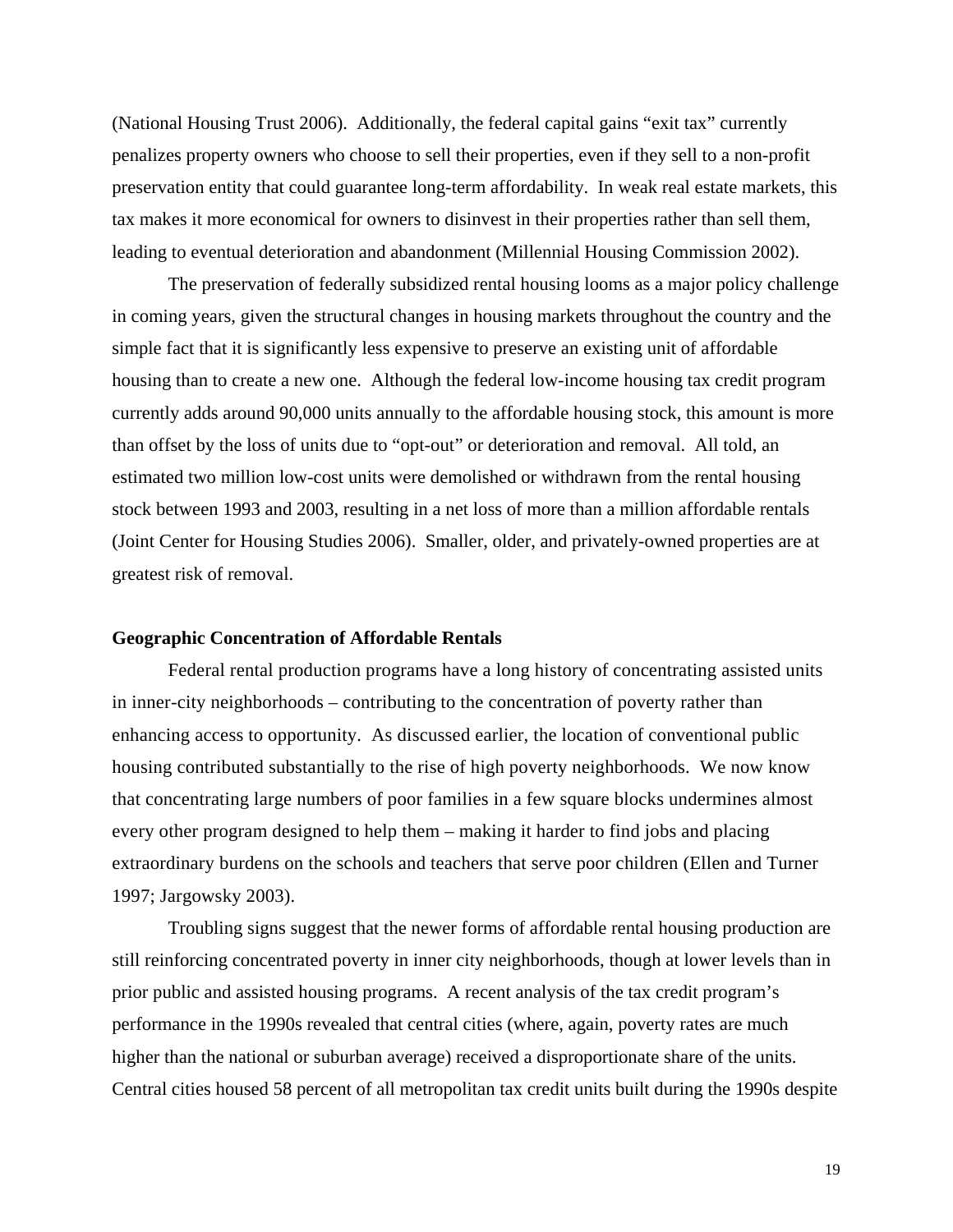the fact that they contain only 38 percent of metropolitan residents. At the neighborhood level, the spatial distribution of tax credit housing presents a mixed picture. As of 2000, the average tax credit unit was located in a census tract with a poverty rate of 19 percent. Among central city units, the average tract poverty rate was higher (24 percent) – but not as high as the tracts where other types of federally subsidized rental units are located (average poverty rate of 28.9 percent). In addition, one out of every seven tax credit projects sited in a central city is in a neighborhood of extreme poverty (Freeman 2004).

Comparable detail on the spatial distribution of HOME units is not available, but the patterns appear to be similar. As of the late 1990s, the average tract poverty rate for HOMEfunded rental projects in cities and urban counties was 26.6 percent. And the average within central cities was even higher – 31.2 percent (Walker et al 1998). Moreover, more recent data indicate that about two thirds of the HOME units developed in metropolitan areas are located in central city jurisdictions (Herbert et al 2001). These figures should not be surprising. Community development corporations build affordable rental housing in the neighborhoods they serve because that is what the federal government pays for and because they believe that housing production stimulates neighborhood revitalization. Significantly, they rarely question the legitimacy of consigning low-income families to neighborhoods that do not offer what most middle class families seek in their housing: good schools, proximity to quality jobs, and quality services.

#### **No Incentives for Local Regulatory Reform**

As discussed earlier, a panoply of state and local regulations and administrative practices substantially increase the cost of producing rental housing and limit where affordable units can be developed. For the most part, federal rental production programs have ignored this reality, providing few incentives to states and localities to remove regulatory and administrative barriers and reduce the costs of production. In the end, scarce federal production resources do not go as far as they could, with per unit costs of production increased by adherence to burdensome local regulations and administrative procedures. Moreover, exclusionary practices have contributed to patterns of racial and ethnic segregation, since minority households have lower incomes than whites on average and are more likely to be renters.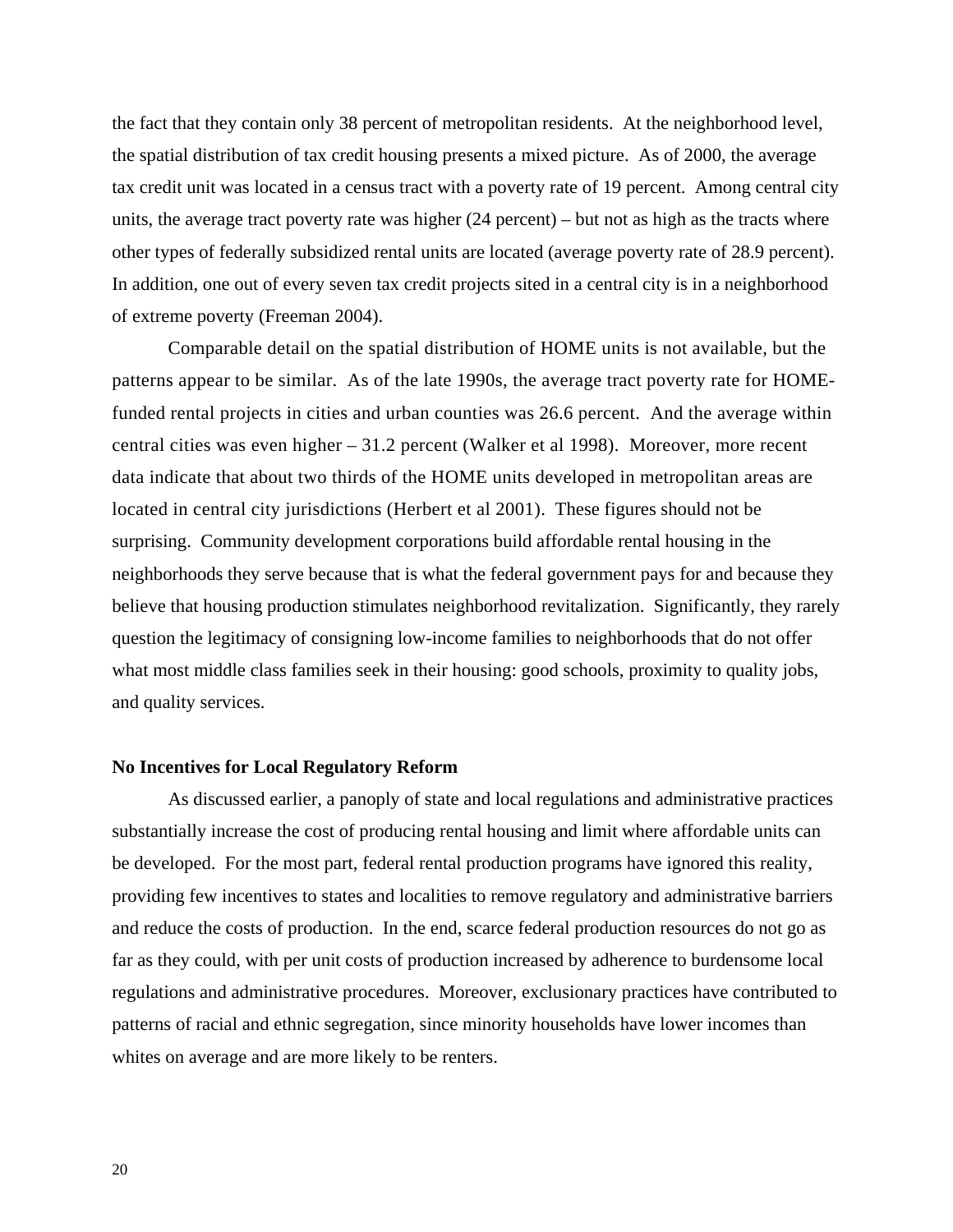The current state of federal oversight is fairly limited. The federal government requires local and state governments that receive federal block grant funding to conduct a process to identify and ameliorate local regulatory barriers and impediments to fair housing as part of the "comprehensive housing affordability strategy" within their Consolidated Plans (Turner et al 2002). However, current regulations do not impose any consequences if a local government fails to remove the barriers it has identified, or if it fails to identify any barriers in the first place (Stowell and Shelburne 2004). The weakness of existing federal oversight reflects a widely held view that affluent suburban jurisdictions would balk at receiving federal housing funds if compelled to overhaul regulatory and other practices that constrain the development of affordable housing. To a large extent, therefore, the federal government "looks the other way" when local jurisdictions act in an exclusionary manner. In most metropolitan areas, the absence of any regional mechanism to ensure a fairer and more equitable distribution of affordable housing resources is also a factor.

In recent years, the federal government has stepped up its efforts to collect and disseminate information about promising practices in regulatory reform. And in 2005, HUD awarded the first annual "Robert Woodson Awards," given to state and local governments that exemplify the best efforts in regulatory reform. While these initiatives are helpful, they appear to be primarily geared to removing regulatory barriers to the production of single family homes, rather than rental housing. In addition, they provide few incentives (besides public accolades) for states or local jurisdictions to address the regulatory barriers that constrain rental housing supply.

## **Rental Vouchers Fall Short of Potential**

Despite strong evidence of success, the performance of the federal voucher program has been undermined by the exclusionary nature of rental housing markets, fragmented delivery systems, and the lack of supportive services like counseling. First, not all voucher recipients are successful in finding a house or apartment that qualifies under the program.The latest available evidence indicates that in large metropolitan areas, only about two thirds (69 percent) of voucher recipients are successful in finding qualifying units, down from the 81 percent success rate of the late 1980s. As one would expect, success rates vary across metropolitan areas and are influenced by a wide range of factors, including the general tightening of housing markets across the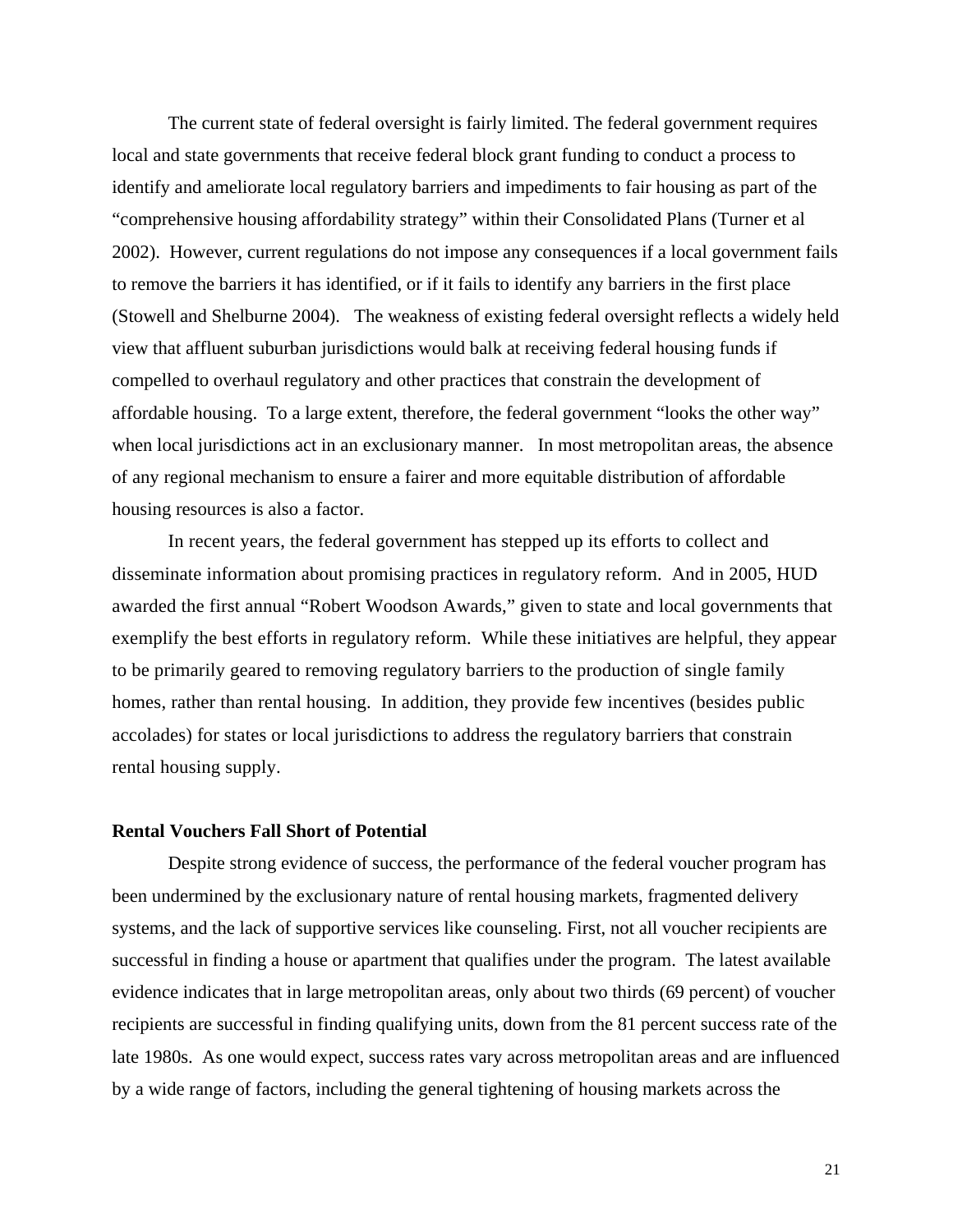country, exclusionary zoning practices in suburban communities, the competence and capacity of local housing authorities (Kennedy and Finkel 1994).

Moreover, housing vouchers do not provide equal access to low-poverty and lowminority neighborhoods for all poor households. They produce better locational outcomes for suburban recipients than for central-city residents, for white recipients than for African Americans and Hispanics, and for the elderly than for non-elderly families and disabled people. And voucher holders appear to be significantly under-represented in low-poverty neighborhoods relative to the availability of potentially affordable rental housing. Vouchers still consistently outperform public housing, even in central cities, even among African Americans and Hispanics, and even among families and disabled recipients. But they clearly have the potential to offer better locational outcomes for these groups (Turner and Wilson 1998; Turner and Williams 1998; Newman and Schnare 1997).

The stock of rental housing in which vouchers can potentially be used is widely dispersed. Specifically, within the 50 largest metro areas, virtually all census tracts contain at least some units of below-FMR rental housing and more than 8 of every ten tracts are home to at least some voucher recipients. Overall, vouchers are generally not clustered geographically: In 90 percent of all tracts with voucher recipients, the program accounts for less than 5 percent of all households (Devine et al 2003). However, where vouchers are clustered, the clustering is in high poverty, mostly minority central-city neighborhoods. Specifically, in tracts where voucher recipients account for more than 25 percent of households, the poverty rate averages 40.4 percent, compared to 19.5 percent where they account for less than 5 percent of households. Moreover, most of the voucher recipients who live in these tracts (83 percent) are minorities (Devine et al 2003).

Part of the explanation for the voucher program's inconsistent performance is that its administration is highly fragmented and insular.Since the inception of the program, local public housing authorities (PHAs) have enjoyed a near monopoly over voucher administration. Rarely does the administrative geography of PHAs match the metropolitan geography of rental markets. In the Detroit metropolitan area, for example, 31 separate authorities administer public housing; in Philadelphia, 19 do; in Chicago, the number is 15. In these and other metropolitan markets, "too much" devolution has made it difficult for low-income families to know about suburban housing vacancies and exercise choice in a metropolitan housing market (Hughes 1997).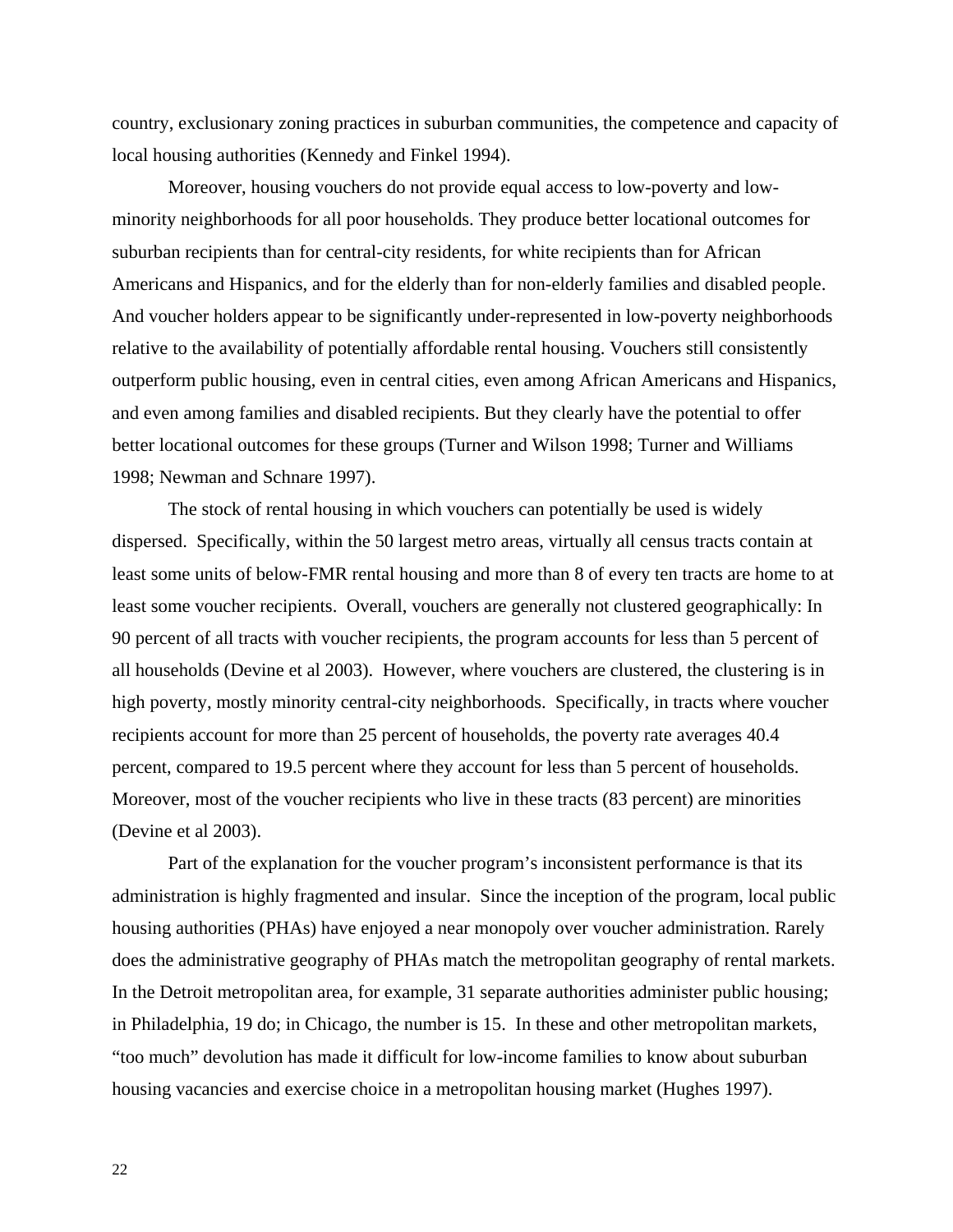The absence of competition for voucher administration has also, arguably, stifled innovation and accountability. Public housing agencies essentially operate this program in a closed system, where high performance is rarely rewarded and bad performance is rarely punished. Voucher administration has, therefore, failed to realize the benefits of competition that have influenced other areas of domestic policy—such as education or welfare—where administrative responsibilities have been opened up to a wide array of public, non-profit, and forprofit entities (Katz and Turner 2000).

#### **Challenges for the Original Residents of HOPE VI Developments**

Although HOPE VI has had a demonstrably positive effect on the economic vitality and social diversity of distressed inner city neighborhoods, questions have been raised about the effect of this effort and similar mixed income housing initiatives on the original low-income residents of troubled housing projects. From the beginning of the HOPE VI program, it was assumed that many residents would not return to the revitalized sites, because fewer public housing units would be available there, because some families would choose to receive vouchers and move out of the neighborhood; and because some would not be capable of meeting the tightened screening procedures in the new developments.

The evidence on tenant return—a very contentious issue currently—is mixed. The most comprehensive tracking report on tenant outcomes from eight early HOPE VI sites found that 19 percent of the households surveyed were living in a revitalized development, 29 percent were living in other public housing properties, 33 percent were renting units using housing vouchers, and 18 percent had left assisted housing altogether (Buron et al 2002). And a recent GAO study using data from the 165 project applications reported a wide variance of expectations regarding the return of existing residents, with applicants expecting, on average, 46 percent of residents to return (U.S. Government Accountability Office 2003).

The evidence on residents who decided, for whatever reason, not to return to revitalized sites is also mixed. In general, residents who received vouchers were able to move to neighborhoods of much lower poverty. On average, the census-tract poverty rate for voucher recipients dropped from 67 percent to 27 percent. Yet many housing authorities failed to plan adequately for relocation or provide sufficient support to residents (with vouchers and without vouchers) during the process. Particular concern surrounds the treatment of "hard to house"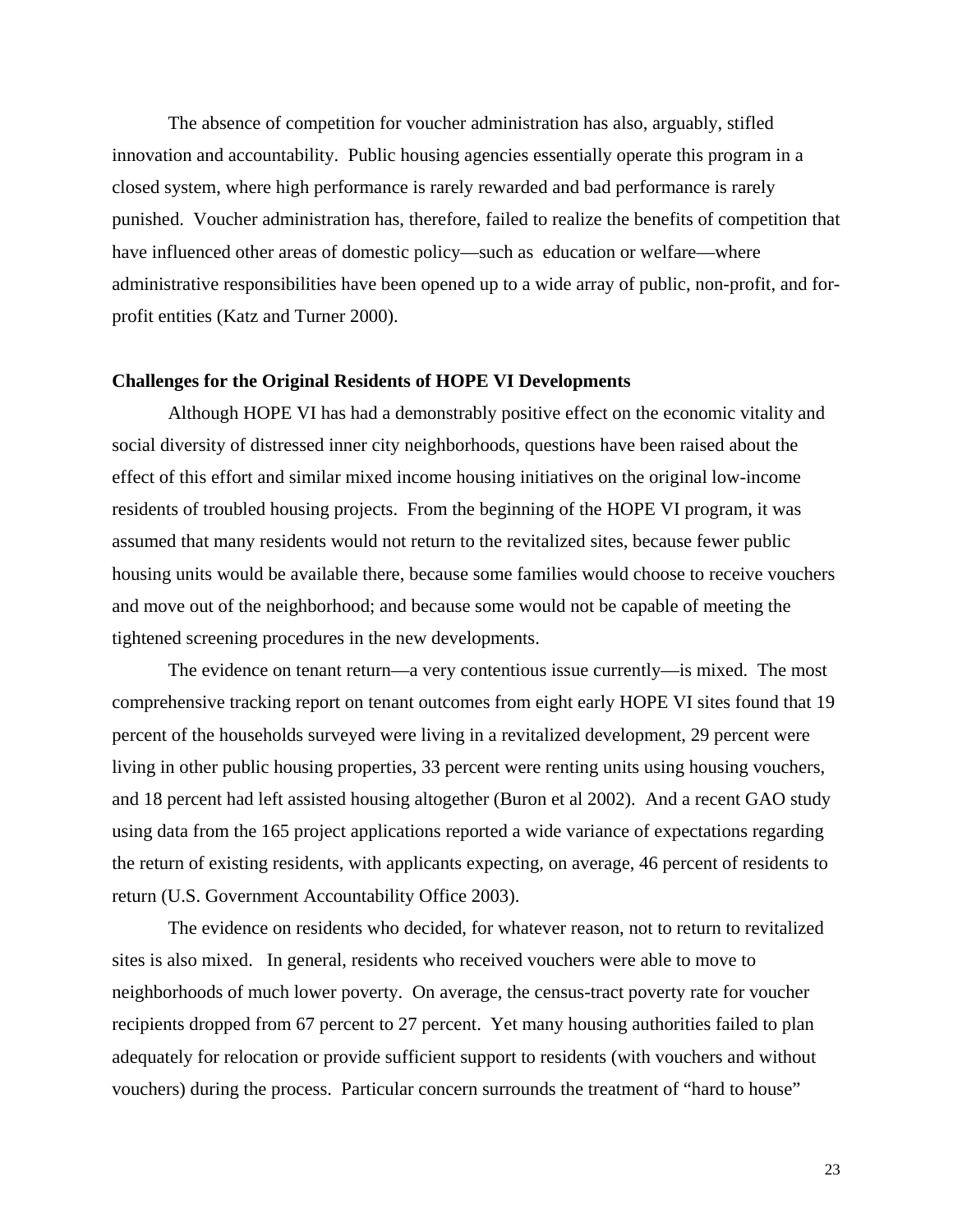families who often cannot meet the screening criteria in the new developments and often end up in distressed public housing or outside the system entirely. These families include custodial grandparents, large families, and "multi-problem" households -- with members who have mental and physical illnesses, substance abuse problems, or criminal records (Popkin et al 2004).

### **Federal Programs Balkanize Administration within Cities**

The administration of federal housing assistance is compartmentalized and inefficient, with various funding streams flowing independently of one another to state housing finance agencies (tax credits and bonds), local public housing authorities (vouchers and public housing), private owners (project-based subsidies and mortgages), and state and local departments of housing and community development (CDBG and HOME block grants). However, the balkanization of administration can be even worse at the municipal level. Cities often have distinct agencies for the separate but overlapping tasks of housing finance, housing production, housing preservation, housing regulation, public housing administration, community development, neighborhood redevelopment, planning and zoning, and other special initiatives.<sup>[11](#page-25-0)</sup> Federal programs exacerbate this problem rather than creating mechanisms and incentives for local agencies to coordinate essential housing investments and regulations.

## **State and Local Policy Innovation**

In recent years, due to the absence of federal leadership on rental housing policy, many local and state governments have stepped into the void, mostly where hot market conditions have made housing an issue of widespread concern. Significantly, state and local leaders increasingly recognize the connection between the availability of affordable housing and future economic vitality. In California, for example, a convening of civic leaders declared that housing affordability is a "key component of the state's economic engine." High housing costs, they argue, prevent the state "from being competitive in attracting and retaining skilled workers" (California Center for Regional Leadership 2004). The latest generation of state and local

<span id="page-25-0"></span><sup>&</sup>lt;sup>11</sup> Within Washington, D.C. alone, for example, seven separate organizations are all significantly involved in housing production and development—the Department of Housing and Community Development (DHCD), the Housing Finance Agency (HFA), the District of Columbia Housing Authority (DCHA), the National Capital Revitalization Corporation, the Anacostia Waterfront Corporation, the Housing Production Trust Fund, and the Deputy Mayor for Planning and Economic Development—yet there is no single "housing czar" to coordinate or hold accountable the activities of these related agencies.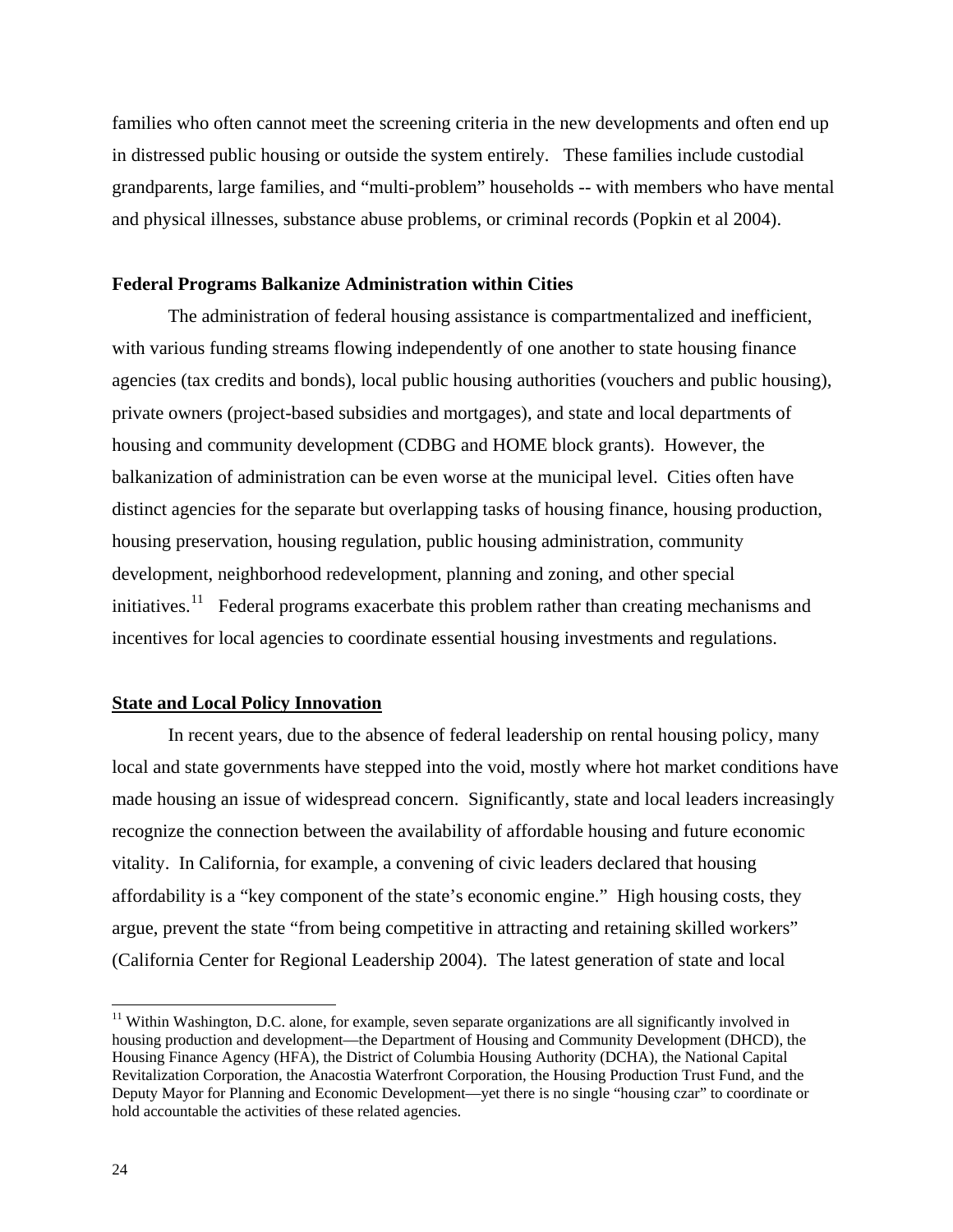policies focus primarily on three interconnected objectives: boosting incomes (so that more working families can afford the cost of housing), expanding the supply of moderately priced housing, and re-orienting the regulatory environment.

On the income side, a growing number of states – currently 18 plus the District of Columbia, comprising 46 percent of the U.S. population – are enacting minimum wages higher than the federal standard, some of them significantly so.<sup>[12](#page-26-0)</sup> And 21 states plus DC now have their own earned-income tax credit (EITC) programs, which – like the federal program – supplement the incomes of workers who earn up to double the rate of poverty with a refundable year-end tax credit (Nagle and Johnson 2006). Although local governments generally have less capacity to act on this issue than states, advocates in many communities have campaigned for living wages for public employees, and some jurisdictions have even moved toward enacting local EITCs (Flacke and Wertheim 2006).

States and localities have also taken major steps to expand the supply of affordable housing.Most prominently, 37 states and more than 350 counties and cities have used dedicated sources of public revenue like taxes and fees to create housing trust funds that collectively spend nearly \$1 billion annually on the production and preservation of affordable housing. Over the past five years, housing trust funds have grown radically in both size and number. In late 2002, for example, California voters approved a \$2.1 billion bond measure to endow a new state trust fund. In Los Angeles – where the homeownership rate is 40 percent and only 12 percent of households can afford to buy a median-priced home – the city's Housing Trust Fund will soon have \$100 million in annual dedicated revenues, enabling it to fund 4,000 to 5,000 units of affordable housing annually, making it the largest local trust fund in the country (Archibold 2006; Garrison 2005; Goodno 2002).

In New Jersey, Governor John Corzine has increased funding for the State Rental Assistance Program to provide an additional 1,500 vouchers, and adopted an aggressive plan to produce and preserve 100,000 units of affordable housing over ten years. He has directed the New Jersey Department of Community Affairs and the New Jersey Housing and Mortgage

<span id="page-26-0"></span> $12$  The Department of Labor maintains a current list of minimum wage laws in each state at

[http://www.dol.gov/esa/minwage/america.htm.](http://www.dol.gov/esa/minwage/america.htm) It is likely that the federal government will increase the national minimum wage in 2007. At the time of this writing, both the House of Representatives and the Senate had passed legislation increasing the minimum wage to \$7.25 per hour. The Senate bill, however, would make changes to tax and immigration laws that were not addressed in the House bill, and includes an \$8.3 billion package of small business tax cuts.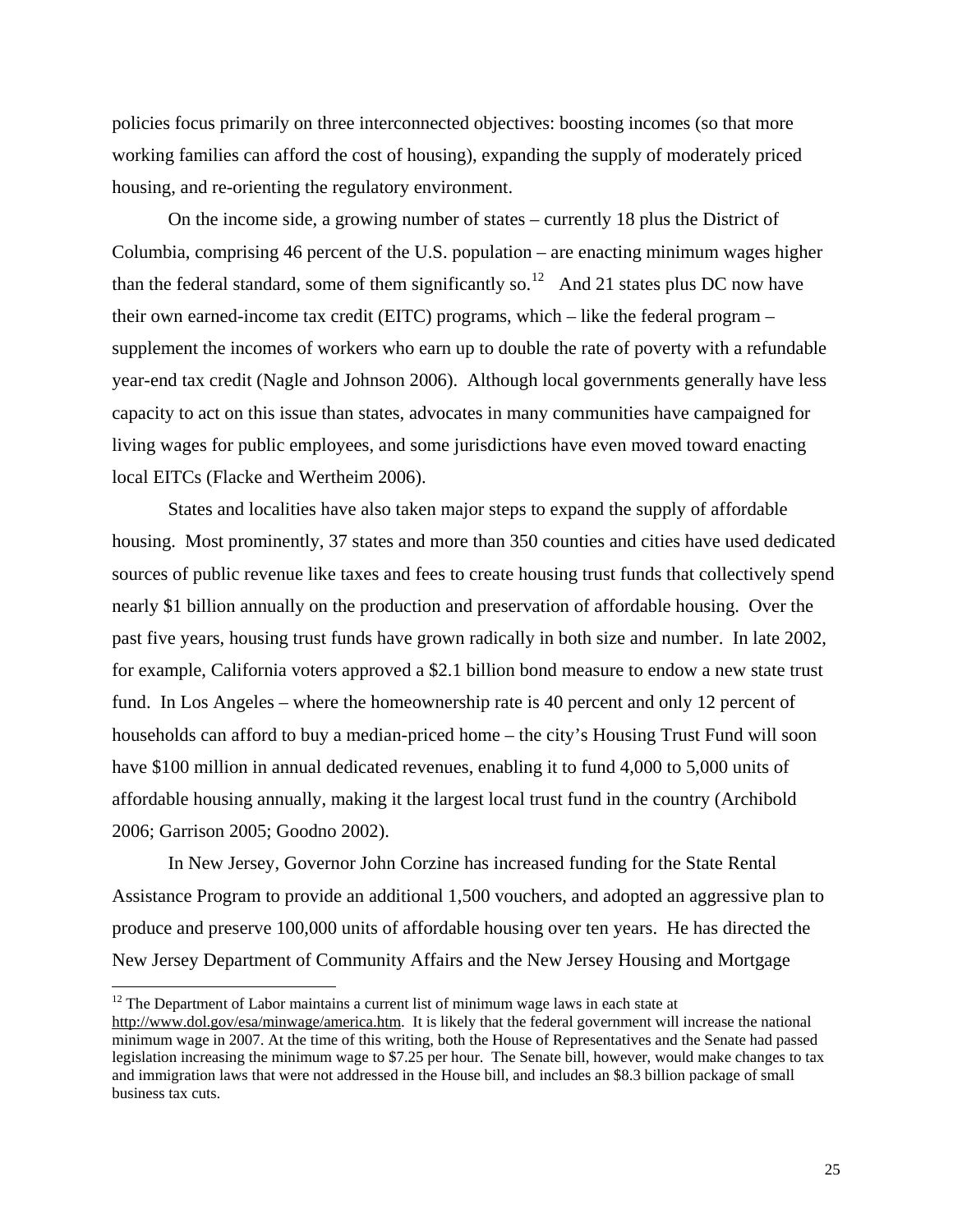Finance Authority to develop a comprehensive state housing plan to expand the state's supply of affordable housing by fostering mixed-income housing development in close proximity to jobs and existing infrastructure, coordinating housing development with public transportation systems to minimize traffic congestion, energy consumption, and carbon emissions, and encouraging walkable mixed-use communities. $13$ 

Moreover, many states are seeking ways to expand the use of tax credits in the production of affordable housing, building off their responsibility for administration of the federal lowincome housing tax credit program. Several have shown interest in launching tax vehicles that promote employer-assisted housing. In Illinois, for example, a "donation tax credit" provides donors (both corporations and individuals) with a 50 $\varphi$  tax credit for every \$1 donated to an eligible housing project, including employer-assisted housing and homeownership counseling as well as traditional programs to develop affordable rental and owner-occupied housing.<sup>[14](#page-27-1)</sup>

Finally, on the regulatory side, more than 130 localities nationwide have taken affirmative steps to mandate the production of affordable housing through inclusionary zoning ordinances. The first such ordinance was passed in Montgomery County, Maryland in the mid-1970s. Today, around 5 percent of the U.S. population lives in a community that requires affordable housing to be built in any new development.<sup>[15](#page-27-2)</sup> In 2004, Madison, Wisconsin became the second city in the Midwest to adopt inclusionary zoning. Its ordinance – aimed in part at making it possible for public servants to live closer to work – requires all new developments including 10 or more contiguous units, whether rental or owner-occupied, to set aside at least 15 percent of units in the development for affordable housing. Households earning below 60 percent of area median income (AMI) qualify for the set-aside rental units and those below 80 percent of AMI for the owner-occupied units.<sup>[16](#page-27-3)</sup>

New York City represents an example of pulling all of these pieces together: a higher minimum wage, expanded affordable supply, and reduced regulation. Specifically, Mayor Bloomberg's recently announced 10-year housing plan – the largest municipal housing plan in

<span id="page-27-0"></span> $<sup>13</sup>$  It should be noted that in January 2007, a state appeals court invalidated the state's plan for providing affordable</sup> housing under the Mt. Laurel decisions. The court gave the state six months to develop new rules that would ensure that towns meet their obligations to provide an adequate supply of affordable housing.<br><sup>14</sup> For more information, see the Illinois Housing Development Authority website at www.ihda.org.

<span id="page-27-1"></span>

<span id="page-27-2"></span><sup>&</sup>lt;sup>15</sup> Over one hundred of these localities are in California, while most of the others clustered around Boston and Washington, DC.

<span id="page-27-3"></span><sup>&</sup>lt;sup>16</sup> For more information, see the discussion of inclusionary zoning on the City of Madison's website: [http://www.cityofmadison.com/cdbg/iz/.](http://www.cityofmadison.com/cdbg/iz/)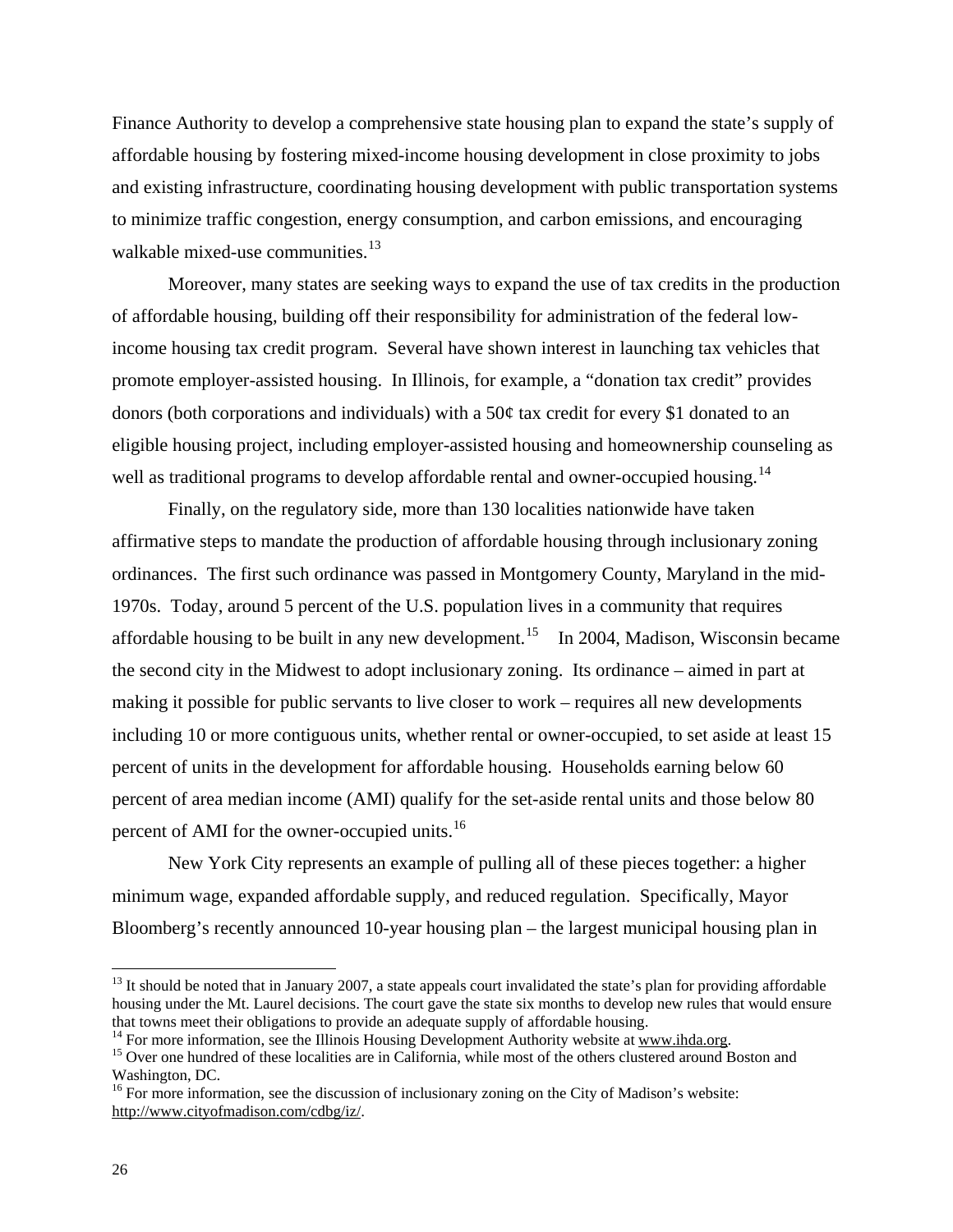the country's history – represents a \$7.6 billion commitment to build and preserve 165,000 units of affordable housing. According to the Mayor, the plan's commitment to affordable housing represents a "central part" of the city's strategy to "maintain economic competitiveness in a changing world."[17](#page-28-0) Among other steps, the 10-year plan establishes a New York City Housing Trust Fund to subsidize low-income housing development; creates a New York City Land Acquisition Fund to prepare new development sites and finance other pre-development costs; reforms the city's historic Section 421-a tax exemption; incorporates the principles of inclusionary zoning and density bonuses; and streamlines other regulatory barriers. In addition, the city's Housing Development Corporation – an entity independent of the city's budget – has now become the nation's largest issuer of bonds to finance lower-cost housing, with \$4.8 billion in bonds outstanding at the end of 2005.

Innovations in regulatory reform have also occurred at the state level, where both California and Illinois have compelled suburbs and other localities to open up to affordable housing. In California, for example, every city and county must develop a "housing element" that identifies sites appropriate for new affordable housing. Anti-NIMBY laws prohibit local governments from withholding approval for new low-income housing developments unless certain narrowly drawn conditions exist. The state also has a "density bonus" law requiring local governments to grant up to a 35 percent increase in allowed density if a prescribed minimum percentage of affordable units per development is attained. In Illinois, the 2003 Affordable Housing Planning and Appeal Act (AHPAA) requires most communities to develop affordable housing plans and provides an affordable housing appeals process, which enables developers whose low-income projects are denied by local authorities to appeal the decision to a state-level board. Illinois is the fourth state in the country – and the first outside New England – to create such an appeals system.

<span id="page-28-0"></span><sup>&</sup>lt;sup>17</sup> The minimum wage – \$7.15 as of January 1, 2007 – is set by the state of New York.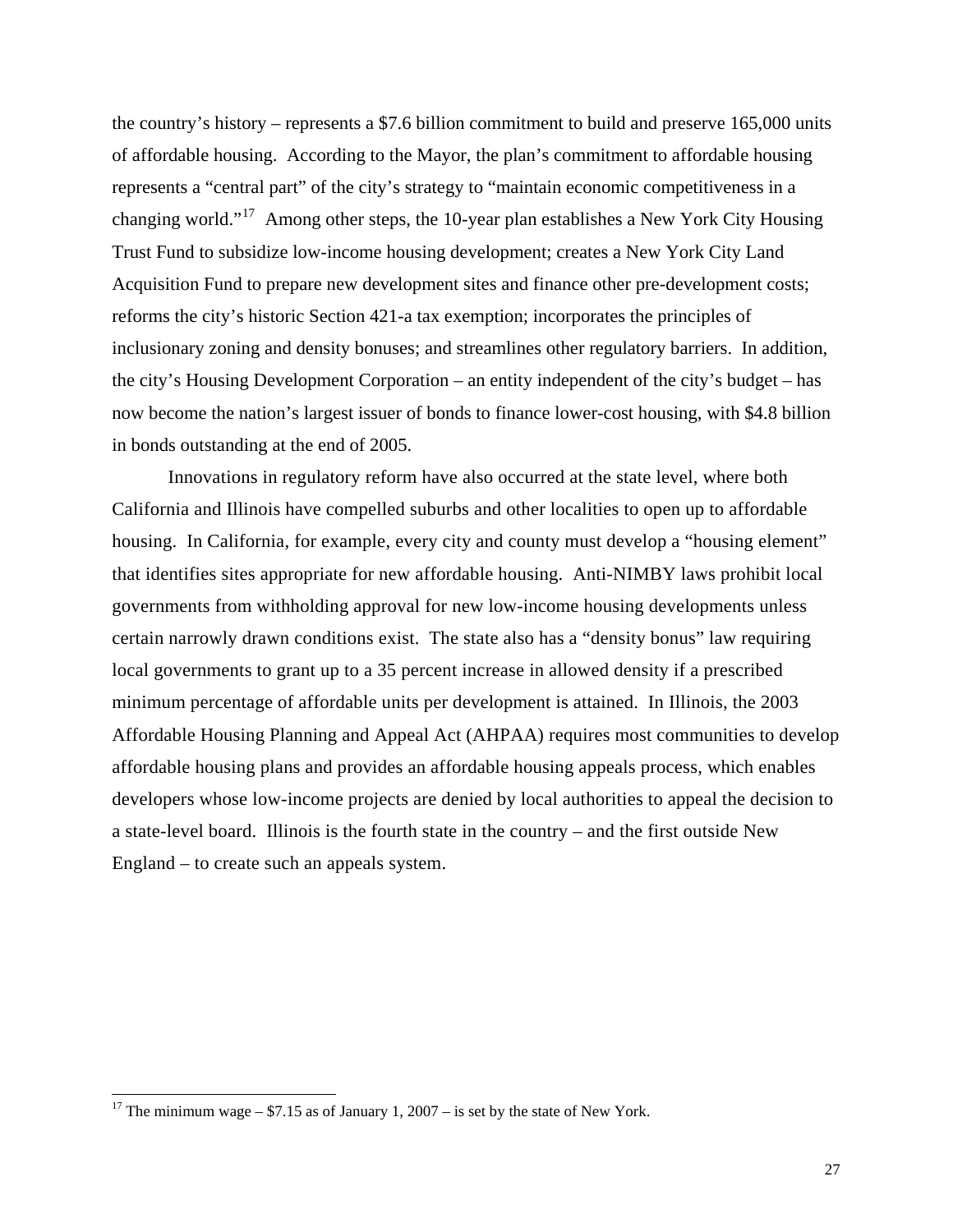#### **A New Rental Housing Policy Blueprint**

The burst of state and local energy around housing bodes well for federal policy. Most significantly, state and local efforts illustrate the potential of affordable housing to garner the support of a diverse set of influential constituencies. The political coalitions that have pushed housing innovations across the country draw from interests far beyond the narrow confines of traditional housing advocates: business leaders who see the connection between the costs of housing and employers' abilities to attract and retain skilled workers; advocates for working families who fear that high housing burdens will hinder efforts to grow a strong and resilient middle class; and environmental advocates concerned with the impact of sprawling development patterns on air and water quality and climate change. To a large extent, the success of these broad-based coalitions hearkens back to earlier periods when national housing policy innovation was intimately connected to other clear national priorities, such as economic competitiveness, supporting returning veterans and alleviating racial injustice.

On a substantive level, state and local efforts provide the core elements of a policy framework that can be replicated at the national level: *boosting income* to ensure that a broader portion of the American workforce can afford housing; *growing and maintaining the supply* of affordable housing to meet the growing demand of the American workforce; and *shaping housing markets* to ensure that new affordable housing is located close to employment and educational opportunities.

Yet state and local efforts, for all their political potency and policy innovation, will never be sufficient to address the breadth and depth of today's affordable housing challenge. The nature, scope and complexity of the challenge require a federal response that recognizes both the achievements and the drawbacks of past and current interventions. Instead of quibbling over funding levels for today's programs, we need a new approach that learns from the experience of the last century, builds on state and local policy innovations and political ingenuity, and tackles today's challenges more effectively. Federal rental policies should work to catalyze local markets to produce more housing, at lower costs, and in the right locations.

## **The Big Picture**

No single level of government can or should tackle today's rental housing challenges on its own. Federal, state, and local governments all have essential roles to play. We propose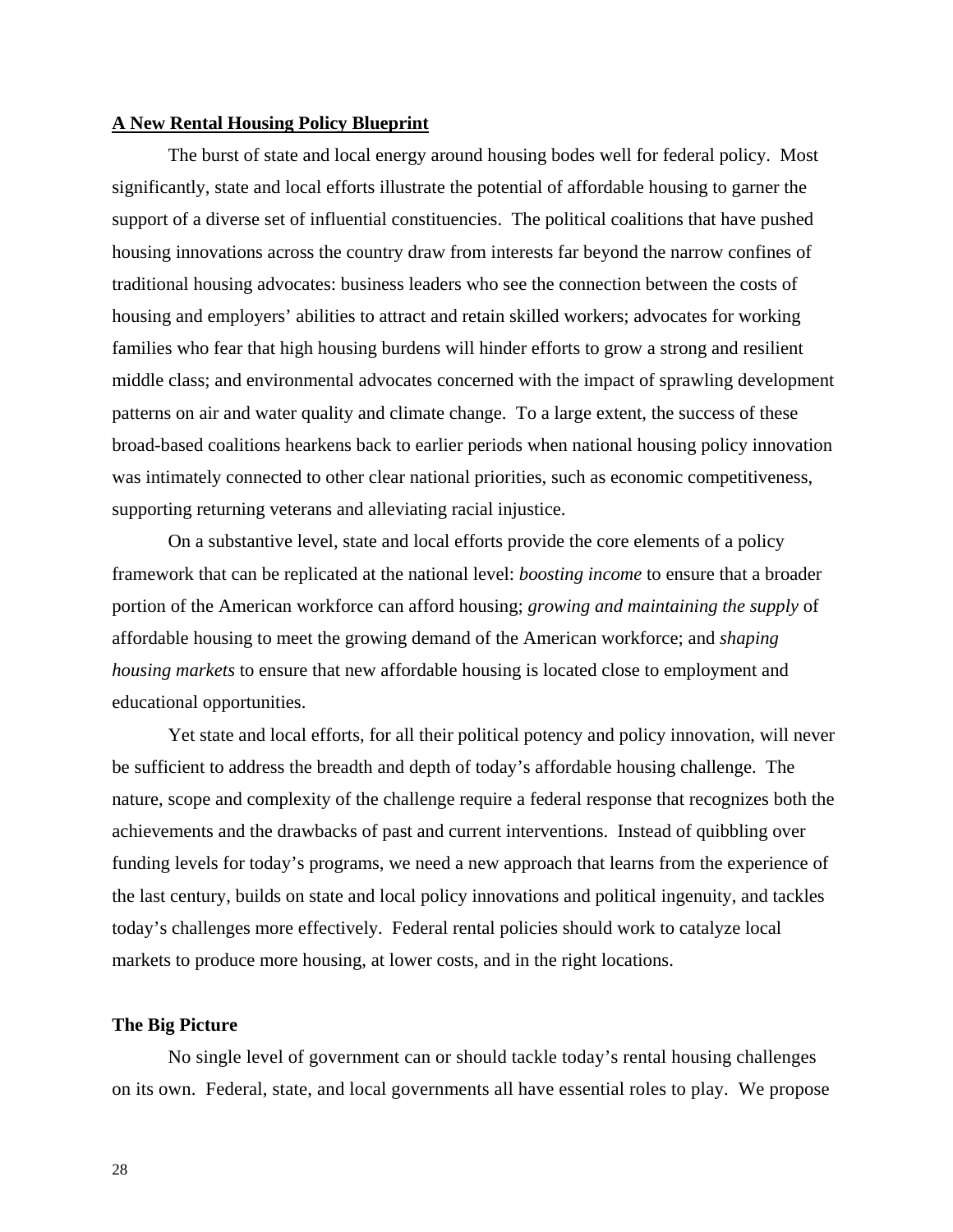a new division of responsibility – and accountability – between the federal government and states and localities.

Only the federal government has the fiscal capacity to address the consequences of stagnant wage growth and income inequality nationwide. As long as incomes for a substantial segment of the population fall short of what it takes to cover the costs of producing and operating adequate housing, state and local governments simply cannot afford to close the affordability gap for enough households. Therefore, federal policies should target the demand-side of the housing affordability equation, ensuring that all households have sufficient income (or a housing voucher) to make minimally adequate housing affordable.

If the federal government addresses the demand side of today's housing affordability crisis, state and local jurisdictions can and should assume lead responsibility for the remaining, supply-side challenges. Using both regulatory policies and supply-side subsidies, states and localities should create incentives that induce private-market actors (both for-profit and nonprofit) to produce and maintain rental housing that is affordable at moderate-income levels. In principle, the federal government should not have to address these supply-side challenges once it has tackled the demand side of the problem.

However, under this basic framework, the federal government would still have a strong interest in the effectiveness of state and local supply-side policies, because federal policies to boost incomes will ultimately be ineffective if the supply of housing in some markets is still artificially constrained, pushing up rents and distancing affordable housing from work. Therefore, the federal role with respect to supply-side policy must create strong incentives for states and local jurisdictions to reduce regulatory barriers that unnecessarily constrain market supply and inflate costs, produce affordable rental housing where it is needed most, and ensure that families are not excluded from opportunity-rich communities based on their race or ethnicity.

The new policy framework outlined here effectively addresses today's housing market challenges, substantially expanding opportunities for low-income households to obtain decent and affordable shelter in safe and healthy neighborhoods. But our proposed strategy goes beyond narrow housing goals to advance a broader set of national priorities that are currently being undermined by the failures of federal housing policy. Specifically, by expanding the availability of affordable housing in regions where jobs are plentiful and population is expanding, this strategy enhances the economic productivity and competitiveness of the nation as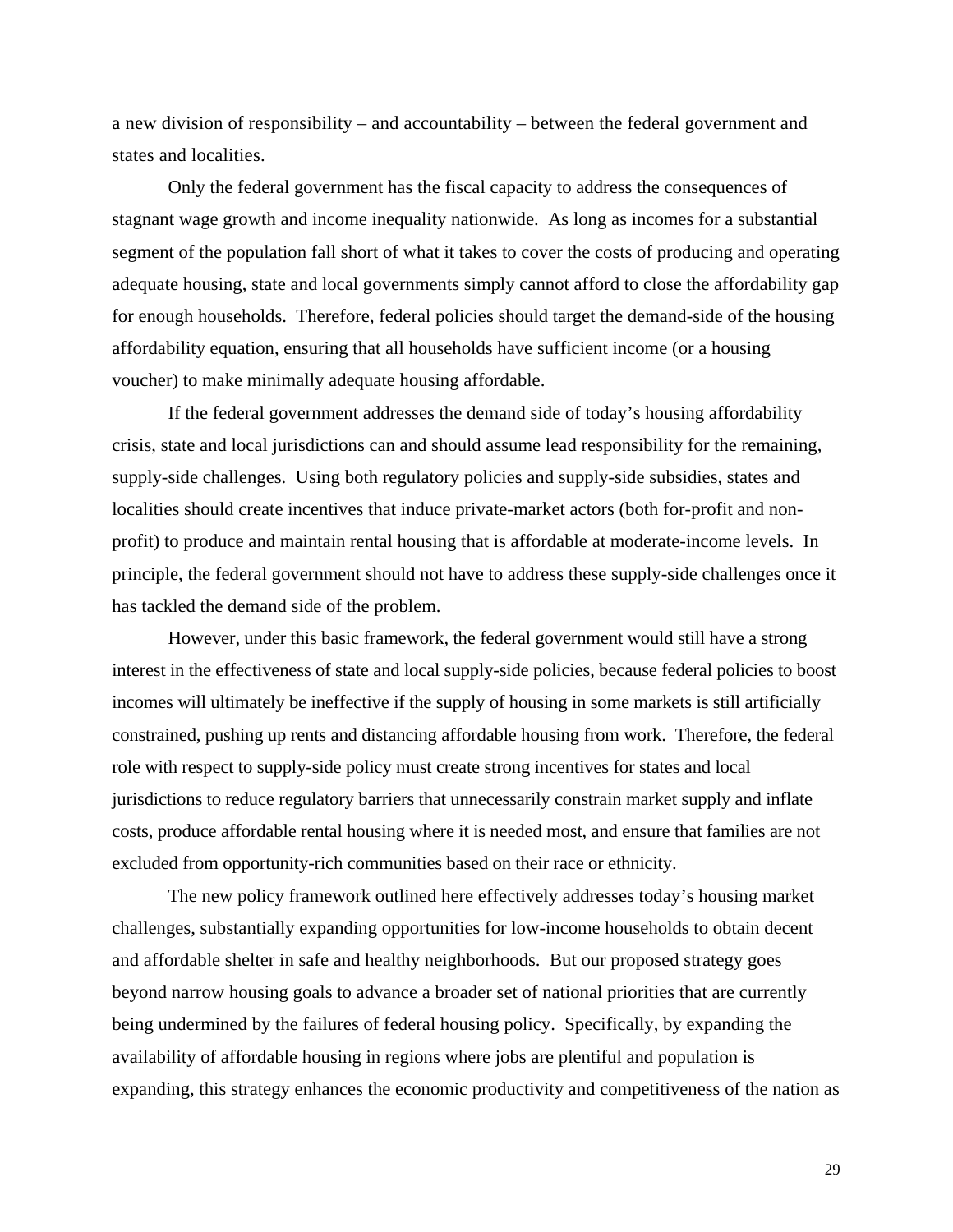a whole. By raising after-tax wages to a level sufficient to cover the cost of decent housing it lives up to the fundamental premise that people who work full-time should be able to provide their families with a decent standard of living. And by tackling the regulatory barriers that have concentrated affordable rental housing in distressed central-city neighborhoods, it expands opportunities for low-income families to raise their children in safe and healthy communities with well-performing public schools.

## **The Demand-Side Strategy**

Ensuring that people who work full-time earn enough to make decent housing affordable is the critical first step in a  $21<sup>st</sup>$  century housing policy. The federal minimum wage standard and the Earned Income Tax Credit both represent powerful tools for accomplishing this goal. Currently, a full-time worker would need to earn close to \$16 per hour (more than three times the federal minimum wage) in order to make the average rent for a modest, two-bedroom house or apartment affordable at 30 percent of gross income (National Low Income Housing Coalition 2005). Clearly, a substantial increase in the federal minimum wage is required as part of a strategy for ensuring that full-time workers can earn enough to make minimally adequate housing affordable.<sup>[18](#page-31-0)</sup>

However, the minimum wage alone cannot fill the entire gap. Currently, the federal Earned Income Tax Credit provides a substantial supplement to wages for many working families. In fact, estimates indicate that the EITC already reduces the number of households with severe housing cost burdens by 18 percent (Stegman, Davis, and Quercia 2003). Increasing the EITC, extending its coverage to include childless workers, and expanding participation would substantially reduce the number of working families paying unaffordable housing costs, even at the current minimum wage. Combining a modest increase in the federal minimum wage with a substantial expansion of the EITC offers an administratively efficient strategy for boosting the after-tax incomes of working households and thereby making housing more affordable for many.

<span id="page-31-0"></span> $18$  The current federal affordability standard, which considers housing costs "unaffordable" if they exceed 30 percent of household income, may warrant reconsideration. One alternative is to focus on whether a household's income *net* of housing costs is sufficient to cover basic necessities. This standard yields a smaller total number of households currently paying unaffordable housing costs (Kutty 2005). In addition, some households only pay unaffordable housing costs for a year or two, while others are more "permanently" cost burdened. Focusing on eliminating permanent housing affordability problems may represent a more realistic policy goal.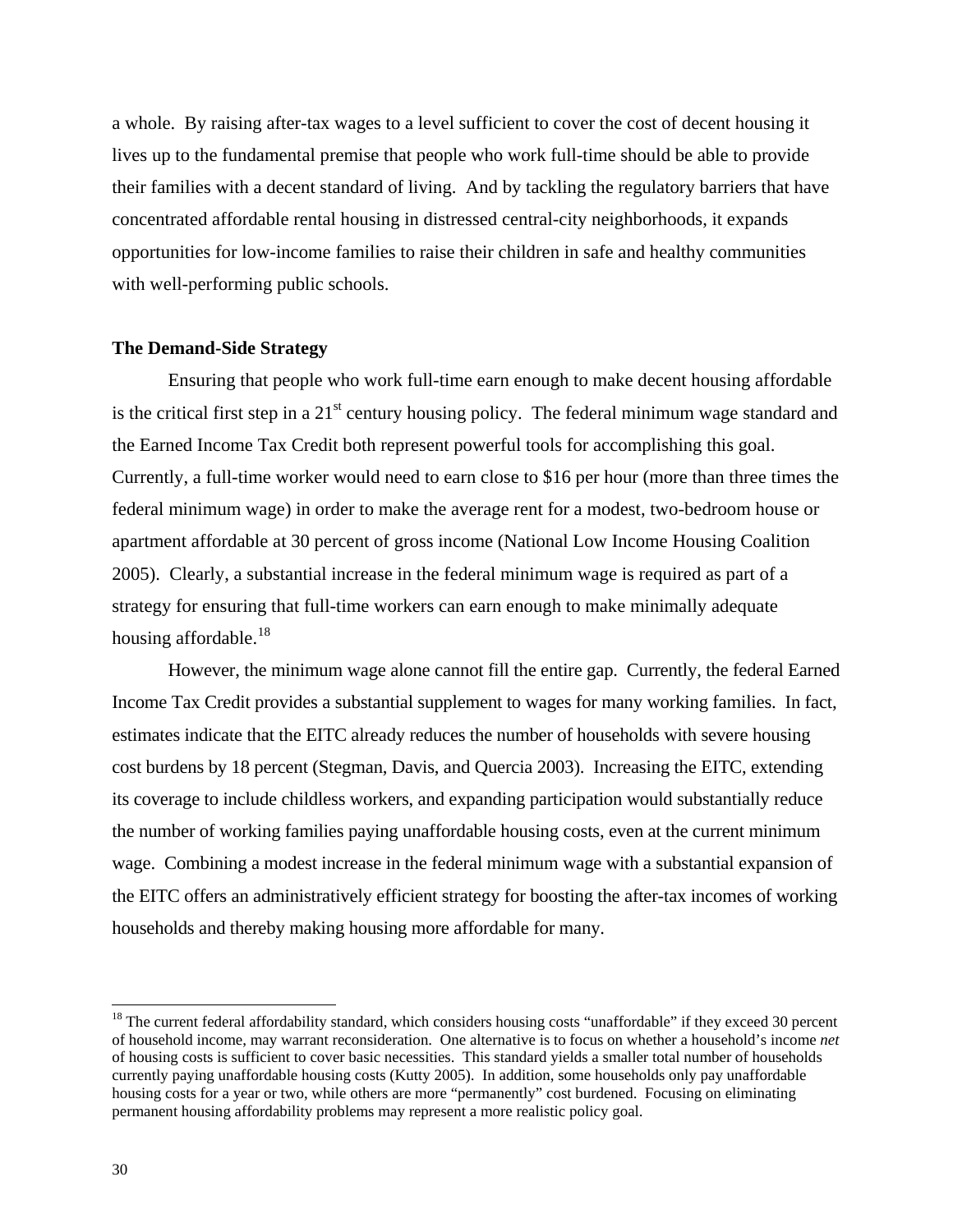One of the limitations of a national, income-based strategy is that it fails to reflect variations across markets in the cost of decent housing. In other words, the combination of a higher minimum wage and an expanded EITC could effectively address housing affordability problems in some low-cost markets, while still leaving working families in high-cost markets with unaffordable rent burdens. One option would be to adjust EITC payments to reflect variations in local housing costs, in effect making the credit more generous in high-cost market areas than in low-cost areas. However, the federal government's primary responsibility should be to bring working people's incomes up to a single, national standard, while creating incentives for state and local governments (as discussed further below) to reduce the costs of housing locally and to expand the availability of units that are affordable at this income level.

What about households headed by elderly or disabled people -- who cannot work – and families with children where adults are not working (or are not working full-time)? For these households, we recommend targeted pools of housing vouchers, linked to appropriate incentives and services. For example, one pool might be designed to provide a dignified safety net for households who cannot work and who lack the resources to obtain decent housing. Elderly and disabled households could use these vouchers to live in conventional rental housing or to move into supportive housing facilities that provide health-related services and assistance in conjunction with decent housing. Another pool of vouchers might be targeted to families leaving welfare, with a rent formula that encourages work and a requirement that families enter into a self-sufficiency contract in order to make the best possible use of housing assistance. A third pool of vouchers might be targeted to families with young children living in severely distressed neighborhoods, providing support and help to relocate in communities where their children will be able to attend well-performing schools.

A potential strategy for encouraging states and localities to expand rental housing production and reduce market rent levels would be to set a single national payment standard for these new vouchers in conjunction with a supplemental fund that local authorities would be required to use to "top up" vouchers to a level sufficient to cover the costs of adequate housing in the local market area. As other state and local policies brought local housing costs down and expanded the stock of moderately priced units, money from this fund that was not needed to supplement federal voucher payments could be redirected to other, locally determined housing purposes.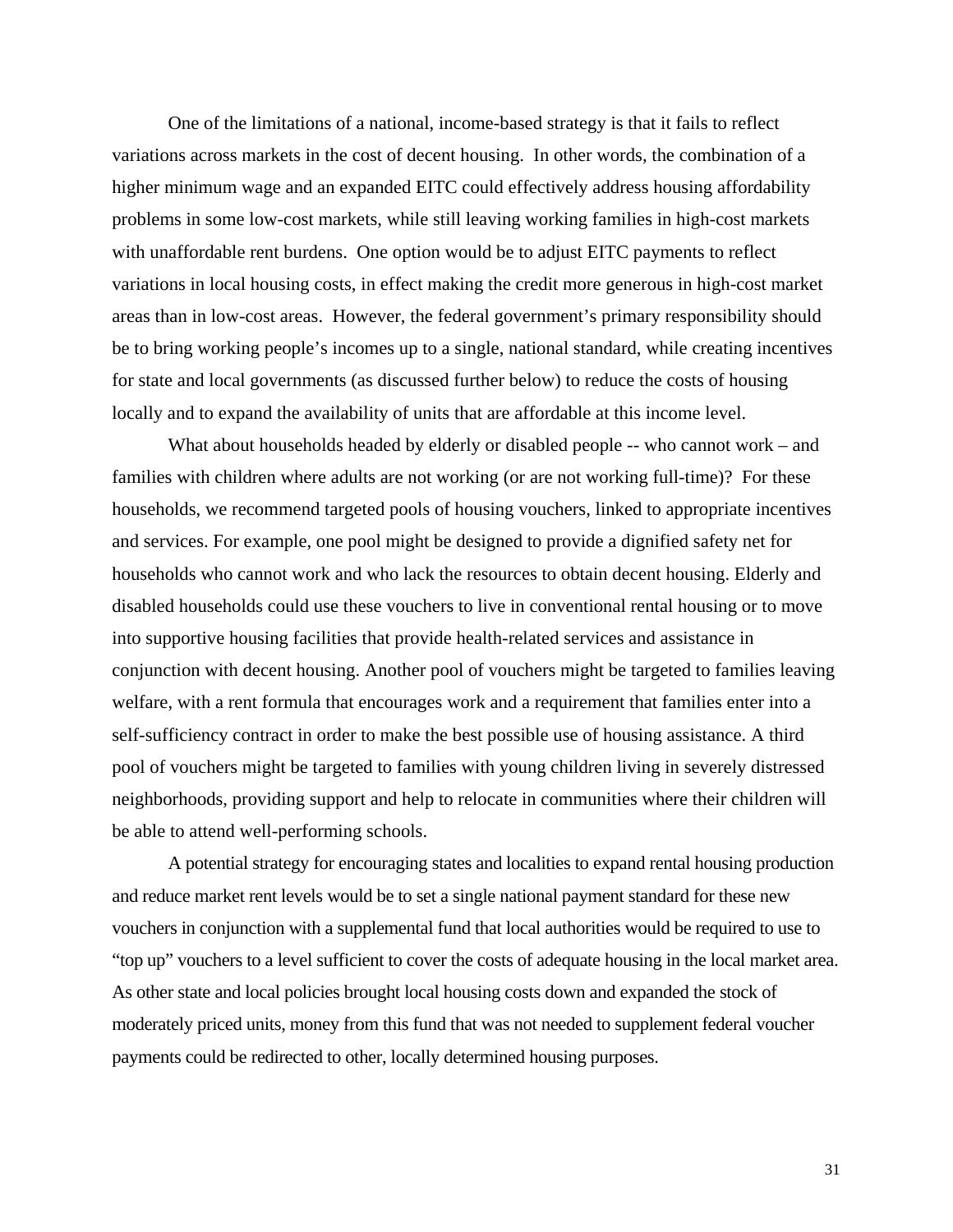These federally funded vouchers should all be administered at a regional scale, not by individual, local jurisdictions (as the current Housing Choice Voucher Program is). The current system of administration by local public housing agencies fragments the metropolitan rental market, making it difficult for low-income families, particularly minority families living in central cities, to know about and act on the full range of housing options that a voucher makes affordable. Moreover, by automatically assigning responsibility to local public housing agencies, the current system prevents other capable public and private sector entities from administering the program, stifling the innovation that competition can bring. Therefore, we recommend that vouchers should be administered regionally rather than locally in urban areas, and by a state-level entity for non metropolitan-areas (Katz and Turner 2000).

Experience confirms that metropolitan-wide administration of federal housing vouchers is feasible, and that it has the potential to address many of the pitfalls created by the current system of localized administration. However, there is no single right answer to the question of what type of organization is best qualified to administer housing vouchers for any given metropolitan region. Under these circumstances, one strategy for accomplishing a shift in governance would be to conduct a competitive process that is open to a wide array of public and private entities, with either the federal or state government selecting one well-qualified organization to administer the program for each metropolitan region. This would shift the governance of the housing voucher program from the parochial to metropolitan level and open up the administration of vouchers to a wider variety of public, for profit and nonprofit entities.

## **The Supply-Side Strategy**

Given this new demand-oriented approach, federal supply side interventions would become more deliberate and focused. It is inconceivable that the federal government can subsidize the production of a sufficient volume of affordable housing to meet demand. Simply put, the federal government cannot "build its way out of the nation's affordability problem." The role of federal production programs must, therefore, be more targeted, namely to leverage the full panoply of state and local powers and activities.

State and local governments wield enormous influence over the quantity, location and quality of affordable housing production, because of their role in regulating the real estate market, administering federal tax and spending programs and, increasingly, designing and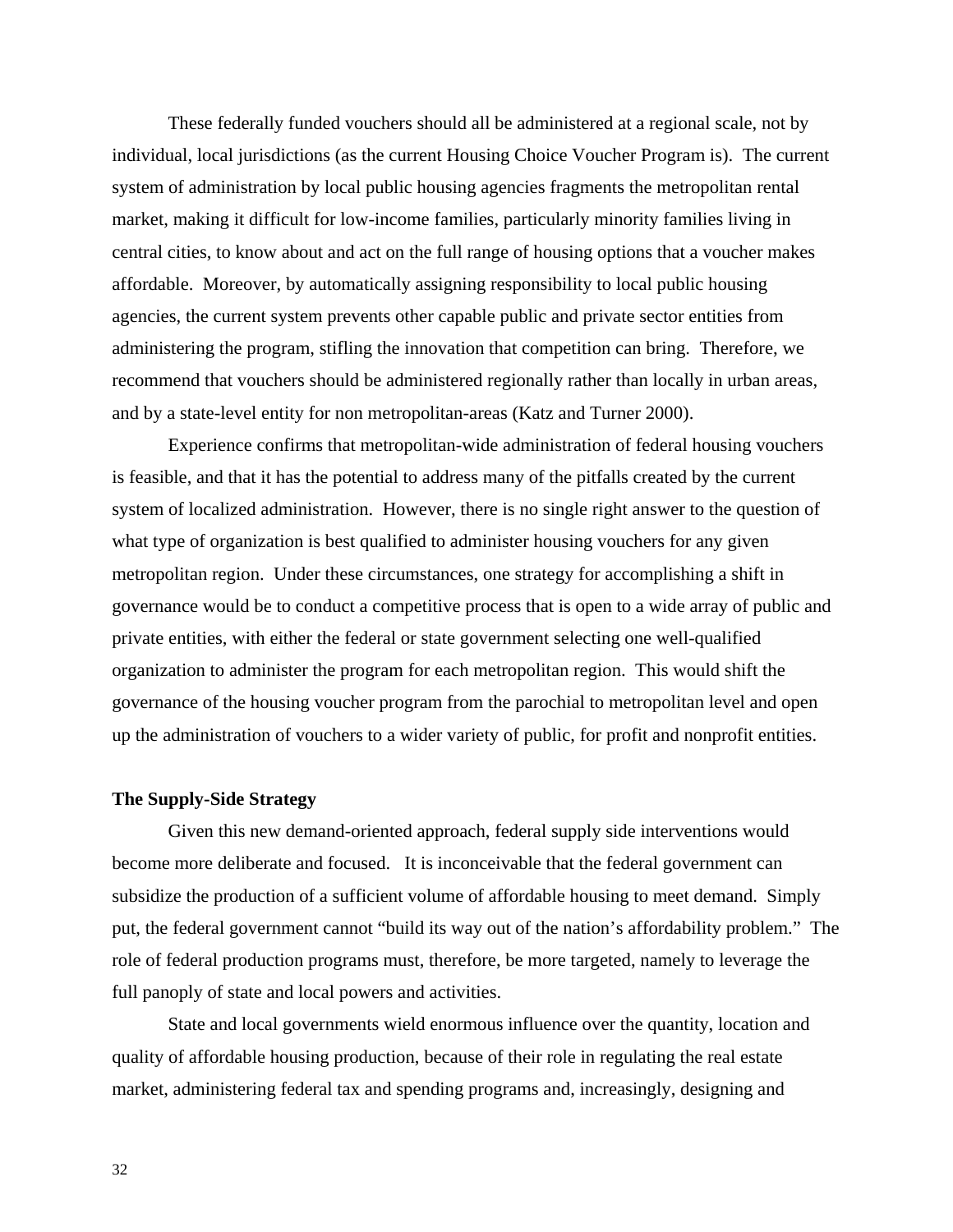implementing their own production efforts. Federal production resources should be designed to encourage state and local governments to be "affordable housing friendly" in the design and application of their regulatory regimes. In this way, federal programs will catalyze the production of substantially more affordable housing than is possible given current or even substantially higher funding levels. Federal production resources should also be allocated so as to ensure that affordable housing is built in the right places -- in communities of choice and opportunity that can boast of good schools and quality jobs.

What combination of carrots and sticks could the federal government deploy to effectively guide state and local action? We propose to start by providing metropolitan planning organizations (MPOs) with federal funding (and technical assistance) to prepare regional housing strategies that complement the regional transportation plans already mandated by federal law. These housing strategies would be designed to ensure that all communities in a metropolitan area, including those that are economically prosperous, participate in the production of housing that is affordable to families with a broad range of incomes. MPOs are a logical choice for the development of regional housing strategies given that they (a) are generally governed by elected representatives of city and county governments; (b) have been responsible for metropolitan transportation decision making since the early 1990s; and (c) are increasingly staffed with professionals with planning expertise.

To complement the metropolitan focus of the MPOs, new federal resources would also be made available to support and nurture the creation of non-profit regional housing corporations. These corporations would have the principal task of developing and preserving affordable rental housing in growing suburban areas. Some of these regional housing corporations would, by necessity, be new non-profit entities; others would likely evolve from existing community development corporations.

Within this new regional planning framework, cities and urban counties would continue to receive HOME and CDBG, but would be required to implement housing programs in ways that further and are consistent with regional housing strategies. MPOs would have the authority to certify compliance, and cities and counties that were found in non-compliance with these metropolitan strategies would be given a designated period of time to correct the identified deficiencies. Failing that, the jurisdictions would no longer be eligible to receive either federal housing production funds or federal transportation resources.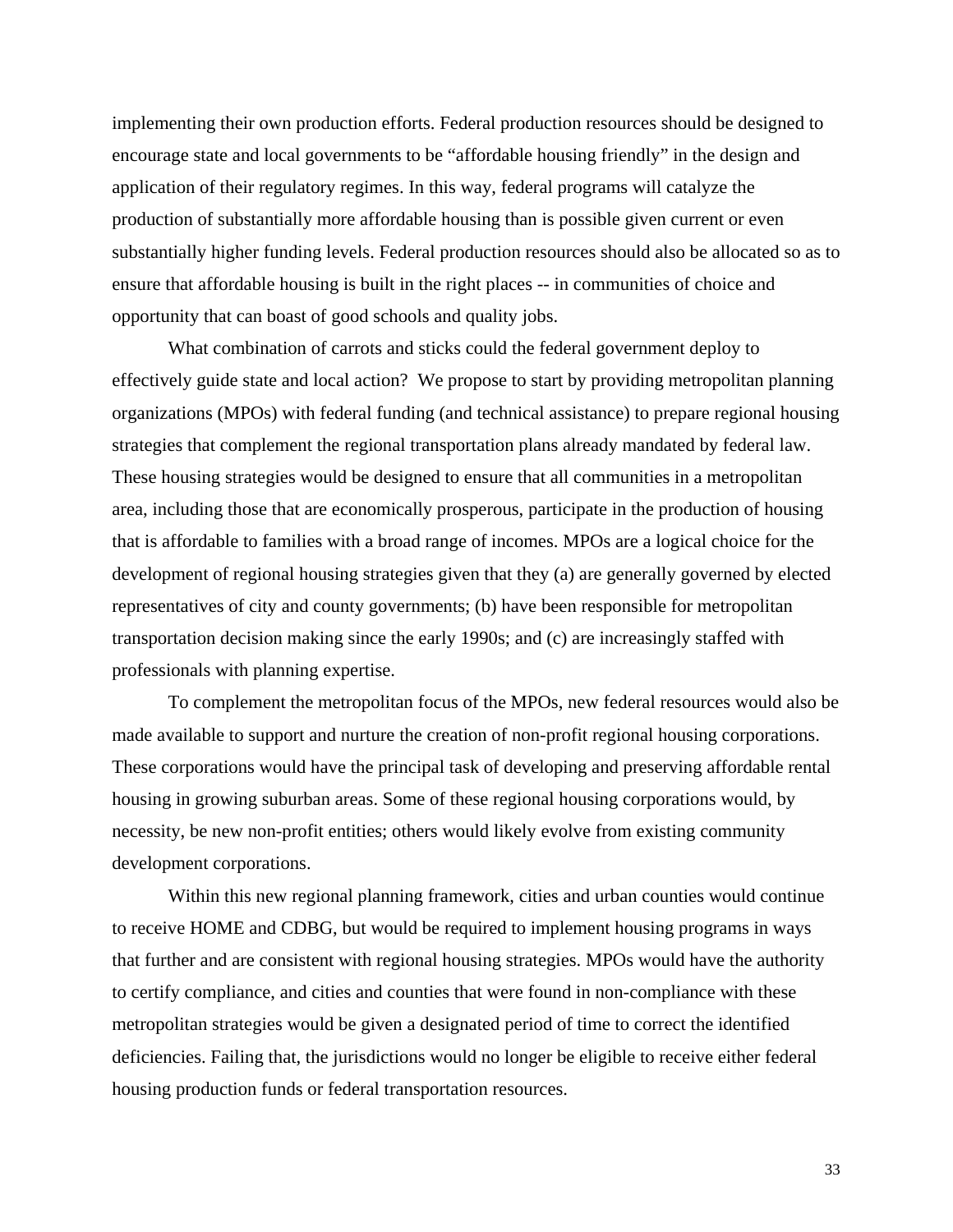In order to induce more affordable rental production in suburban communities – many of which do not currently qualify for either HOME or CDBG funding – we propose a new federal incentive fund. Jurisdictions would be eligible to receive awards from this fund if they reduced regulatory barriers and expanded the supply of moderately priced rental housing within their borders.

States would continue to administer the Low Income Housing Tax Credit (LIHTC), but the formula for allocating credits would be recalibrated to increase the availability of credits where new rental production is demonstrably needed. And LIHTC income limits and targeting incentives should be adjusted so as to discourage the concentration of more affordable housing in distressed neighborhoods, but rather to support *both* developments serving a broad range of incomes within revitalizing communities, and developments that expand the availability of rental housing for low and moderate income households in opportunity-rich communities.<sup>[19](#page-35-0)</sup>

## **How Do We Get There From Here?**

The policy framework proposed here represents a fairly radical shift from the array of federal programs that exist today. Even if the basic thrust of our proposal gained wide acceptance, it would take time to transform federal programs and incentives and to build local, state, and regional capacity to perform more effectively. Moreover, the transition to a new system of federal responsibilities would have to include a responsible strategy for dealing with the existing stock of federally subsidized housing units, including both public housing and the privately-owned stock of housing that receive federal project-based rent subsidies. In the shortterm, therefore, we recommend four priority next steps that could begin the process of transitioning toward a more rational and effective system of federal rental housing policies.

First, we recommend that the federal government require existing Metropolitan Planning Organizations (MPOs) to produce regional housing plans in conjunction with their alreadymandated transportation plans. This requirement would begin the process of linking regional housing and transportation plans and could encourage some metropolitan regions to begin addressing regulatory barriers and other rental housing supply constraints. To support MPOs in

<span id="page-35-0"></span><sup>&</sup>lt;sup>19</sup> For an excellent review of the strengths and weaknesses of the LIHTC program and recommendations for reforms, see Khadduri and Wilkins 2006.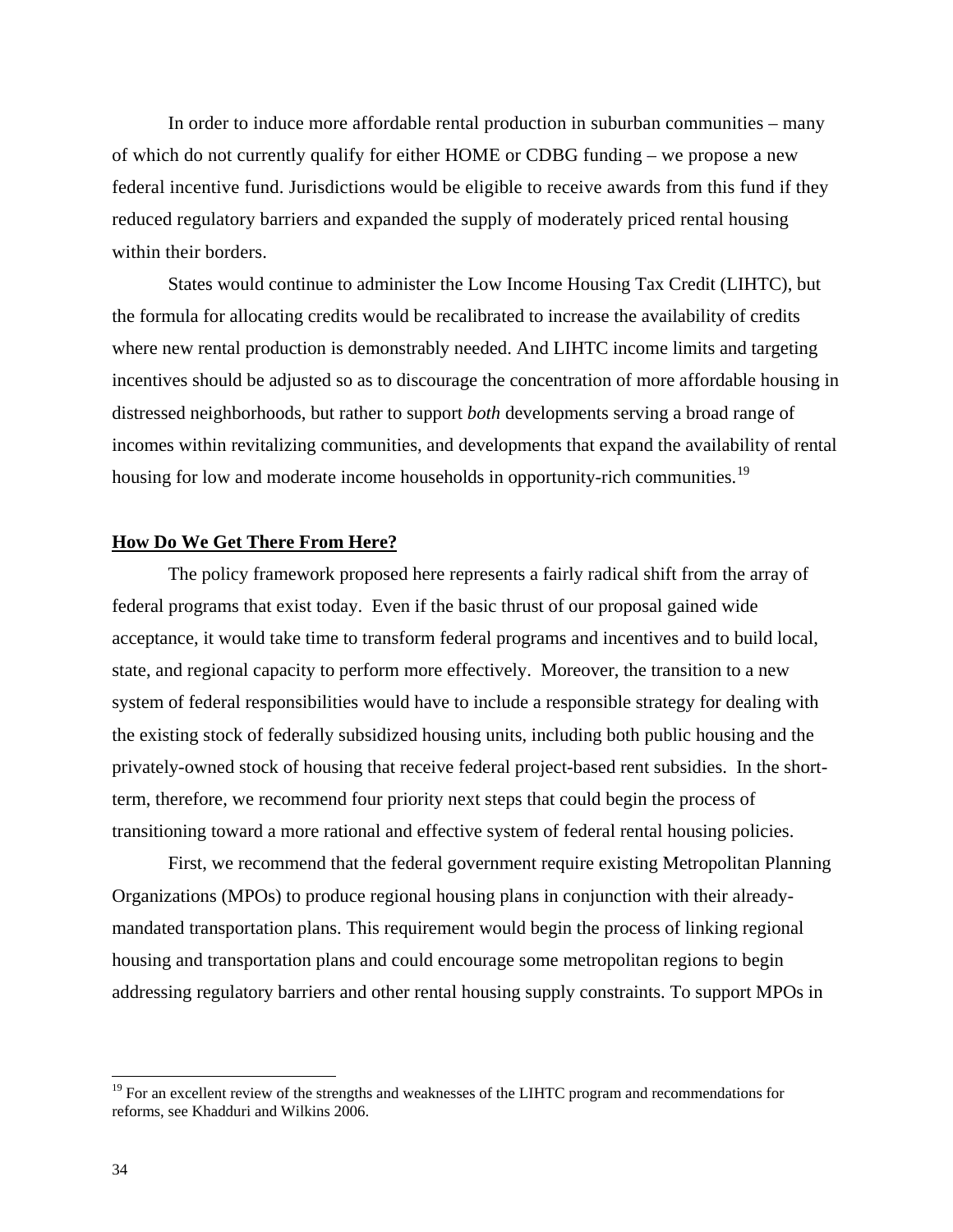this expanded mandate, the federal government should provide funding (to hire qualified housing staff) as well as technical assistance.

Next, we recommend the creation of new pools of federal housing vouchers, to be awarded competitively to local and regional entities that can demonstrate their capacity to effectively implement innovative programs linking vouchers with effective support services. Three decades of experience with the federal housing voucher program have shown that providing rental assistance directly to tenants is an effective and efficient mechanism for addressing the basic housing needs of low-income families. The majority of households who are given a voucher are successful in finding a house or apartment for which they can receive assistance (Kennedy and Finkel 1994). And vouchers enable recipients to live in better quality housing and pay more affordable rent burdens than similar, unassisted households (Schussheim 1998). Moreover, vouchers provide a potentially powerful tool for addressing the failures of past housing policies. Effectively implemented, they can promote mobility and location choice, helping to deconcentrate poverty and enabling poor households to find affordable housing in safe neighborhoods with well-performing public schools and better access to areas of job growth.

The new voucher pools would be explicitly targeted to promote two goals: first, encouraging and supporting work among welfare-leavers; and second, enabling low-income families with children to relocate from distressed communities to communities with highperforming public schools. Given limited resources, it makes sense to shift from the current lottery system for allocating vouchers to a system that prioritizes recipients who are prepared to make the best possible use of housing assistance. Research suggests that when families receive housing assistance in conjunction with case-management many are able to improve their education or skills and enter the labor market, and some are able to increase their earnings and assets (Blomquist, Ellen, and Bell 1994; Lubell and Cramer 2005). And there is a strong case to be made for limiting the use of federal housing vouchers to neighborhoods served by wellperforming public schools. Many of the central city neighborhoods in which affordable rental housing is currently concentrated are served by failing schools, which leave children unprepared for success in today's labor markets. While efforts to improve the performance of these schools deserve support, federal housing assistance resources should not be subsidizing families with children to live in neighborhoods with failing schools. Research evidence suggests that when families use vouchers to move to communities with effective public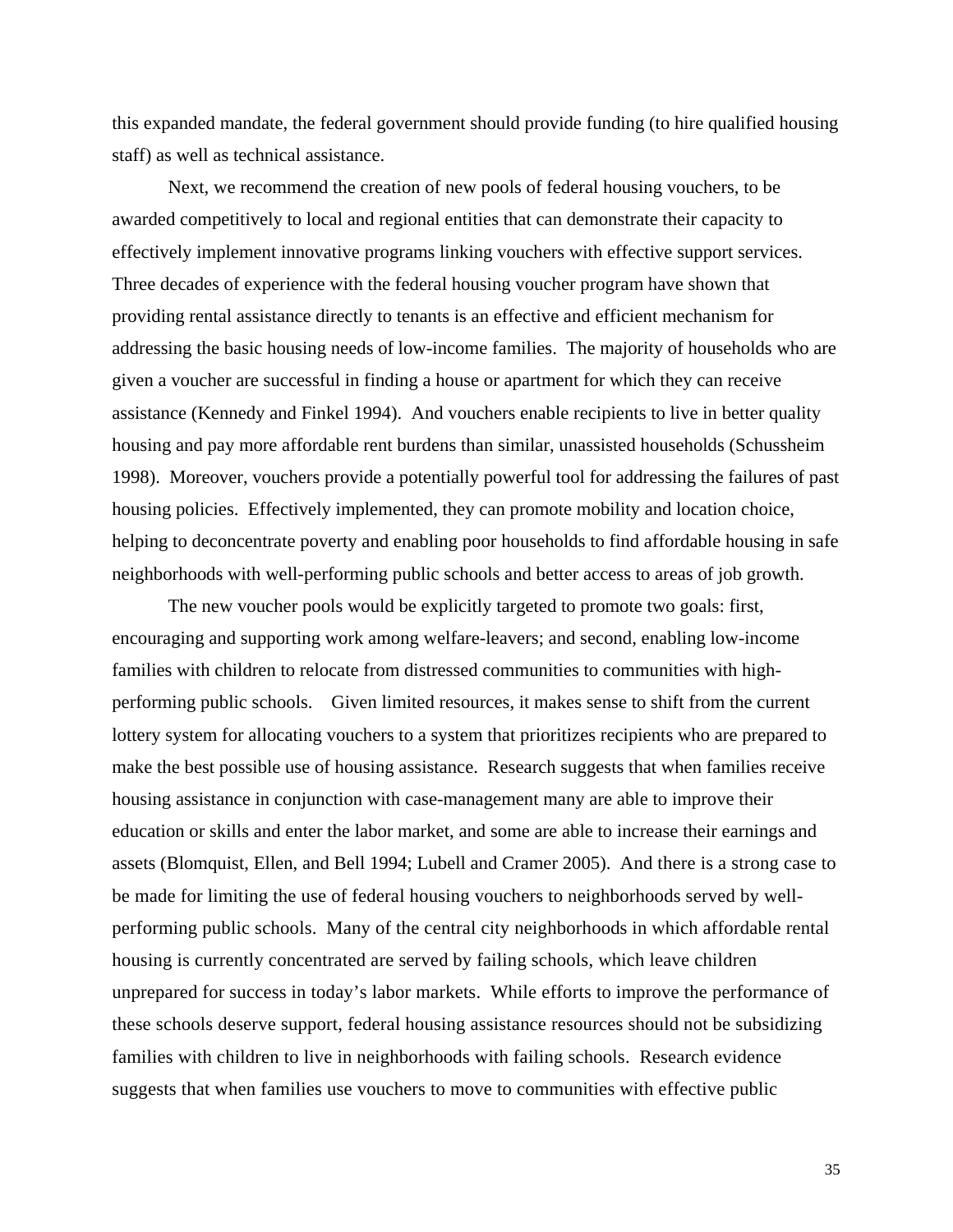schools, their children benefit. But vouchers alone do not necessarily result in families moving to neighborhoods served by quality schools or enrolling their children in those schools (Briggs and Turner 2006; Briggs et al 2007).

Our third priority recommendation is to expand and retarget the Low Income Housing Tax Credit program (LIHTC). First, the nationwide pool of LIHTC resources should be retargeted to provide more credits to states where rental housing is in short supply and fewer credits to states with sufficient (or excess) supply. In addition, we recommend adjustments to LIHTC income limits so that credits can be effectively used to produce two distinct types of housing developments: *both* mixed-income housing in distressed communities (where the broadest possible mix of incomes is needed) *and* affordable housing in opportunity-rich communities (where more of the LIHTC units should be targeted to low- and moderate-income levels, within the context of mixed-income neighborhoods).

In conjunction with these LIHTC reforms, the nonprofit housing delivery system should also be expanded beyond the current network of community development corporations. Production and other funds should be invested in creating a network of regional housing corporations to develop and preserve affordable rental housing in suburban areas. A national network of regional housing corporations can build on the achievements of community development corporations, many of which can naturally graduate to operate at the metropolitan level. A recent study of a national network of large-scale housing nonprofits finds that these organizations are substantial producers of affordable rental housing and have the capacity to operate effectively in their metropolitan regions, developing and managing units in suburban as well as central city communities (Mayer and Temkin 2006).

Finally, we recommend that the federal government implement new initiatives to preserve and transform the current inventory of public and federally assisted housing. With regard to public housing, the successful HOPE VI program should be renewed for another decade of investment. As with the current program, heavy emphasis should be placed on quality design, integrated approaches, and public/private partnerships. Special preference should be given to proposals that use housing redevelopment efforts to leverage school reform. In addition, broader public housing reforms are needed to accelerate the shift to project-based management that has the powers and tools necessary to maintain affordable housing for the long haul. On the financing side, the notion of converting operating and capital funding to long term project-based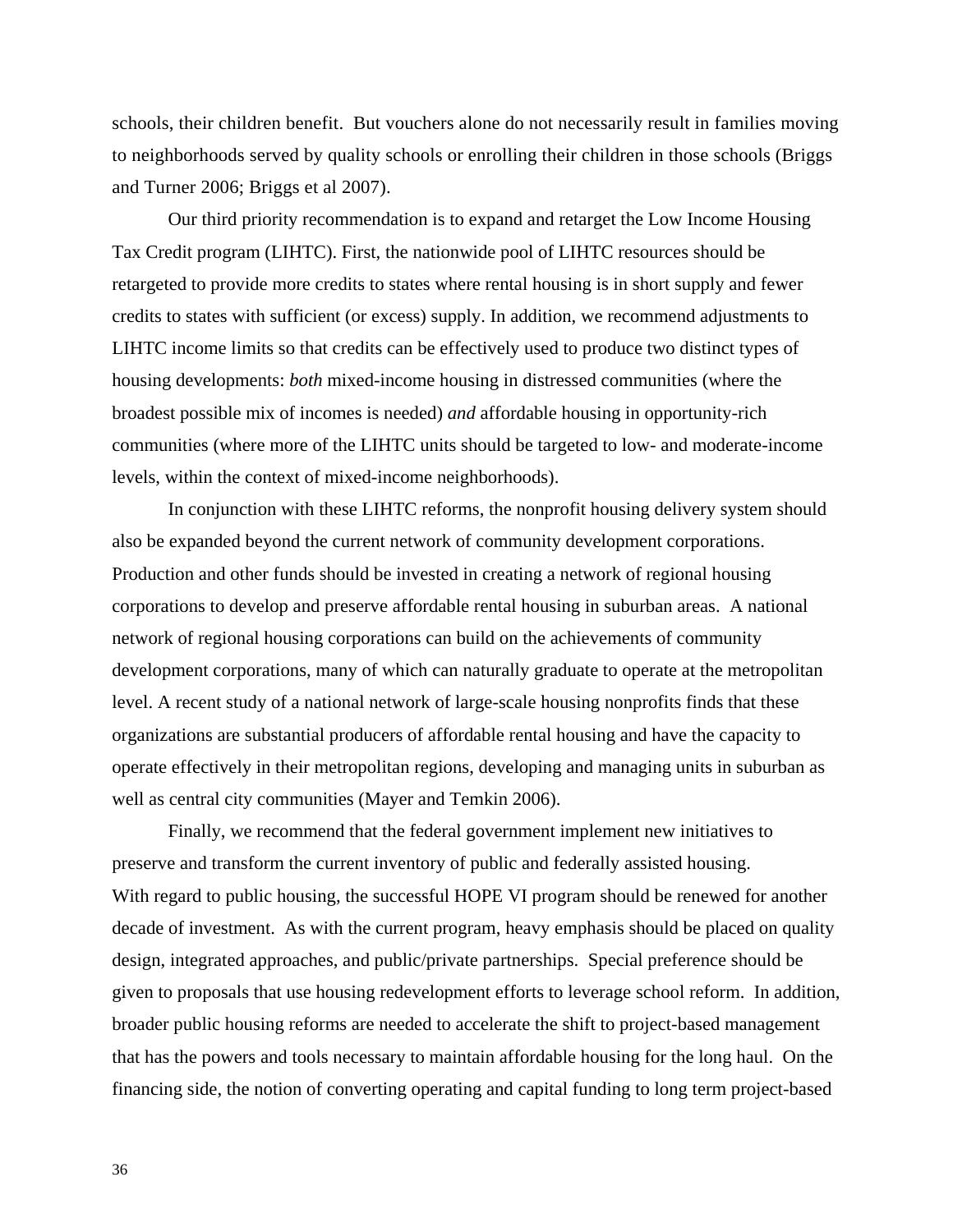rental assistance should be explored. Such conversion would enable public housing agencies to secure private financing for rehabilitation purposes.

With regard to the federally assisted inventory, ambitious efforts should be made to preserve currently affordable units. As the Millennial Housing Commission argued:

> "U.S. housing policy must recognize that preservation is cheaper than new construction, that the rehabilitation and preservation of units returns the units to lower-income use faster than new construction can provide such units, and that maintaining and renovating existing units combats blight and contributes to healthy communities."

An effective federal preservation policy would include three essential elements. First, the federal government needs to appropriate funding for the renewal of section 8 contracts in a timely and predictable manner. Given the vagaries of the appropriations process, it would obviously be best to eliminate appropriations risk and shift the renewal of project-based contracts to the mandatory side of the budget. Absent that, the federal government, perhaps in concert with state or local governments, could offer some form of guarantee to minimize risk and encourage for-profit owners to renew their contracts for as long as practicable.

Second, the federal government should enact a separate block grant for the preservation of federally assisted housing. Such resources, matched with state and local investments, could be used to provide low- or no-interest loans to finance the acquisition and recapitalization of affordable housing by qualified preservation entities. Such preservation entities would be required to maintain the affordability restrictions of the transferred housing for a prolonged period, say fifty years.<sup>[20](#page-38-0)</sup> Finally, the federal government could eradicate or significantly reduce the tax liabilities that owners of federally assisted housing face upon sale or transfer of their properties. The provision of "exit tax" relief could be triggered by the sale or transfer of a property to a nonprofit preservation entity that commits to guarantee long-term affordability.

These next steps, all of which could be implemented immediately and at varying scales, offer the potential to begin moving federal rental housing policy in a new direction – toward a framework that addresses the fundamental market challenges facing the country today. How much would these initiatives cost the federal government? Although the scale of each of our

<span id="page-38-0"></span> $^{20}$  In the 109<sup>th</sup> Congress, legislation was introduced in the House and Senate to create such a block grant program.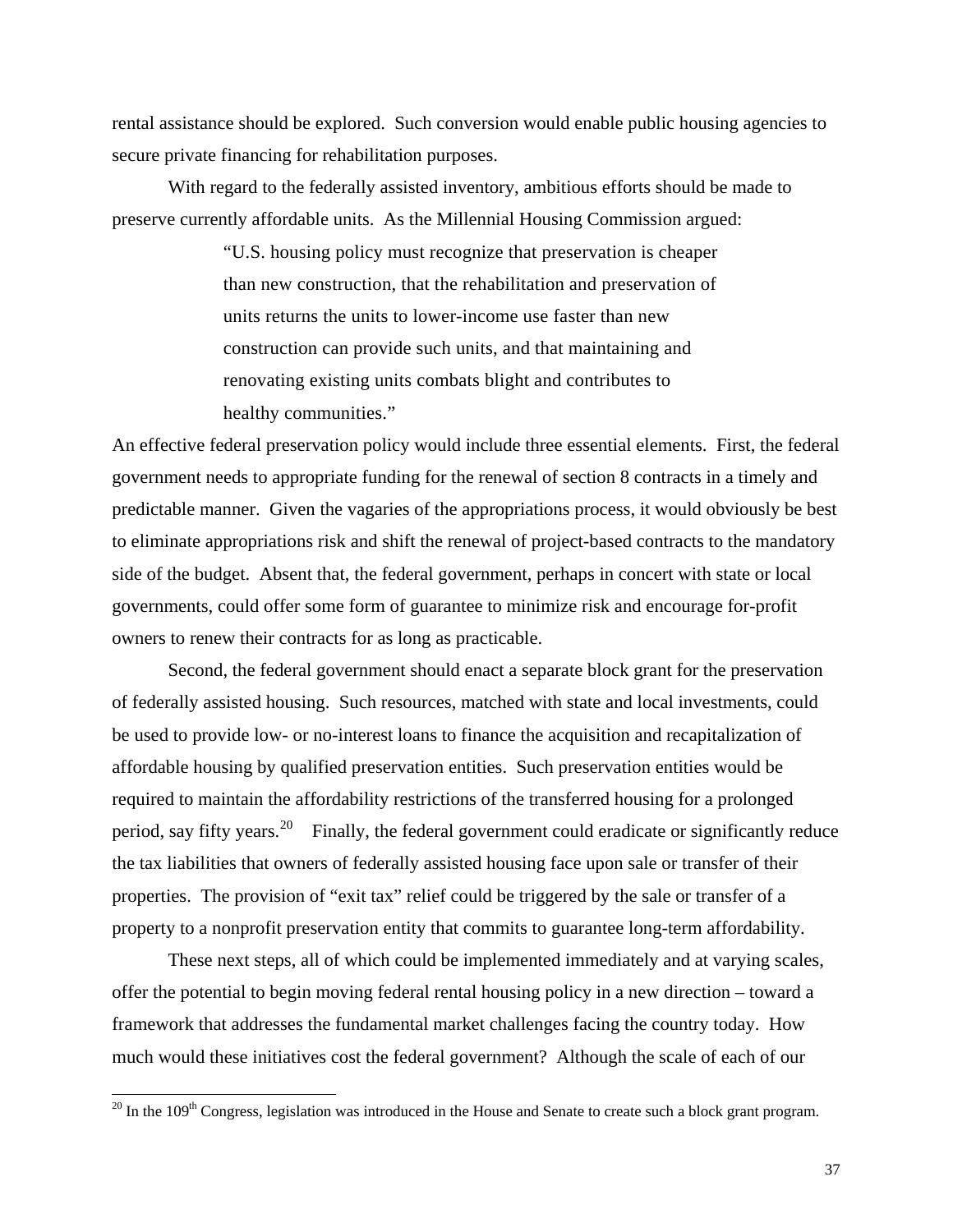proposals is flexible, we recommend a package that would include one million new incremental vouchers (phased in over ten years), a 20 percent expansion in the LIHTC, restoration of the HOPE VI program to its original scale of \$500 million per year, a comparable annual investment in preservation matching grants, and exit tax relief for the owners of older subsidized properties. The estimated cost of this package totals about \$2.6 billion in the first year, rising to \$6.3 billion in year five (see Table 1).

| <b>POLICY</b>              | <b>YEAR ONE</b> | <b>YEAR FIVE</b> | <b>5 YEAR TOTAL</b> |
|----------------------------|-----------------|------------------|---------------------|
| Incremental Vouchers       | \$766,400,000   | \$4,229,810,997  | \$12,284,243,897    |
| <b>LIHTC</b>               | \$850,000,000   | \$1,044,000,000  | \$4,718,000,000     |
| <b>HOPE VI</b>             | \$500,000,000   | \$500,000,000    | \$2,500,000,000     |
| <b>Preservation Grants</b> | \$500,000,000   | \$500,000,000    | \$2,500,000,000     |
| Exit Tax Relief            | \$28,400,000    | \$28,400,000     | \$142,000,000       |
|                            | \$2,644,800,000 | \$6,302,210,997  | \$22,144,243,897    |

# **Table 1: Estimated Cost of "Next Step" Recommendations**

One potential source of funding for an increase at this scale could come from a modest adjustment to the homeowner capital gains tax exclusion (*not* the deductibility of mortgage interest or property taxes). This exclusion was expanded in the mid-1990s in part to assist older owners of large, high-valued homes who wanted to downsize to smaller, lower-valued homes. The cost of the capital gains exclusion is estimated to climb from \$35 billion in 2006 to \$47 billion by 2012.

#### **Is This Politically Feasible?**

Our recommendations draw from a rich and growing housing literature and practice. Given the diversity of experience and perspective, we have no doubt that advocates, practitioners and policymakers will debate both our choices and priorities. Yet, in the current environment, the most serious question facing any proposal for federal housing policy reform is whether it is politically feasible. Can recommendations that call for significant new federal investments in housing (even when potentially offset by reforms to housing tax expenditures) be taken seriously in an era of federal deficits, ideological polarization and partisan gridlock?

We fully understand the impediments to change. It has been almost a decade since Congress engaged in a serious discussion on housing policy, and the political and fiscal environment has worsened considerably since then. Yet we firmly believe there are signs of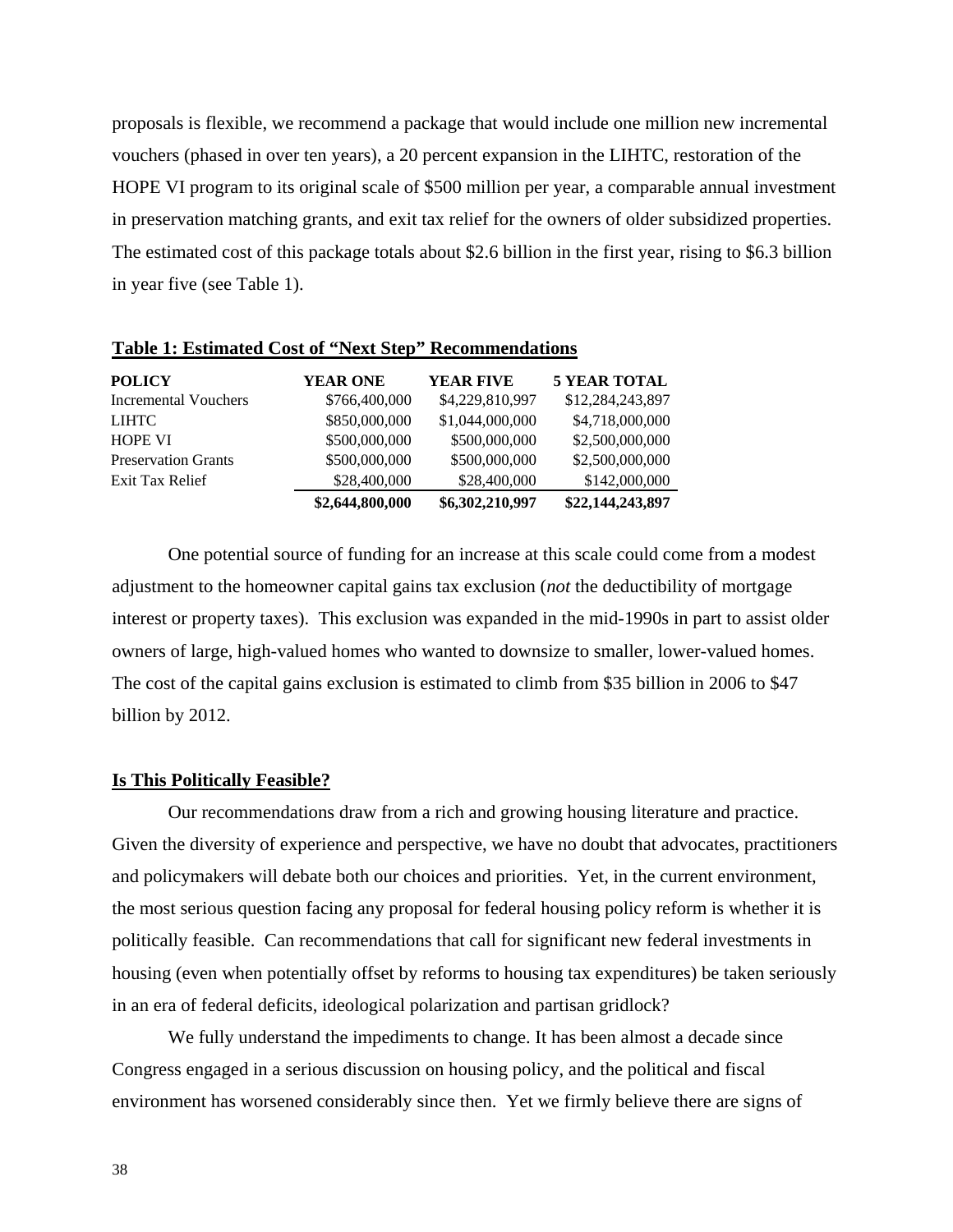hope and that many of the transition recommendations we have made can be enacted in the aftermath of the 2008 presidential election.

First, the burgeoning of state and local innovation and investment offers lessons on issue framing, issue labeling and political coalition building that provide a roadmap for federal action. As evidenced by myriad state and local examples, housing advances are being made under the broad rubric of enhancing economic competitiveness and rewarding work rather than the traditional frame of enhancing social equity. In fact, political, business and even advocacy leaders are increasingly using terminology like "workforce housing" to emphasize this shift in focus and positioning. The result, not surprisingly, is that strong, powerful coalitions are being forged across disparate constituencies that reach far beyond traditional affordable housing advocates or even real estate interests.

The heavy involvement of business leaders and major employers in these new coalitions alters the political calculus in important ways. Most importantly, business engagement signals to elected officials that supporting housing is good politics as well as good policy. It also enables elected officials, in an increasing number of metropolitan markets, to position affordable housing as an issue of job growth, job retention and economic competitiveness.

As with other domestic issues, state and local innovations and coalitions are likely to bubble up to the national level, particularly as state and local leaders find that their interventions require federal engagement to be fully successful. The issue, therefore, is not whether state and local housing efforts will influence federal engagement, but when and to what extent.

Second, the political geography of housing is shifting across and within metropolitan areas in some salutary ways. In the 1980s, a few major metropolitan areas like New York, San Francisco and Boston drove national housing policy, because the lack of housing affordability had reached crisis proportions there. The number of metropolitan areas facing "crisis" housing affordability conditions has grown dramatically in the past five years: from only 2 metros in 2000 to 16 metros today (U.S. Census Bureau). When rent burden is analyzed as a percentage of income, the weight on low- and moderate-income renters is clear: in 62 metropolitan regions, more than half of renter households with income below \$75,000 a year were paying more than 30 percent of their income towards housing costs in 2004. The new political geography of the housing affordability crisis stretches from Cleveland--Akron, Ohio to Tucson, Arizona;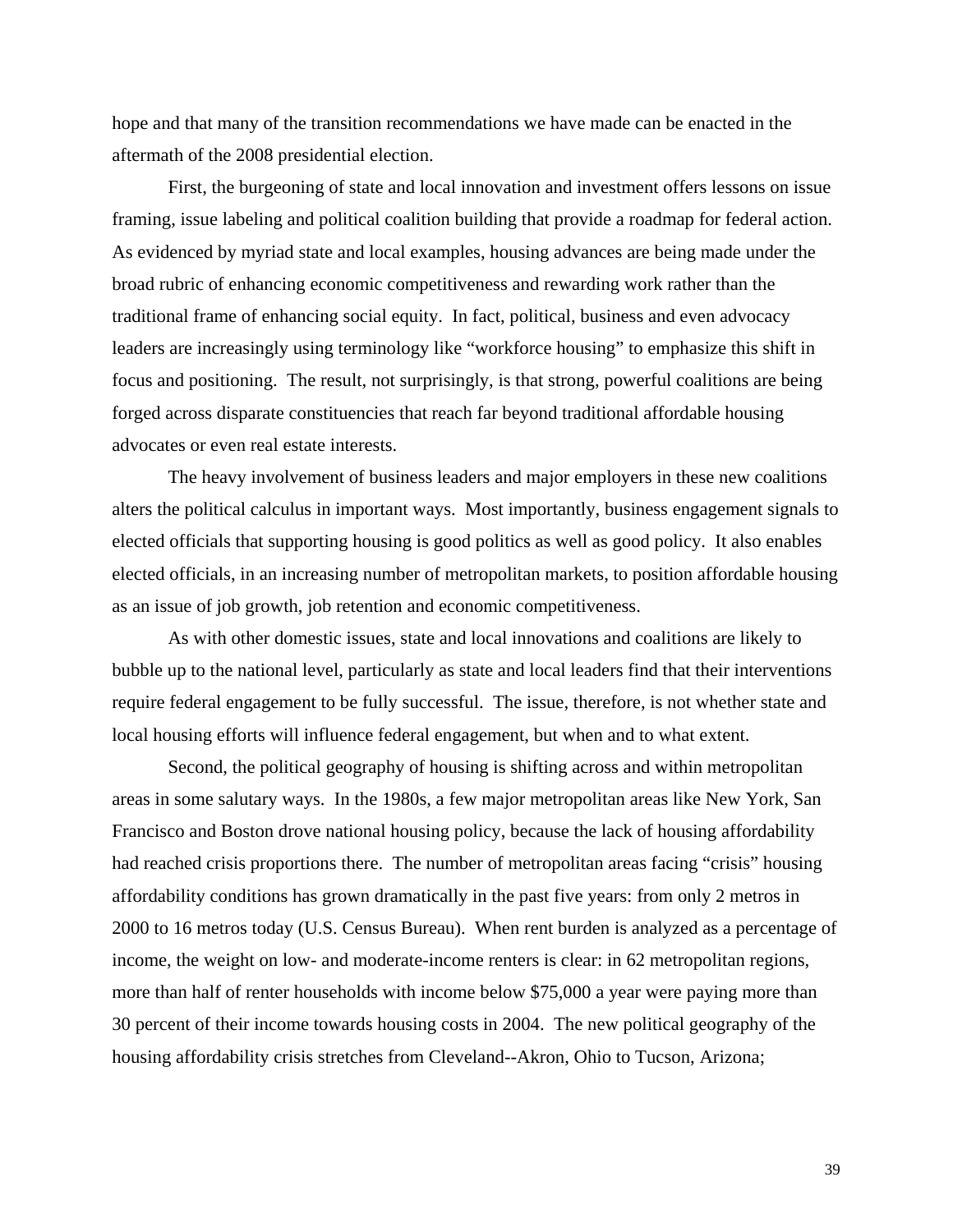Lancaster, Pennsylvania to Jacksonville, Florida. The geographic—and political—diversity of these metros has significantly expanded the potential coalitions in both the House and Senate.

Similarly, past housing coalitions tended to be led out of the central cities, where the bulk of housing needs were traditionally felt. Today, the reality of high housing costs and the mismatch between the location of moderately priced rental housing and the location of jobs is being experienced in both cities and suburban areas, thereby expanding the legislative coalition for a new federal engagement.

Third, the housing needs of immigrants increasingly alter the political calculus of housing. In a growing number of states and metropolitan areas, both political parties are competing intensely for the votes of these new citizens, and have been compelled to dedicate greater attention to basic issues like access to health services, education and child care for this population. Housing should be no different: because many immigrants have lower incomes and fewer assets, this population lives in rental housing in higher numbers than the general population. Fully 45 percent of the foreign-born population lived in rental units in 2004. In addition, immigration has played a significant role in buoying the total number of renters nationwide over the past decade. New immigrants prevented a decline in the number of renters nationwide. Rather than a nationwide decline in the number of renters, a projected loss of 2 million renters, we saw a slight increase over the past decade. Immigrants filled the gap created by growth in homeownership, and then some (Joint Center for Housing Studies 2006). Reducing the rent burden for these households is necessary to help new citizens build assets and become homeowners.

Fourth, a decade of public housing demolition has begun to remove from national consciousness the very projects that shaped the negative image of affordable housing for the past generation. These projects, when they stood, were stark reminders of the mistakes of past housing policies and fueled community opposition to new affordable housing across the nation. With their demise – and the emergence of replacement housing that is well designed, livable and economically integrated – housing advocates have the potential to move on the offensive and cite the positive, value enhancing, market shaping effect of new affordable housing.

Fifth, the 2008 presidential election promises to set off an intense competition for ideas at the federal level – since this is the first time since 1952 when neither ticket will have an incumbent running. This has already set off a scramble for ideas as individual "unannounced" candidates struggle to distinguish themselves from the pack. In June 2006, for example, former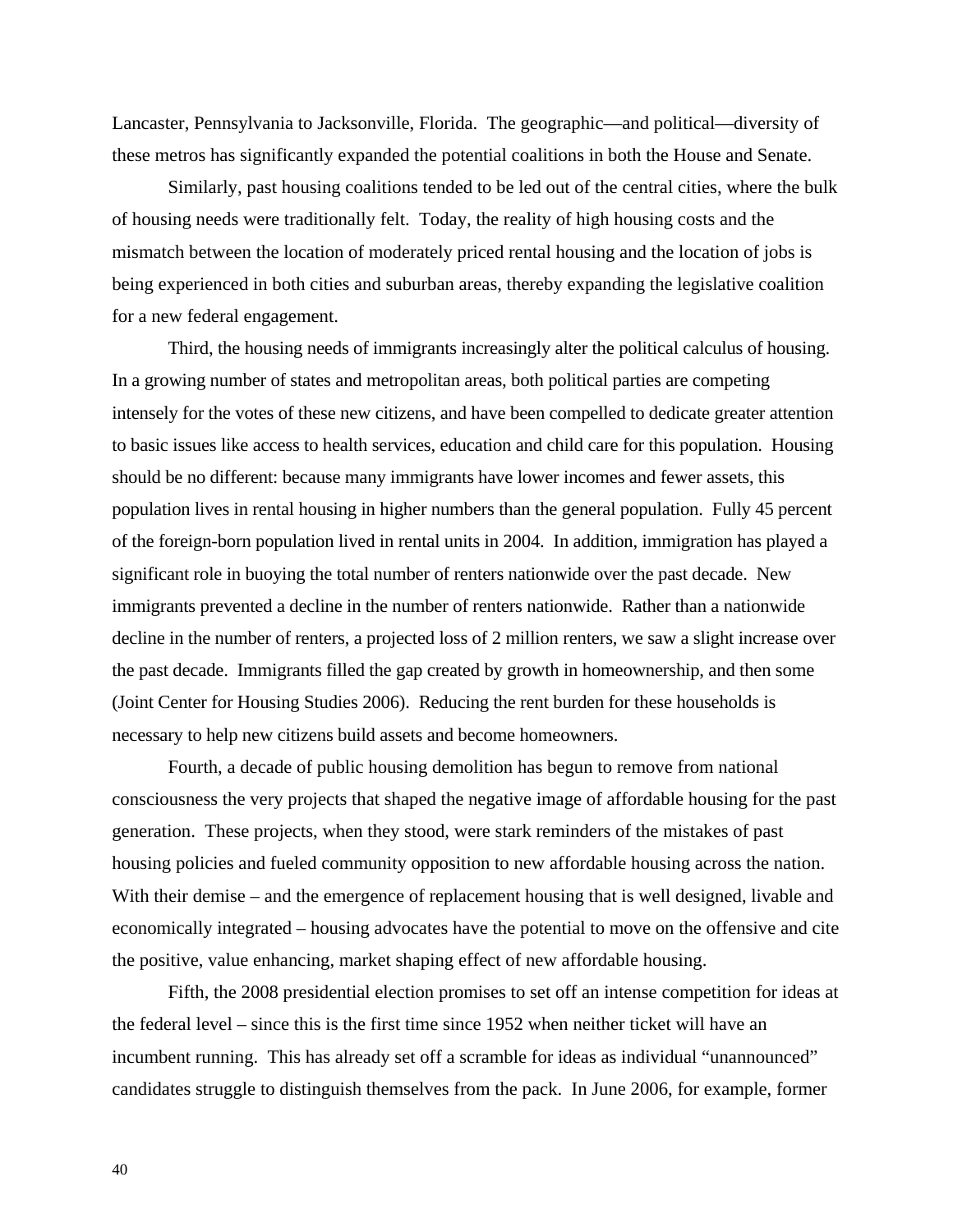Senator John Edwards gave a major policy address at the National Press Club calling for a radical overhaul of HUD by placing work at the center of our housing policy (Edwards 2006). His plan would create 1 million new housing vouchers for working families over the next five years by cutting back HUD's role in managing public housing, slashing the number of HUDretained contractors and reducing the size of the agency by at least 1,500 employees. On the Republican side, Governor Mitt Romney has been recognized for his Office for Commonwealth Development (OCD), a state agency promoting smart growth through the integration of housing, transportation, energy and environmental policies, programs, and investments.

Finally, we believe that our proposed reformulation of federal housing policy has the potential to appeal to a robust coalition that crosses partisan and ideological lines. Our program blends ideas espoused by liberals, centrists and conservatives: increased investments in programs that work, carrots and sticks for regulatory streamlining, a shared responsibility for housing among different levels of government, an emphasis on individual responsibility and self-sufficiency. The fact is that housing has a long history of bipartisan support at the federal level and it is possible to imagine a fresh start for housing in the aftermath of the 2008 presidential election.

## **Conclusion**

Since the 1930s, federal rental housing policy has been constantly evolving, responding to new market trends, changed political circumstances, and the shifting philosophies of the day. We argue that the pressing housing challenges facing the nation at the start of the  $21<sup>st</sup>$  century require federal rental housing policy to renew itself once again and become relevant to the realities of a dynamic period in American life.

A new federal, state and local housing partnership will demand, first and foremost, a full understanding of the nature and scope of the rental housing challenge, state and local restrictions that hinder production, and federal housing policies that often limit individual choice and family success. It will necessitate a repositioning of the housing issue as one that, left unchecked, undermines other national economic, social, welfare, educational, and environmental priorities. And it will compel a fundamental re-imagination of the federal housing role as one principally of supplementing the incomes of low-wage workers rather than subsidizing the production of rental housing in which these workers can live.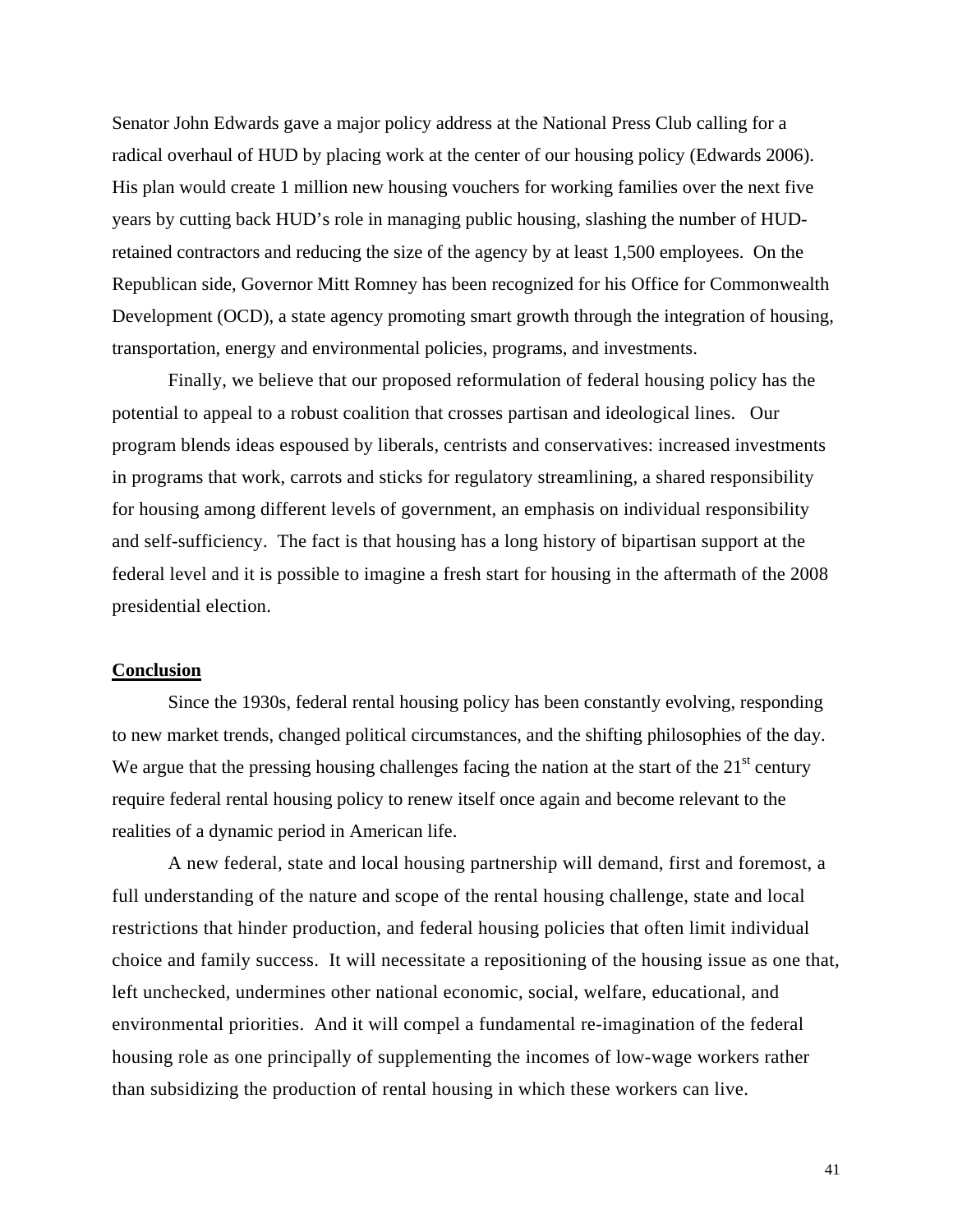Our recommendations build on the energy and innovation that is emerging from state and local leaders across the country. In that spirit, they are meant to be federalist rather than federal and fully acknowledge the preeminent role of state and local governments in setting the rules of housing production in this country. The recommendations focus primarily on closing the growing gap between wages and rental prices in the country and, as such, must be seen as one of a series of responses to globalization and our changing economic landscape. They also insist that the federal role in producing affordable housing must be clear and structured to catalyze markets, stimulate the overhaul of regulatory restrictions, promote mixed income housing, decommission federal enclaves of poverty, support city and suburban collaboration, and diminish the ill effects of balkanized, duplicative, and fiscally wasteful administration.

There are no doubt risks to pursuing this strategy, and many constituencies will find greater comfort in protecting their piece of a shrinking pie than in striking out for new, uncharted territory. Yet political risk and political leadership are essential if the current stalemate over housing policy is to be broken. We call for a new national compact on housing and hope that this proposal and others can help unleash a period of meaningful policy debate, reform, and action.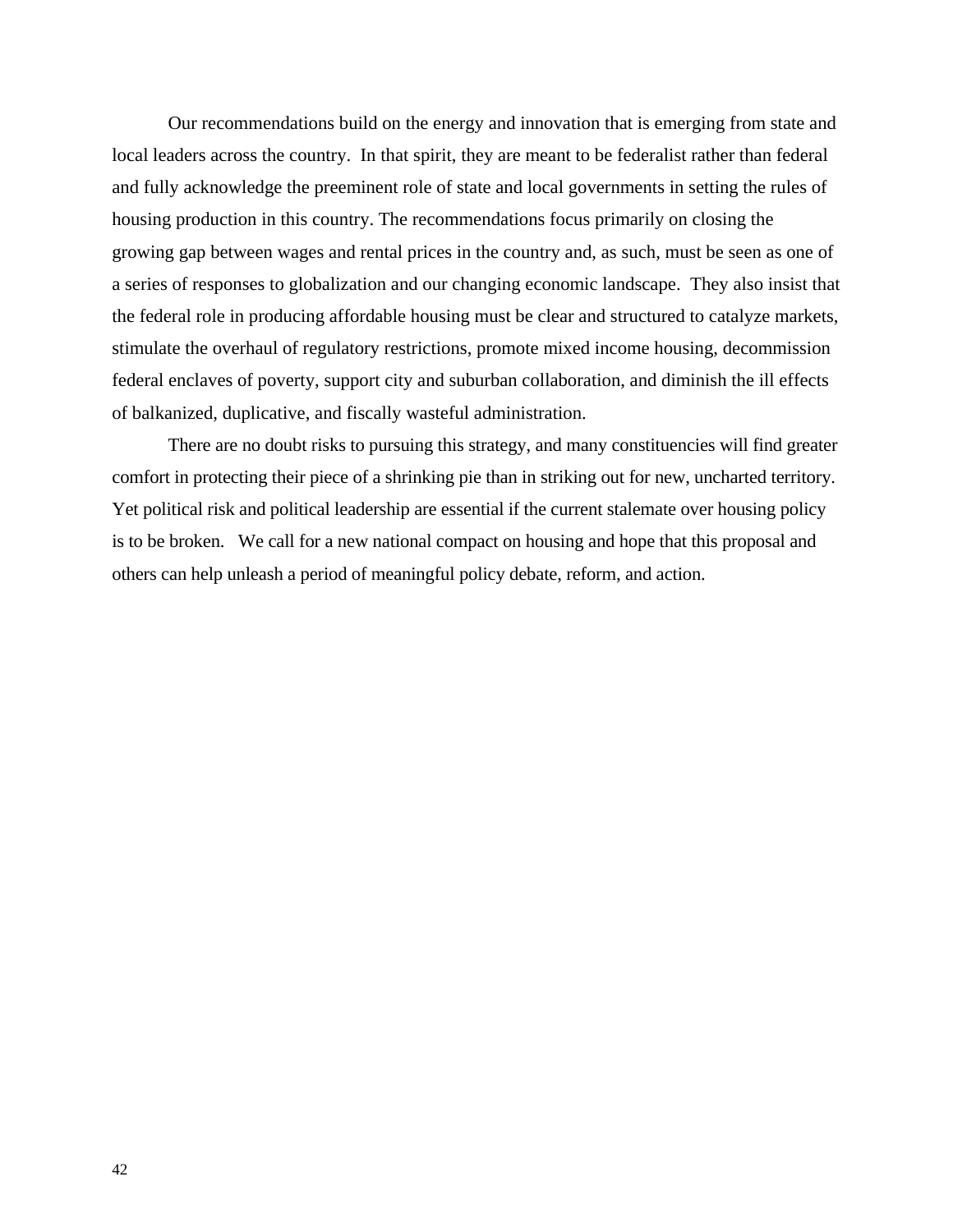## **References**

- Archibold, Randall C., "Problem of Homelessness in Los Angeles and Its Environs Draws Renewed Calls for Attention," New York Times, January 16, 2006;
- Autor, David H., Lawrence F. Katz, and Melissa S. Kearney. 2006. "The Polarization of the U.S. Labor Market." Working Paper 11986. National Bureau of Economic Research.
- Benfield, F. Kaid, and others, Once There Were Greenfields: How Urban Sprawl is Undermining America's Environment, Economy, and Social Fabric (New York: National Resources Defense Council, 1999)
- Berube, Alan, and Bruce Katz, 2005, "Katrina's Window: Confronting Concentrated Poverty Across America" (Washington, DC: The Brookings Institution).
- Blomquist, John D., Ingrid Gould Ellen, and Stephen H. Bell. 1994*. Operation Bootstrap: Volume II, Program Impacts.* Washington: U.S. Department of Housing and Urban Development, Office of Policy Development and Research.
- Briggs, Xavier de Souza and Margery Austin Turner. 2006. "Assisted Housing Mobility and the Success of Low-Income Minority Families: Lessons for Policy, Practice, and Future Research." *Northwestern University Journal of Law and Social Policy* 1(1): 25–61. <http://www.law.northwestern.edu/journals/njlsp/v1/n1/index.html>.
- Briggs, Xavier de Souza, Kadija Ferryman, and Susan J. Popkin. 2007. "Can better housing choice improve school outcomes for low-income children?: New evidence from the Moving to Opportunity experiment," Policy brief, The Three-City Study of Moving to Opportunity, The Urban Institute, Washington, DC.
- Buron, Larry, and others. 2002. "The HOPE VI Resident Tracking Study." Washington: The Urban Institute.
- California Center for Regional Leadership, "Report on the San Francisco Bay Area Regional Economic Vitality Conversation," June 2004, available at [http://www.calregions.org/pdf/SFEVCReport.pdf.](http://www.calregions.org/pdf/SFEVCReport.pdf)
- Cove, Elizabeth, Margery Austin Turner, Xavier de Souza Briggs, and Cynthia Duarte. 2007. "Moving on over, moving on up? Employment outcomes for MTO relocatees." Washington, D.C.: The Urban Institute. Forthcoming Policy Brief/Metropolitan Housing and Communities: A Roof Over Their Heads.
- Culhane, Dennis P., Stephen Metraux, and Trevor Hadley. 2002. "Public Service Reductions Associated with Placement of Homeless Persons with Severe Mental Illness in Supportive Housing." *Housing Policy Debate* 13:1.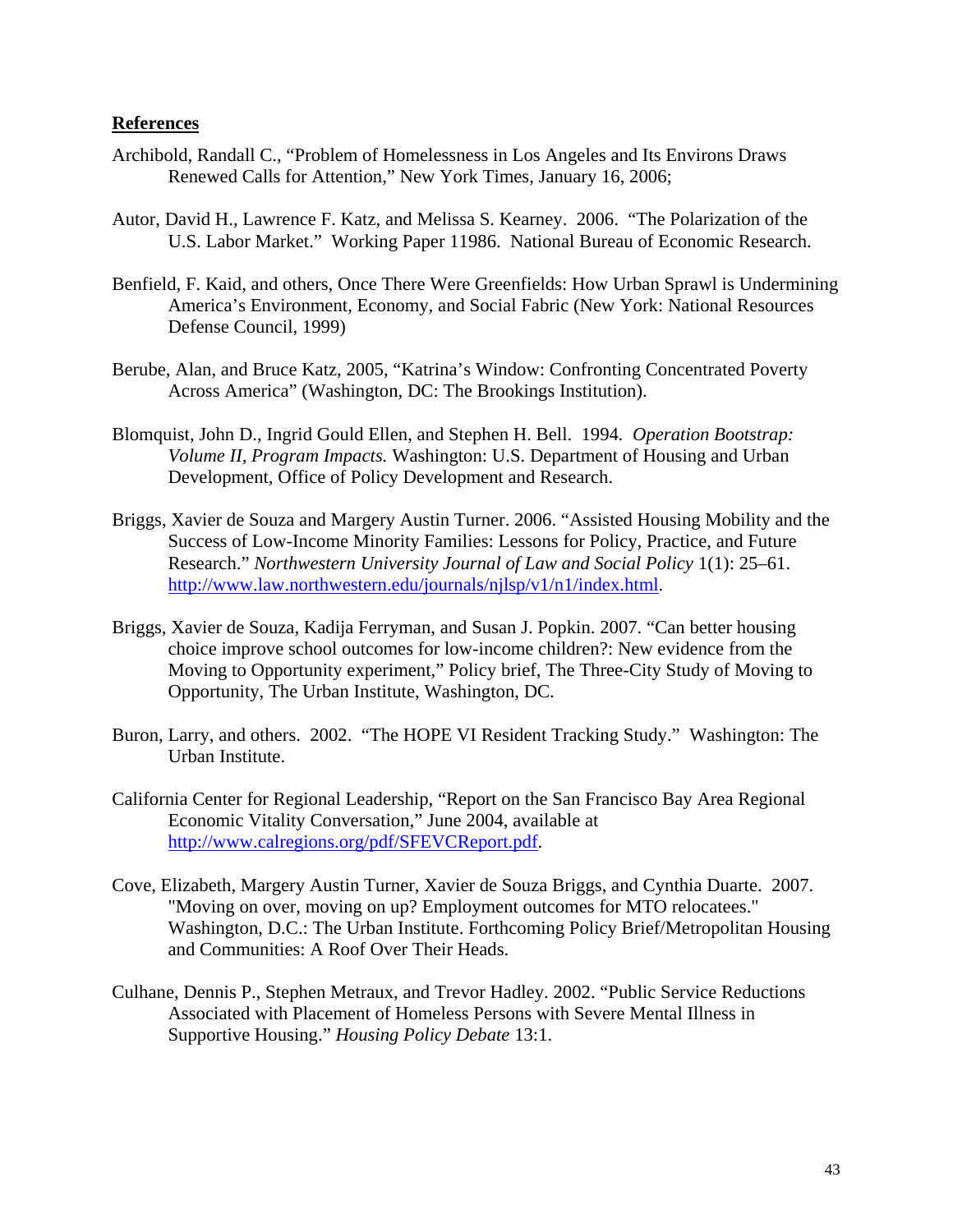- Devine, Deborah J. et al. 2003. *Housing Choice Voucher Location Patterns: Implications for Participant and Neighborhood Welfare*. Washington, D.C.: U.S. Department of Housing and Urban Development.
- Dolbeare, Cushing N., Irene Basloe Saraf, and Sheila Crowley. 2004. "Changing Priorities: The Federal Budget and Housing Assistance, 1976-2005." Washington: National Low Income Housing Coalition. Available at <http://www.nlihc.org/pubs/cp04/ChangingPriorities.pdf>.
- Downs, Anthony. 1994. *New Visions for Metropolitan America*. Washington, D.C.: Brookings Institution Press 1994
- John Edwards, National Press Club Policy Address, June 22, 2006, available at [http://oneamericacommittee.com/news/speeches/20060622/.](http://oneamericacommittee.com/news/speeches/20060622/)
- Ellen, Ingrid Gould, and Margery Austin Turner. 1997. "Does Neighborhood Matter? Assessing Recent Evidence," *Housing Policy Debate* 8(4): 833-866.
- Family Housing Fund. 2001. *Workforce Housing: The Key to Ongoing Regional Prosperity*. Available at [http://www.fhfund.org/\\_dnld/reports/Workforce%20Housing\\_Full%20Report.pdf.](http://www.fhfund.org/_dnld/reports/Workforce%20Housing_Full%20Report.pdf)
- Fischer, Will, and Barbara Sard. 2005. "HUD Data Show Housing Voucher Costs Leveled Off Starting in 2003 as Rental Market Cooled," Washington: Center for Budget and Policy Priorities. Available at<http://www.cbpp.org/3-16-05hous.pdf>.
- Flacke, Tim, and Tiana Wertheim. 2006. "Delivering a Local EITC: Lessons from the San Francisco Working Families Credit." Washington, DC: The Brookings Institution. Available at [http://www.brookings.edu/metro/pubs/20060516\\_SFWorks.htm](http://www.brookings.edu/metro/pubs/20060516_SFWorks.htm)
- Freeman, Lance. 2004. "Siting Affordable Housing: Location and Neighborhood Trends of Low-Income Housing Tax Credit Developments in the 1990s." Washington: The Brookings Institution.
- Freeman, Richard. 2005. "What Really Ails Europe (And America): The Doubling of the Global Workforce." *The Globalist,* June 3, 2005.
- Jessica Garrison, "Villaraigosa Announces Plan for Affordable Housing," Los Angeles Times, January 21, 2005;
- Glaeser, Edward L., and Joseph Gyuorko. 2002. "The Impact of Zoning on Housing Affordability." Discussion Paper #1948. Cambridge: Harvard Institute of Economic Research.
- Glaeser, Edward L., Joseph Gyourko, and Raven E. Saks, 2005. "Why Have Housing Prices Gone Up?" Discussion Paper # 2061. Cambridge: Harvard Institute of Economic Research.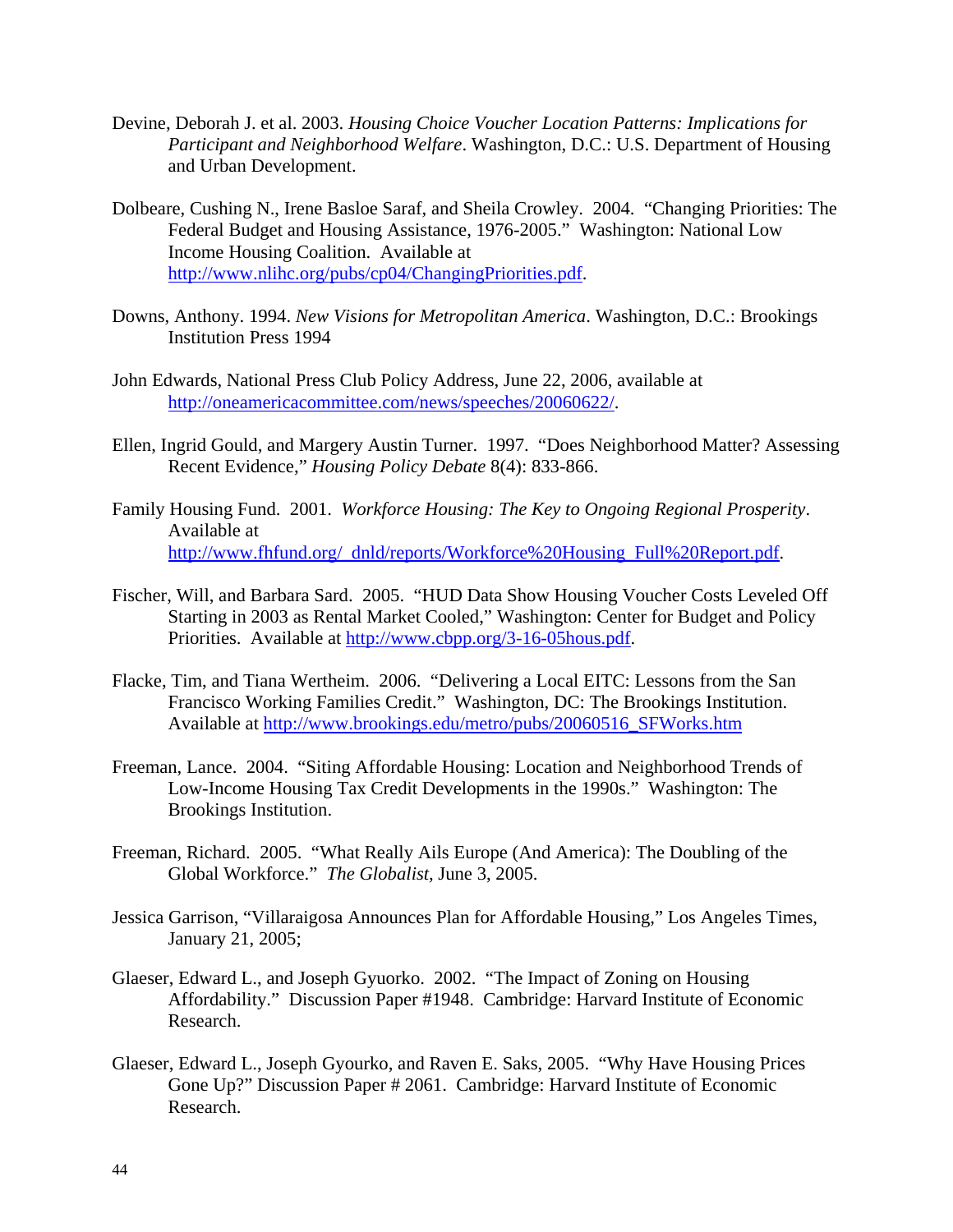James B. Goodno, "Affordable Housing: Who Pays Now?" Planning, November 2002

- Hirsch, Arnold, 1983. *Making the Second Ghetto: Race and Housing in Chicago*. New York: Cambridge University Press.
- Holin, M., L. Buron, G. Locke, and A. Cortes. 2003. "Interim Assessment of the HOPE VI Program Cross-Site Report." Prepared by ABT Associates for the U.S. Department of Housing and Urban Development.
- Houstoun, Feather O. 2004. "Integrating Affordable Housing with State Development Policy." Washington: National Governor's Association. Available at <http://www.knowledgeplex.org/showdoc.html?id=72004>.
- Hughes, Mark Alan. 1997. "The Administrative Geography of Devolving Social Welfare Programs." Washington: The Brookings Institution.
- Jargowsky, Paul. 2003. "Stunning Progress, Hidden Problems: The Dramatic Decline of Concentrated Poverty in the 1990s." Washington, DC: The Brookings Institution.
- Joint Center for Housing Studies. 2004. *The State of the Nation's Housing 2004*. Cambridge: Harvard University. Available at <http://www.jchs.harvard.edu/publications/markets/son2004.pdf>.

\_\_\_\_\_\_\_\_. 2006. *America's Rental Housing: Homes for a Diverse* Nation. Cambridge: Harvard University.

Kahn, Matthew. 2001. "The Environmental Impact of Suburbanization," *Journal of Policy Analysis and Management,* 19:4, 569-586

\_\_\_\_\_\_\_\_. 2006 (forthcoming), *Green Cities: Urban Growth and the Environment*  (Washington: The Brookings Institution).

- Katz, Bruce, and Margery Austin Turner. 2000. "Who Should Run the Voucher Program? A Reform Proposal." *Housing Policy Debate* 12 (2):239–262.
- Katz, Bruce, Margery Austin Turner, and others. 2003. "Rethinking Local Affordable Housing Strategies: Lessons from 70 Years of Policy and Practice." Washington: The Brookings Institution.
- Kennedy, Stephen D., and Meryl Finkel. 1994. *Section 8 Rental Voucher and Rental Certificate Utilization Study: Final Report.* Washington: Department of Housing and Urban Development, Office of Policy Development and Research.
- Khadduri, Jill and Charles Wilkins. 2006. "Designing Subsidized Rental Housing Programs: What Have We Learned?" Paper presented at *Revisiting Rental Housing: A National Policy Summit.*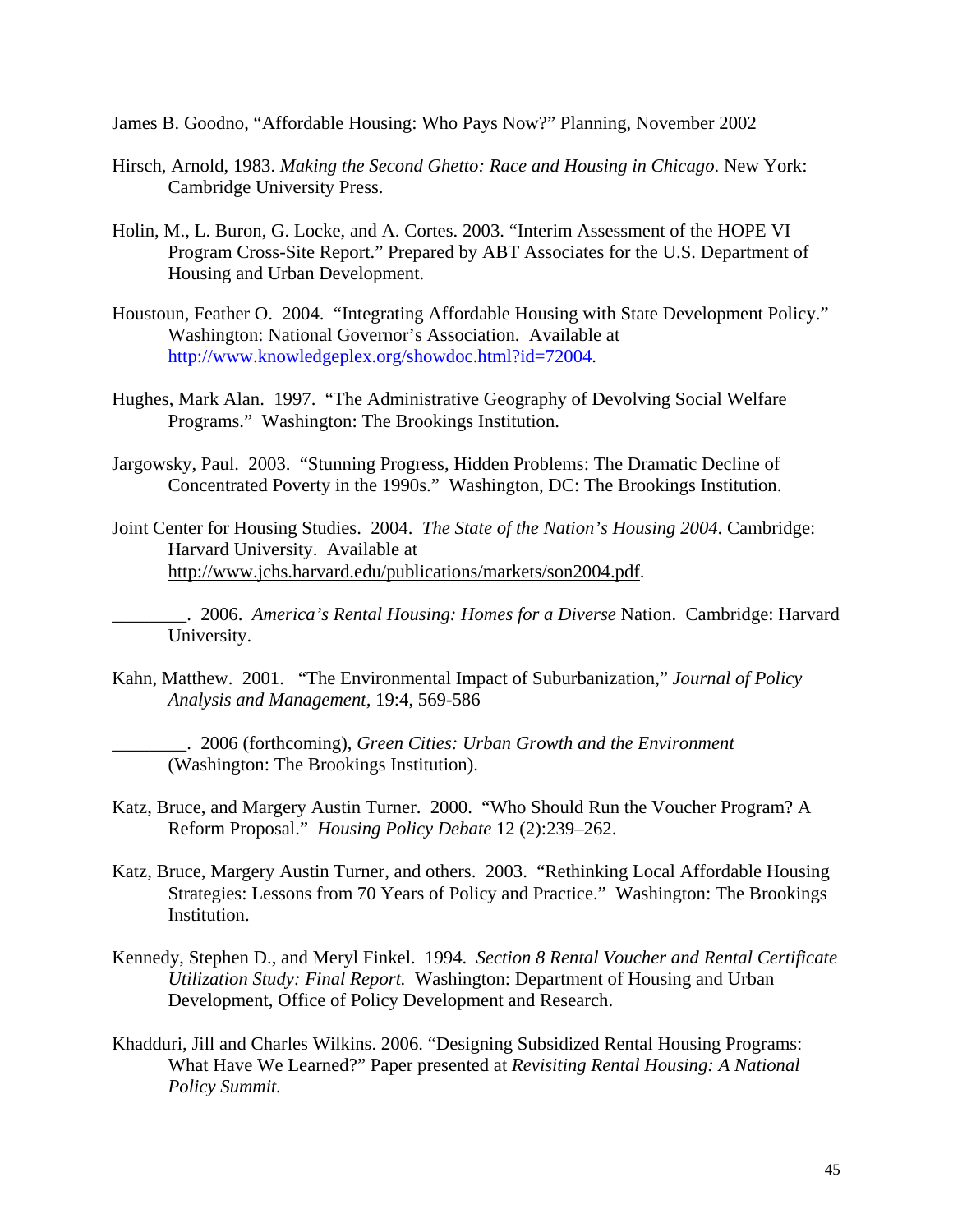- Kutty, Nandinee K. 2005. "A New Measure of Housing Affordability: Estimates and Analytical Results." *Housing Policy Debate*. 15:1 (113-142).
- Lubell, Jeffrey, and Reid Cramer. 2005. "Shoring Up HUD's Family Self-Sufficiency Program: Recommendations for Congressional Action." Washington: New America Foundation. Available at [http://www.newamerica.net/Download\\_Docs/pdfs/Doc\\_File\\_2627\\_1.pdf](http://www.newamerica.net/Download_Docs/pdfs/Doc_File_2627_1.pdf)
- Massey, D.S., and N. A. Denton, *American Apartheid: Segregation And the Making of the Underclass* (Cambridge: Harvard University Press, 1993);
- Mayer, Neil and Kenneth Temkin. 2006. *Housing Partnerships: The Work of Large-Scale Regional Non-Profits in Affordable Housing.* Washington, D.C.: The Urban Institute.
- McCarty, Maggie, and others. 2006. "Housing Issues in the 109<sup>th</sup> Congress." Report #RL32899. Washington: Congressional Research Service.
- Millennial Housing Commission. 2002. Meeting Our Nation's Housing Challenges: Report of the Bipartisan Millennial Housing Commission Appointed by the Congress of the United States. Available at<http://govinfo.library.unt.edu/mhc/MHCReport.pdf>
- Mills, Gregory et al. 2006. *Effects of Housing Vouchers on Welfare Families.* Washington, D.C.: U.S. Department of Housing and Urban Development.
- Nagle, Ami, and Nicholas Johnson. 2006. "A Hand Up: How State Earned Income Tax Credits Help Working Families Escape Poverty in 2006." Washington: Center for Budget and Policy Priorities. Available at [http://www.cbpp.org/3-8-06sfp.htm.](http://www.cbpp.org/3-8-06sfp.htm)
- National Association of Housing and Redevelopment Officials. 2004. *Why Housing Matters? Making Cities Economically Competitive*. Tri-Country Conference Final Report. Available at<http://www.nahro.org/conferences/tricountry/2004/>
- National Housing Trust. 2006. "State and Local Housing Preservation Initiatives." Available at [http://www.nhtinc.org/documents/Pres\\_Scan\\_March2006\\_Final.pdf](http://www.nhtinc.org/documents/Pres_Scan_March2006_Final.pdf).
- National Low Income Housing Coalition. *Out of Reach 2005*. Available at [http://www.nlihc.org/oor2005/introduction.pdf.](http://www.nlihc.org/oor2005/introduction.pdf)
	- \_\_\_\_\_\_\_\_. 2006. "2006 Advocates' Guide: Project-Based Rental Assistance." Available at [http://www.nlihc.org/advocates/projectbased.htm.](http://www.nlihc.org/advocates/projectbased.htm)
		- \_\_\_\_\_\_\_\_. 2006. "FY 07 Budget Chart for Selected Programs." Available at <http://www.nlihc.org/news/020806chart.pdf>.
	- \_\_\_\_\_\_\_\_. 2006. "Overview of the President's FY07 Request for the Department of Housing and Urban Development." Available at [http://www.nlihc.org/news/020906.html.](http://www.nlihc.org/news/020906.html)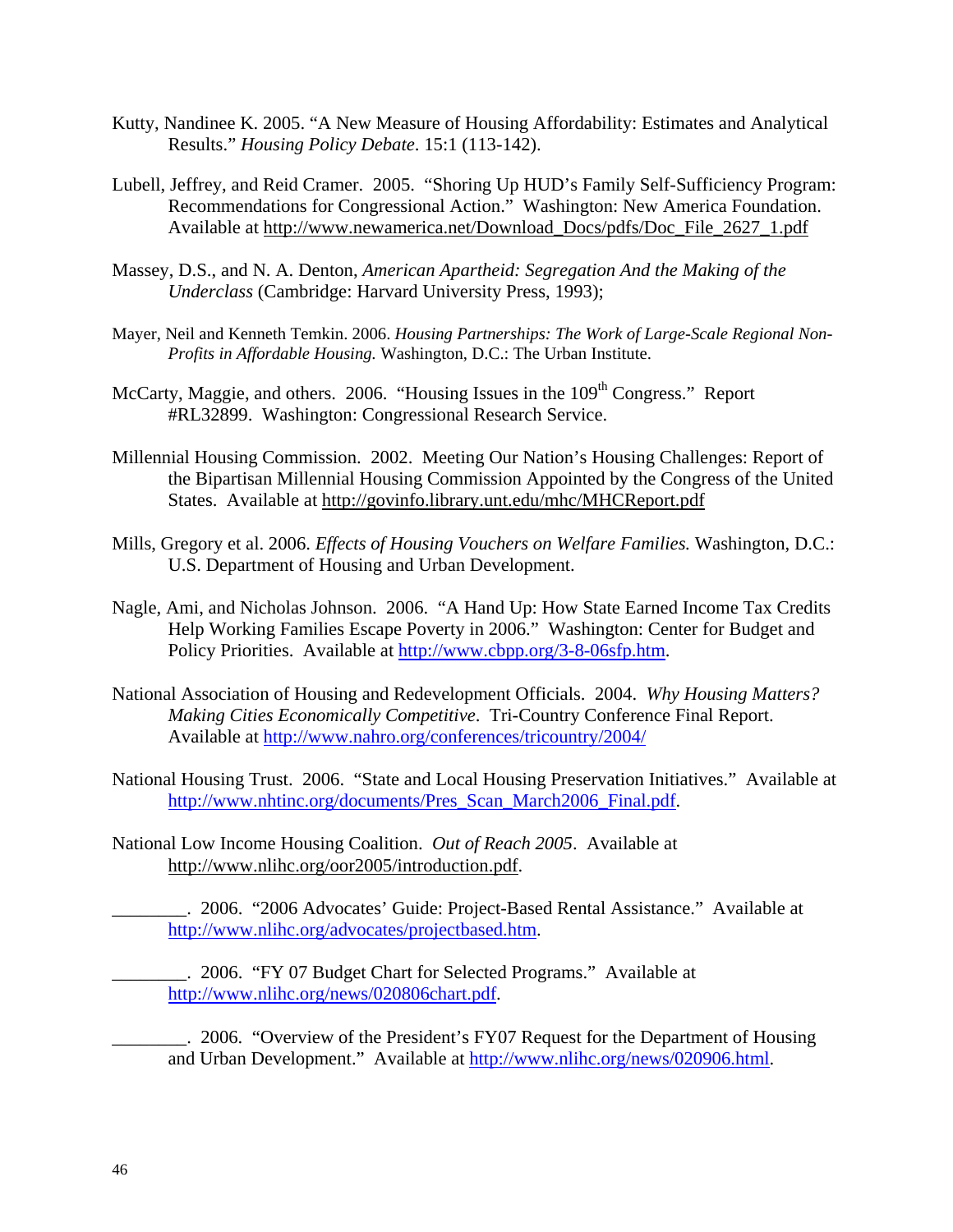- Nelson, Arthur C., Rolf Pendall, and others. 2002. "The Link Between Growth Management and Housing Affordability: The Academic Evidence." Washington: The Brookings Institution. Available at <http://www.brookings.edu/es/urban/publications/growthmanagexsum.htm>
- Newman, Sandra J., and Ann B. Schnare. 1997. '…And a Suitable Living Environment': The Failure of Housing Programs to Deliver on Neighborhood Quality." *Housing Policy Debate* 8(4):703–742.
- Newman, Sandra and Joseph Harkness. 2006 "Rental Housing Affordability and Children's Outcomes." Paper presented at *Revisiting Rental Housing: A National Policy Summit.*
- NY-NJ-CT Regional Plan Association, "Out of Balance: The Housing Crisis from a Regional Perspective," April 2004, available at [http://www.rpa.org/pdf/outofbalance\\_paper.pdf](http://www.rpa.org/pdf/outofbalance_paper.pdf);
- Pack, Janet Rothenberg. 1998. "Poverty and Urban Public Expenditures." *Urban Studies* 35(11): 1995-2019.
- Pendall, Rolf. 2006. "From Hurdles to Bridges: Local Land-Use Regulations and the Pursuit of Affordable Rental Housing." Paper presented at *Revisiting Rental Housing: A National Policy Summit.*
- Pendall, Rolf, Robert Puentes, and Jonathan Martin. 2006. *From Traditional to Reformed: A Review of the Land Use Regulations in the Nation's 50 Largest Metropolitan Areas.* Washington, D.C.: The Brookings Institution.
- Pettit, Kathryn L.S., and G. Thomas Kingsley. 2003. "Concentrated Poverty: A Change in Course." Washington, DC: The Urban Institute.
- Pill, Madeleine. 2000. "Employer-Assisted Housing: Competitiveness Through Partnership." Working Paper #W00-8. Harvard Joint Center for Housing Studies. Available at [http://www.jchs.harvard.edu/publications/mpill\\_W00-8.pdf](http://www.jchs.harvard.edu/publications/mpill_W00-8.pdf)
- Polikoff, Alexander. 2006. Waiting for Gautreaux: A Story of Segregation, Housing, and the Black Ghetto. Chicago, IL: Northwestern University Press.
- Popkin, Susan J. , George C. Galster, Kenneth Temkin, Carla Herbig, Diane K. Levy, and Elise K. Richer. 2003. "Obstacles to Desegregating Public Housing: Lessons Learned from Implementing Eight Consent Decrees." *Journal of Policy Analysis and Management.*  22:2 (179-199)*.*
- Popkin, Susan J., Bruce Katz, Mary K. Cunningham, Karen D. Brown, Jeremy Gustabson, Margery Austin Turner. 2004. *A Decade of HOPE VI*. Washington, D.C.: The Urban Institute.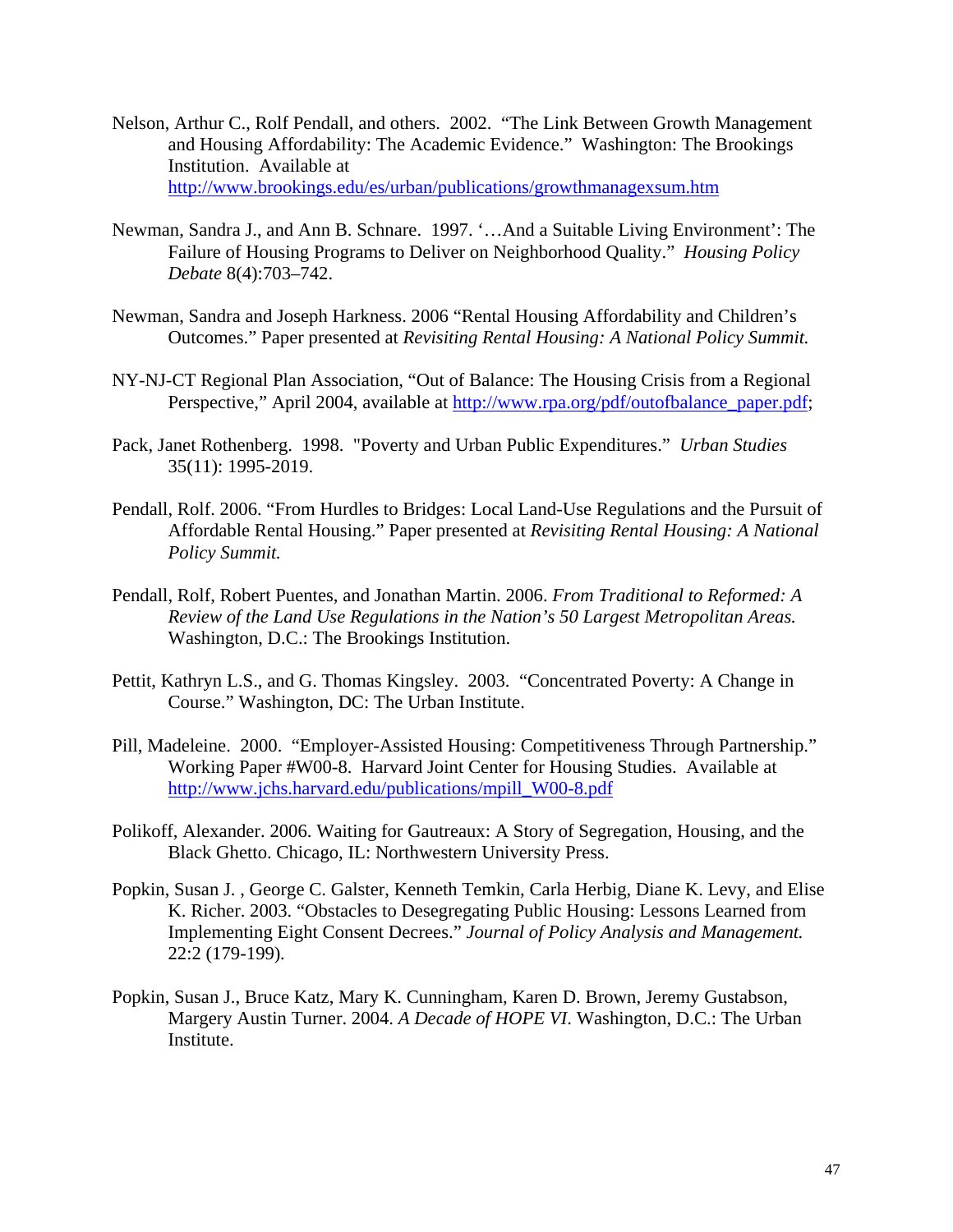- Raphael, Steven and Michael A. Stoll. 2002. *Modest Progress: The Narrowing Spatial Mismatch Between Blacks and Jobs in the 1990s.* Washington, D.C.: The Brookings Institution Living Cities Census Series.
- Sard, Barbara and Jeff Lubell. 2000. "The Value of Housing Subsidies to Welfare Reform Efforts." *The Increasing Use of TANF and State Matching Funds to Provide Housing Assistance to Families Moving from Welfare to Work* (February)." The Center on Budget and Policy Priorities.
- Sard, Barbara and John Springer. 2002. "Affordable Housing: One of the Keys to Self-Sufficiency." *Housing Facts and Finding 4(1)*. Available at: <http://www.fanniemaefoundation.org/programs/hff/v4i1-affordable.shtml>
- Sard, Barbara and Margy Waller. 2002. "Housing Strategies to Strengthen Welfare Policy and Support Working Families." *The Brookings Institution and the Center on Budget and Policy Priorities Research Brief* (April).
- Schill, Michael H., and Susan M. Wachter, 1995, "The Spatial Bias of Federal Housing Law and Policy: Concentrated Poverty in Urban America," *University of Pennsylvania Law Review* 143: 1285-1342.
- Schrank, David, and Tim Lomax, "2005 Urban Mobility Study" (College Station, TX: Texas Transportation Institute, 2005).
- Schussheim, Morton J. 1998. "Housing the Poor: Federal Housing Assistance for Low-Income Families." CRS Report 98-860E. Washington: Congressional Research Service.
- Stegman, Michael, Walter Davis, and Roberto Quercia. 2003. "Tax Policy as Housing Policy: The EITC's Potential to Make Housing More Affordable for Working Families." Washington, DC: The Brookings Institution. Available at [http://www.brookings.edu/metro/publications/200310\\_stegman.htm](http://www.brookings.edu/metro/publications/200310_stegman.htm).
- Steinbach, Carol. 1997. "Coming of Age Trends and Achievements of Community-Based Development Organizations." Washington: National Congress of Community Economic Development.
- Stowell, Candace, and Mark Shelburne. 2004. "Responding to HUD's Affordable Communities Initiative: Will It Make a Difference?" *Practicing Planner* (American Planning Association). Available at [http://www.planning.org/affordablereader/pracplanner/hudvol2no4.htm.](http://www.planning.org/affordablereader/pracplanner/hudvol2no4.htm)
- Turbov, M., and V. Piper. 2004. *Hope VI as a Catalyst for Neighborhood Change.* Washington, DC: The Brookings Institution.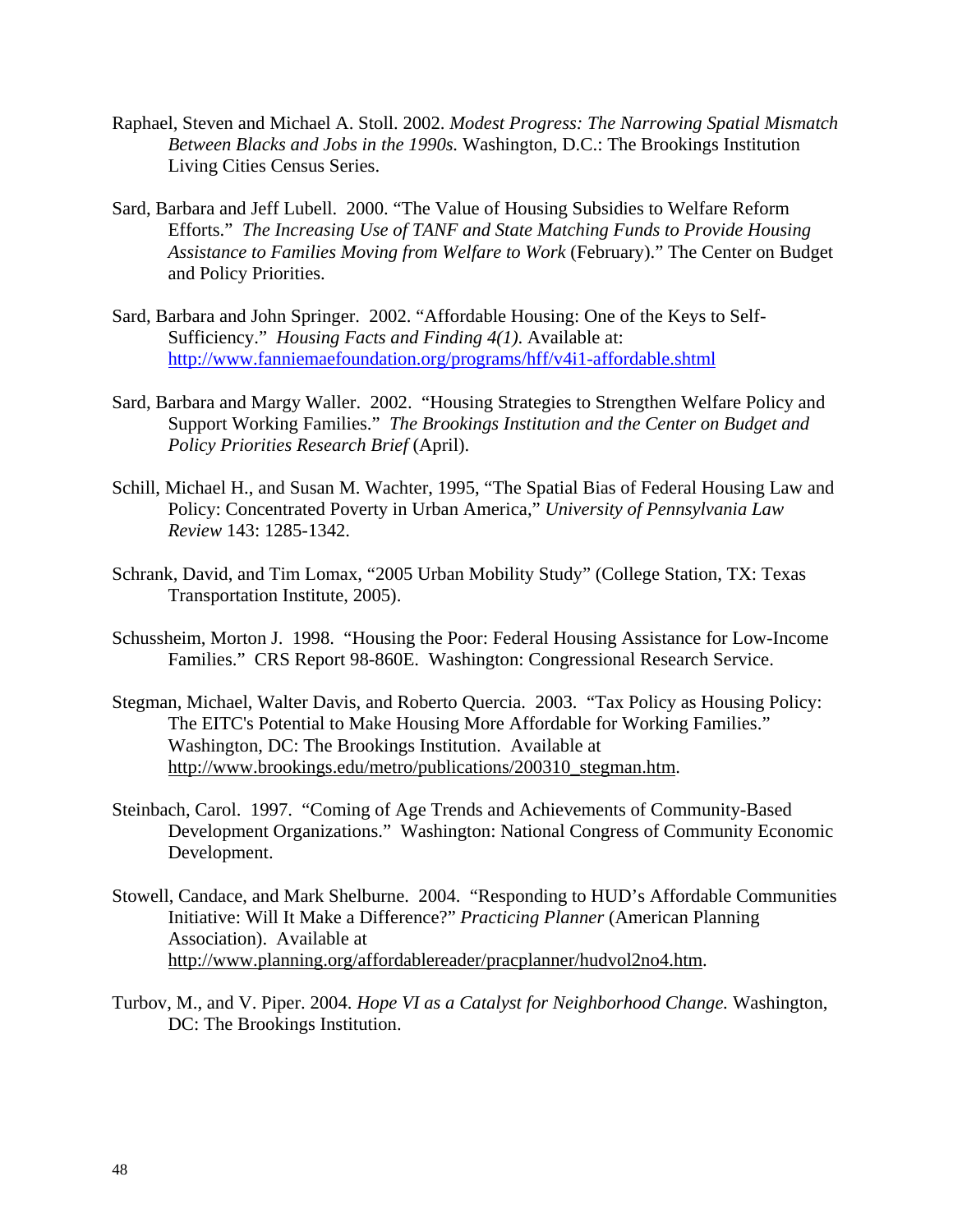- Turner, Margery. 2007. "Residential Segregation and Employment Inequality" in Carr, James and Nandinee Kutty (editors) Fair Housing, Access to Opportunities, and America's Future. Washington, D.C.: National Fair Housing Alliance.
- Turner, Margery Austin and Kale Williams. 1998. *Housing Mobility: Realizing the Promise.* Washington, D.C.: The Urban Institute.
- Turner, Margery Austin and Charlene Wilson. 1998. *Affirmatively Furthering Fair Housing: Neighborhood Outcomes for Tenant-Based Assistance in Six Metropolitan Areas*. Washington, D.C.: The Urban Institute.
- Turner, Margery, and others. 2002. "Planning to Meet Local Housing Needs: The Role of HUD'S Consolidated Planning Requirements in the 1990s." Washington: The Urban Institute. Available at [http://www.huduser.org/Publications/pdf/local\\_housing\\_needs.pdf.](http://www.huduser.org/Publications/pdf/local_housing_needs.pdf)
- Turner, Margery, and others. 2004. *Housing in the Nation's Capital 2004.* Washington: Fannie Mae Foundation and the Urban Institute.
- Turner, Margery, and others. 2006. *Housing in the Nation's Capital 2006.* Washington: Fannie Mae Foundation and the Urban Institute.
- U.S. Census Bureau. "S2503: Financial Characteristics." American Communities Survey and "H73: Housing Income by Gross Rent as a Percentage of Household Income." Census 2000.
- U.S. Department of Housing and Urban Development. 2004. "Congressional Justifications for 2005 Estimates." Available at www.hud.gov/about/budget/fy05/main\_toc.cfm.

. 2006. "Project-Based Assistance: Housing Assistance Payment Contract." Available at [http://www.hud.gov/offices/hsg/omhar/readingrm/section8/attach18.PDF.](http://www.hud.gov/offices/hsg/omhar/readingrm/section8/attach18.PDF)

- U.S. Energy Information Administration, "Emissions of Greenhouse Gases in the United States, 2004", available at<http://www.eia.doe.gov/>
- U.S. Environmental Protection Agency (2001), "Our Built and Natural Environments: A Technical Review of the Interactions Between Land Use, Transportation, and Environmental Quality," Development, Community, and Environment Division, January 2001, available at [http://www.epa.gov/dced/pdf/built.pdf.](http://www.epa.gov/dced/pdf/built.pdf)
- U.S. Government Accountability Office. 2002. "Federal Housing Assistance: Characteristics and Costs of Federal Housing Programs." Report #GAO-02-76. Available at [http://www.gao.gov/new.items/d0276.pdf.](http://www.gao.gov/new.items/d0276.pdf)

\_\_\_\_\_\_\_\_. 2003. "HOPE VI Resident Issues and Changes in Neighborhoods Surrounding Grant Sites." Report #GAO-04-109. Available at <http://www.gao.gov/new.items/d04109.pdf>.